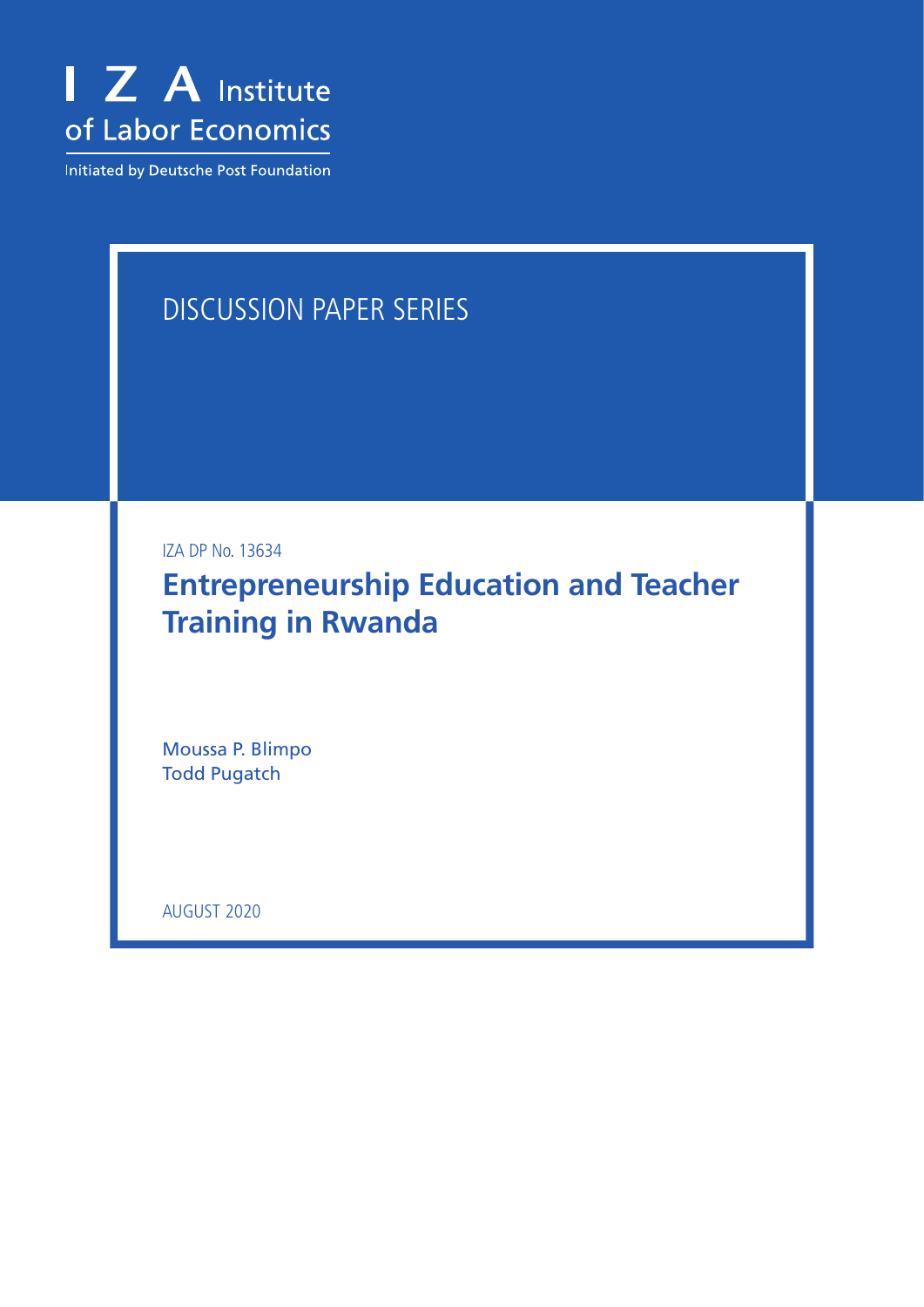

Initiated by Deutsche Post Foundation

# DISCUSSION PAPER SERIES

IZA DP No. 13634

# **Entrepreneurship Education and Teacher Training in Rwanda**

### **Moussa P. Blimpo** *World Bank*

**Todd Pugatch** *Oregon State University and IZA*

AUGUST 2020

Any opinions expressed in this paper are those of the author(s) and not those of IZA. Research published in this series may include views on policy, but IZA takes no institutional policy positions. The IZA research network is committed to the IZA Guiding Principles of Research Integrity.

The IZA Institute of Labor Economics is an independent economic research institute that conducts research in labor economics and offers evidence-based policy advice on labor market issues. Supported by the Deutsche Post Foundation, IZA runs the world's largest network of economists, whose research aims to provide answers to the global labor market challenges of our time. Our key objective is to build bridges between academic research, policymakers and society.

IZA Discussion Papers often represent preliminary work and are circulated to encourage discussion. Citation of such a paper should account for its provisional character. A revised version may be available directly from the author.

ISSN: 2365-9793

**IZA – Institute of Labor Economics**

| Schaumburg-Lippe-Straße 5-9 | Phone: +49-228-3894-0       |             |
|-----------------------------|-----------------------------|-------------|
| 53113 Bonn, Germany         | Email: publications@iza.org | www.iza.org |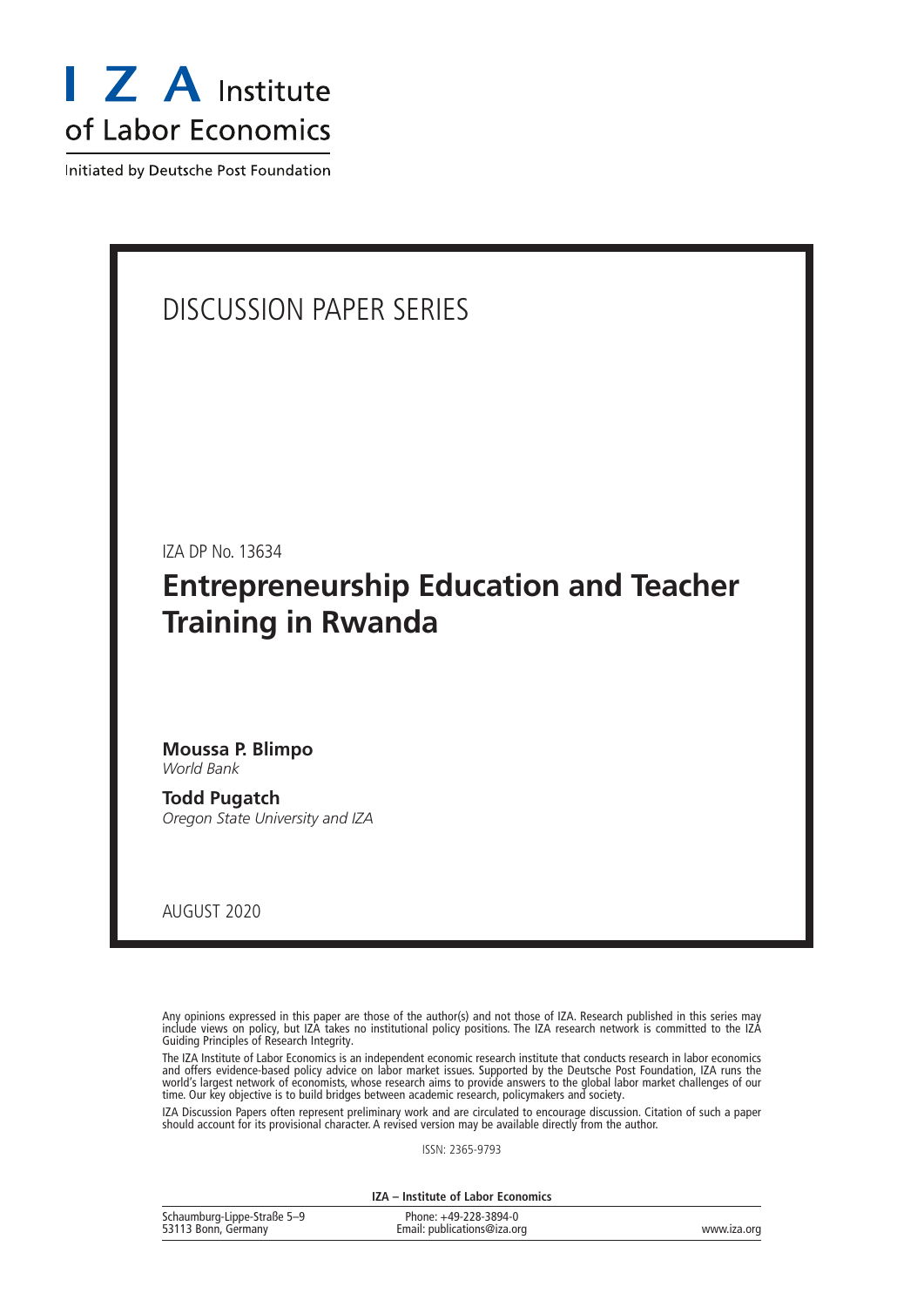# ABSTRACT

# **Entrepreneurship Education and Teacher Training in Rwanda\***

We assess, via an experiment across 207 secondary schools, how a comprehensive teacher training program affects the delivery of a major entrepreneurship curriculum reform in Rwanda. The reform introduced interactive pedagogy and a focus on business skills in the country's required upper secondary entrepreneurship course. In addition to the government's standard training, a random sample of schools received intensive training organized by an NGO for two years. The training consisted of (i) six training sessions during school breaks, ii) exchange visits each term where teachers provided feedback to their peers, and (iii) outreach and support from NGO staff at least twice per year. The program increased teachers' use of active instruction, consistent with the reform's features. These effects on pedagogy did not translate into improvements in student academic outcomes or skills. Treated students increased their participation in businesses by 5 percentage points, or 17% of the control mean, with a commensurate decrease in wage employment, and no effect on overall income. These results suggest substitution between entrepreneurship and employment among students in treated schools.

**JEL Classification:** I25, I26, I28, J24, O12, O15 **Keywords:** entrepreneurship education, teacher training, secondary school, pedagogy, randomized control trials, Rwanda

### **Corresponding author:**

Todd Pugatch School of Public Policy Oregon State University 303 Ballard Extension Hall Corvallis, OR 97331 USA

E-mail: todd.pugatch@oregonstate.edu

<sup>\*</sup> We are grateful to all the partners involved in this project. Particular thanks are due to Marius Chabi, Kris Cox, Doug Kirke-Smith, Katie MacAulay, Emmanuel Musafiri, Jean Bosco Nkurikiye, Jean Aime Nsabimana, and Phillip Okull of Innovations for Poverty Action; Maggie Appleton, Rogers Kamugisha, Meghan Mahoney, and Laura Smith of Educate!; Antoine Mtsinzi and Claudien Nzitabakuze of the Rwanda Education Board; and Jacques Sezikeye of Akazi Kanoze Access. Henry Aviomoh, Roberta Nilson, and Ruifan Shi provided excellent research assistance. The project has been enrolled in the AEA Trial Registry (AEARCTR-0001030, Pugatch and Blimpo 2016). This project received human subjects research approval from the Innovations for Poverty Action Institutional Review Board 0004745 USA, protocol #13918. This work was supported by the Jameel Poverty Action Lab (J-PAL) Post-Primary Education (PPE) Initiative; the Innovation Growth Lab (grant GR-5209); and the IZA/DFID Growth and Labor Markets in Low-Income Countries (GLM-LIC) Phase IV (grant C4-RA3-416). The findings, interpretations, and conclusions expressed in this report are entirely those of the authors. They do not necessarily represent the views of the International Bank for Reconstruction and Development/World Bank and its affiliated organizations, or those of the Executive Directors of the World Bank or the governments they represent. All errors are due only to the authors.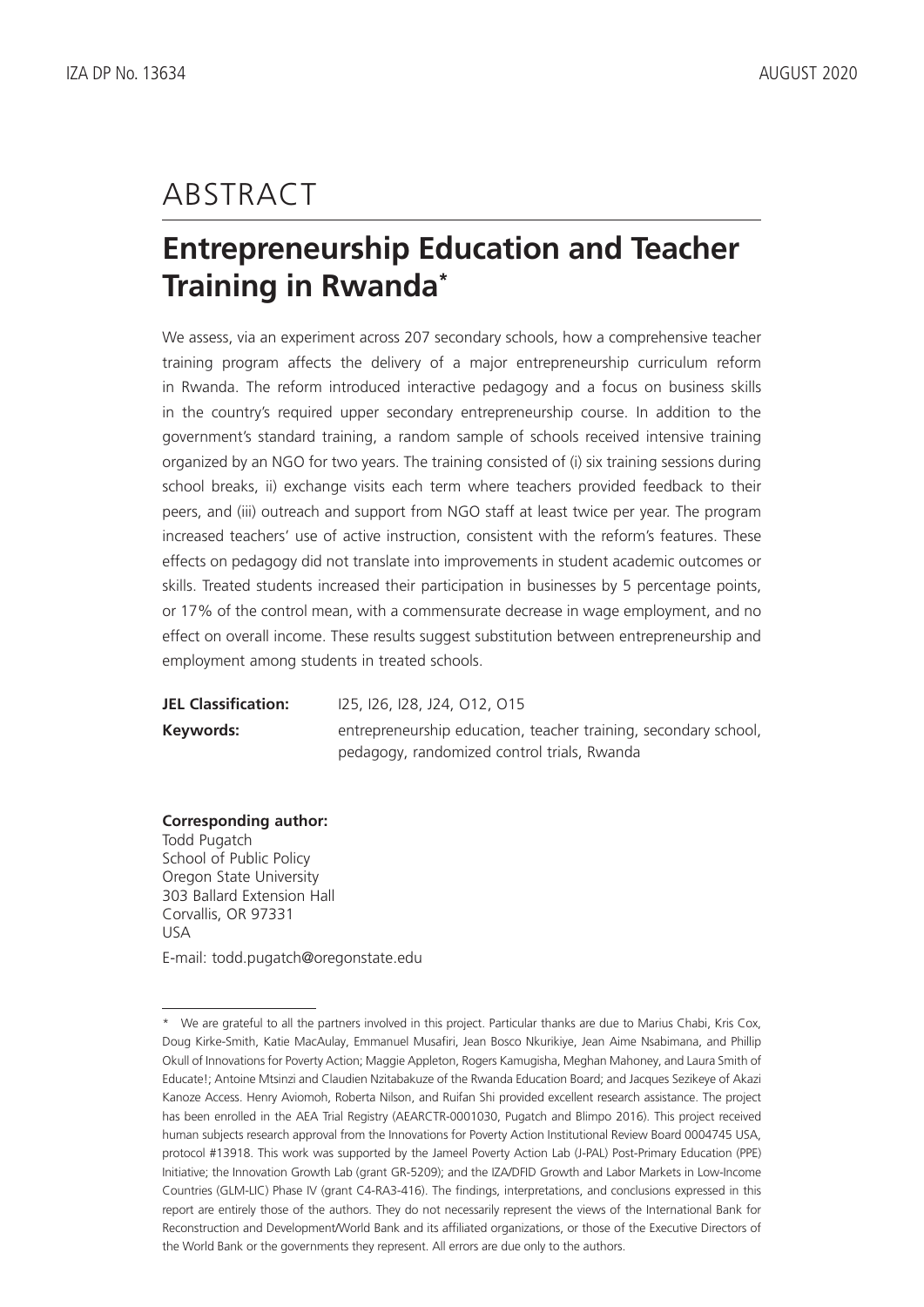| I.  |                                                                                     |  |
|-----|-------------------------------------------------------------------------------------|--|
| П.  |                                                                                     |  |
|     |                                                                                     |  |
|     |                                                                                     |  |
|     |                                                                                     |  |
| Ш.  |                                                                                     |  |
|     |                                                                                     |  |
|     |                                                                                     |  |
|     |                                                                                     |  |
|     |                                                                                     |  |
| IV. |                                                                                     |  |
|     |                                                                                     |  |
|     | IV.1.1. Uptake and implementation: do schools adhere to the in-service training? 17 |  |
|     |                                                                                     |  |
|     |                                                                                     |  |
|     | IV.1.4. Do we observe more entrepreneurial activities and higher earnings? 21       |  |
|     |                                                                                     |  |
|     |                                                                                     |  |
|     |                                                                                     |  |
| V.  |                                                                                     |  |
|     |                                                                                     |  |
|     |                                                                                     |  |
|     |                                                                                     |  |
|     |                                                                                     |  |
|     |                                                                                     |  |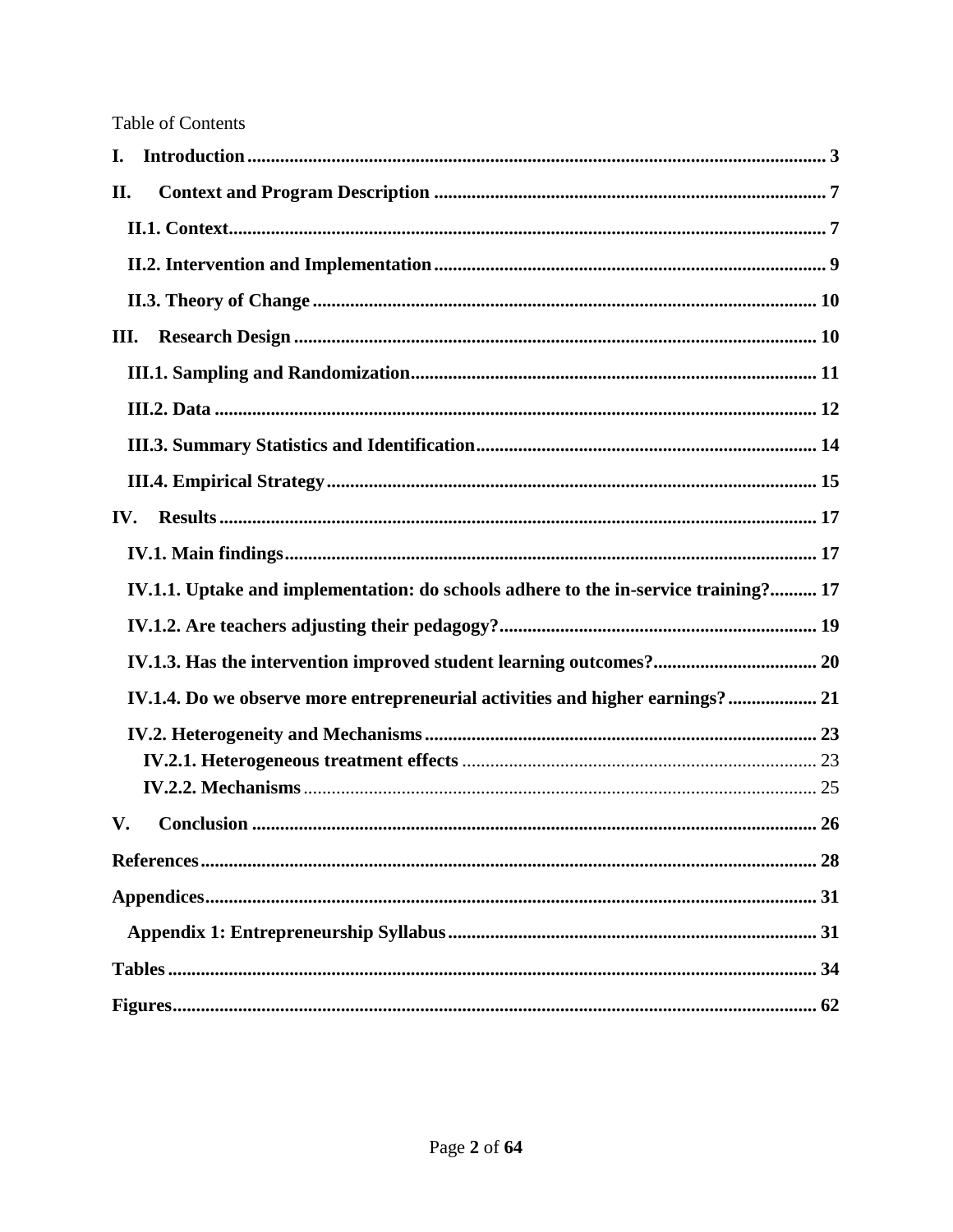# **I. Introduction**

<span id="page-4-0"></span>With the fastest growing and youngest population among developing regions, Africa needs to create millions of jobs annually to keep pace with labor force growth, amidst uncertainty about the future of work (World Bank 2018b). Education systems in African countries have produced far more job seekers, often with inadequate skills, than entrepreneurs who create opportunities for others (Awusu and Blimpo 2019). Youth account for 60 percent of Africa's unemployed. In Rwanda, 72 percent of employed youth work for family firms or are self-employed, often in low productivity activities in the informal sector (Filmer and Fox 2014; African Economic Outlook 2016; Fox, Senbet, and Simbanegavi 2016). Increasing skills and productivity among the self-employed is thus viewed as a policy priority to address youth employment challenges in the region.

While the poor quality of education has garnered much attention in recent years (World Bank 2018a), more attention is needed to better understand the link, or lack thereof, between schooling, skill acquisition, and labor market outcomes. A specific reason is inadequate curricula, which fail to provide students in secondary and tertiary schools with the necessary entrepreneurial skills. In recognition of the challenging youth labor market, in 2016 Rwanda reformed its primary and secondary curricula, including the required secondary entrepreneurship course, by introducing interactive and student-centered pedagogy with a focus on practical skills. Successful reforms require adequate implementation, however. A survey of the literature found that "implementing student-centered instruction effectively requires skills well beyond those of a great many teachers in developing countries" (Murnane and Ganimian 2014, p. 42).

This study focuses on this potential implementation gap by examining how a comprehensive teacher training affects the delivery of the reform. The training, organized by an NGO, was subject-specific (entrepreneurship), consisted of six multi-day training sessions spread evenly over two years, incorporated peer feedback meetings each term, and included follow-up support by NGO staff.

We evaluate an experiment in which 103 schools were randomly selected to receive the training for two years. The program covered more than 260 teachers and 6,800 students. A control group of 104 schools received the curriculum and the default government training. The default training lacked each of the features of the intervention delivered in the treatment schools.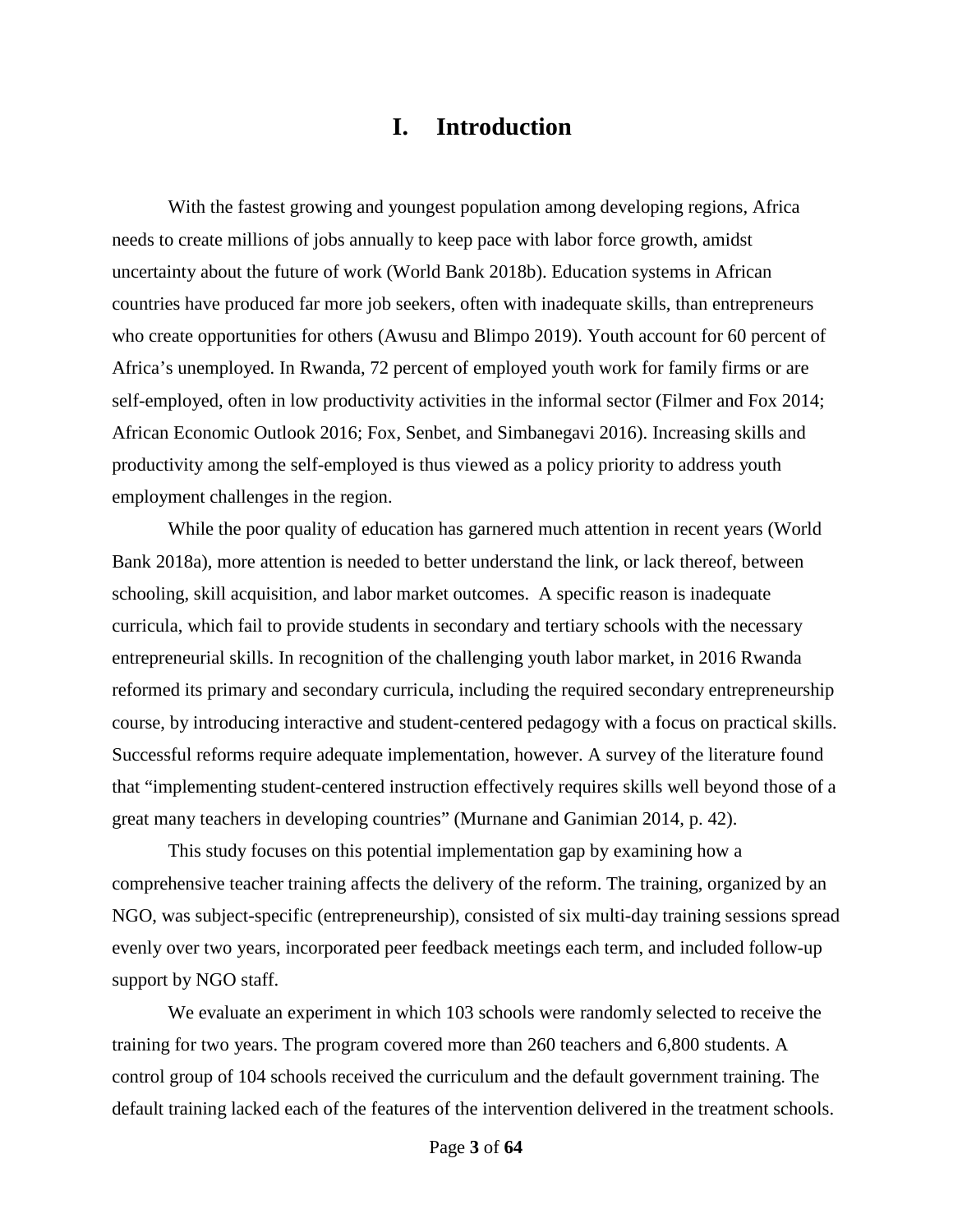We therefore test whether such comprehensive training can improve delivery of a newly adopted, active learning curriculum. How effective is comprehensive teacher training in changing teacher pedagogy, building student entrepreneurial skills, and promoting student economic activity? Our analysis follows the Stage 1 Registered Report accepted by *Journal of Development Economics* (Blimpo and Pugatch 2019).

Two years after the program began, we report program impacts on teacher pedagogy, student learning, and student economic activities. First, on average, treatment schools sent teachers to more than five out of the six scheduled trainings (88%) and four out of every five exchange visits (81%). Treatment increased scheduled Skills Labs (double periods modeled on science laboratory classes) by 52 percentage points, a more than six-fold increase relative to the control group. This high uptake translated into measurable changes in teacher pedagogy. The intervention increased active instructional time, when expected, by 10 percentage points, or 20% of the control mean. The effect was negative when restricted to Skills Labs, double class periods in which interactive pedagogy should feature most prominently. However, this result may be explained by self-selection into Skills Labs among highly motivated control teachers. Overall, active instructional techniques such as group discussion, research, case studies, debates, and role playing increased by 6 percentage points, or 19% relative to the control group.

Second, despite high uptake and changes in pedagogy, we find no effect on students' learning outcomes measured by scores on high-stakes exams, including the national entrepreneurship exam. We also find no effect on our own test of financial literacy and entrepreneurship knowledge. Similarly, we find no effect on students' non-cognitive skills, including educational and professional aspirations, grit, and locus of control.

Third, the intervention increased student participation in revenue-generating businesses, but reduced wage employment by a commensurate amount. Business participation increased by 5 percentage points, a 17% increase over the control group mean of 30%. The effect was driven by student business clubs, highlighting schools as the channel of the increase. Student employment decreased by 5 percentage points, leaving overall income unchanged. These results suggest substitution between entrepreneurship and wage employment among treated students. Although business activities increased, we observed a decrease in business profits conditional on participation.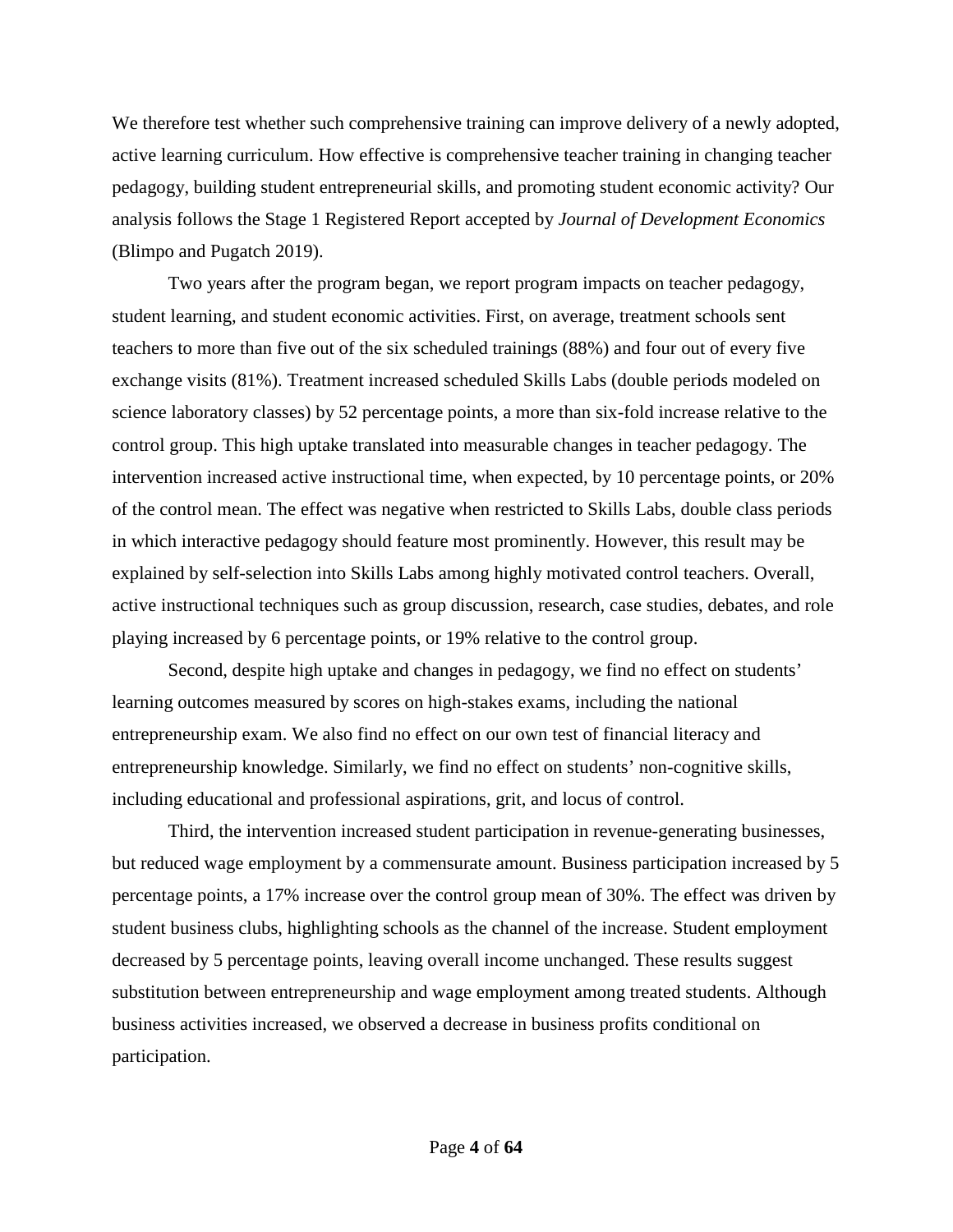Fourth, we assess whether the effect of the intervention varied for different subgroups of teachers and students. We find no differential effect on business involvement, employment, or income by student or teacher gender. Higher baseline exam scores associated with higher treatment effects on student employment. Students from above-median socio-economic status households earned less income in response to treatment. We find no differential effect by teacher experience, while teacher qualification is associated with a differential negative effect on business participation.

Finally, we explore potential mechanisms by interacting the treatment with individual components of the interventions (training and exchange visits), and with teaching practices. We find no evidence that any specific component of the program or pedagogy in isolation affects business participation, employment, or income.

Taken together, the findings constitute promising signs of pedagogical change in response to the program. The results may also indicate that pedagogical changes bear fruit slowly, despite an intensive, well-crafted intervention with high take-up over two years. Teachers' adherence to the program was remarkably high considering that trainings were scheduled during school breaks and not formally mandated. Teachers clearly have demand for training and support when implementing an ambitious new curriculum. The observed changes in pedagogy demonstrate teachers' willingness to try new practices in an attempt to improve their students' outcomes.

Increased student engagement in business activities is also an early sign that when implemented as intended, the curriculum can be successful in promoting entrepreneurship. Outcomes were measured before students had completed secondary school, an important limitation to consider when interpreting results for student economic activity. However, our failure to find robust increases in academic performance or student skills raises concerns that the intervention successful built a foundation for longer-term change.

This study makes four main contributions to existing knowledge. First, we add to the literature on teacher training in developing countries by providing evidence from secondary school teachers. In-service teacher training, the approach we evaluate here, has shown promise to improve teaching of traditional curricula (Angrist and Lavy 2001; Paul Glewwe et al. 2013; Cilliers et al. 2019). The details of such programs matter, however. The program we study focuses on a single subject, incorporates lesson enactment, and includes follow-up visits. Each of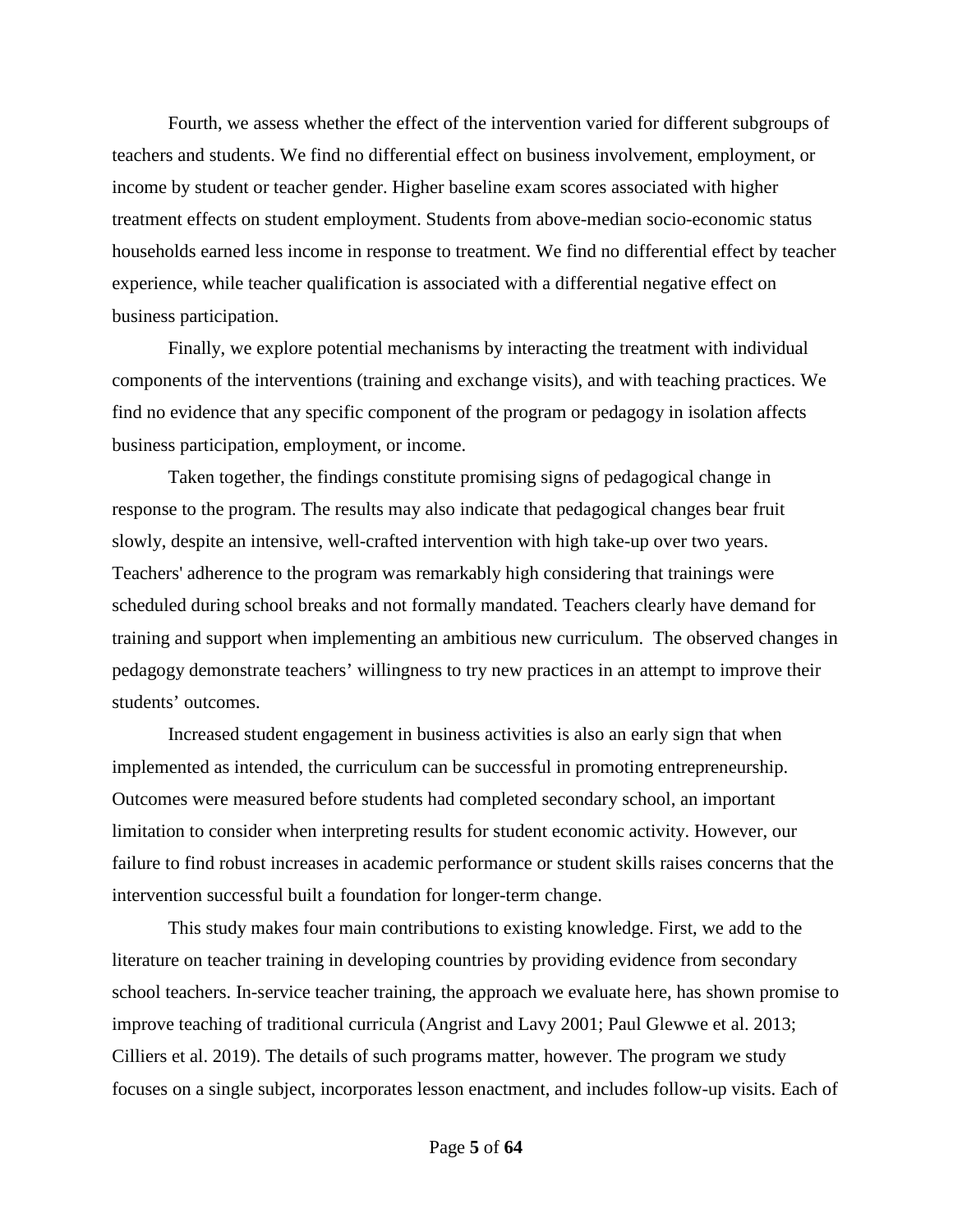these elements is associated with positive student outcomes (Popova et al. 2018; World Bank 2018a), but is lacking in the training received by the control group. However, prior knowledge about teacher training in developing countries stems largely from primary schools (Null et al. 2017).

Second, our work adds to emerging evidence on how to improve teaching quality by altering pedagogy. Improving pedagogy has been identified as a leading mechanism for the success of education interventions in developing countries (Evans and Popova 2016). Rwanda's curriculum reform represents a major shift in pedagogy from traditional knowledge acquisition to student-centered, active learning. Many other efforts to alter pedagogy have a similar goal of promoting active learning, such as the early grade literacy program studied in Kerwin and Thornton (2015) and the teacher coaching program studied in Bruns, Costa, and Cunha (2018). Nonetheless, not all such efforts have been successful. In an experiment promoting active learning in secondary school mathematics, control group students learned more than the treatment group, despite 40 hours of training for treated teachers (Berlinski and Busso 2017). The circumstances under which pedagogical changes improve student outcomes, therefore, remain an area open for inquiry.

Third, this study sheds more light on how governments can best implement curricular reform. Teachers may be unable to change curricula effectively without additional training and support. Indeed, education interventions often depend crucially on such complementary inputs for success (P. Glewwe and Muralidharan 2016; Mbiti et al. 2019). This study can inform curricular reform efforts across many contexts. Within Rwanda, results are directly relevant for potential scale-up as entrepreneurship is a required subject and government employees delivered the training by the end of the program. Similar reforms are occurring or under discussion in several other African countries, including Ethiopia, Kenya, Mauritius, and Zambia.

Finally, we add to the thin evidence on school-based entrepreneurship education. To our knowledge, the only experiment of school-based entrepreneurship training in sub-Saharan Africa was conducted in Uganda by Educate!, the international NGO partnering with Rwanda's Ministry of Education on this program (Educate! 2014). In fact, we know of only two other experiments worldwide of school-based entrepreneurship education, and neither focused on secondary students (Premand et al. 2012 and Alaref, Brodmann, and Premand 2019 on university students in Tunisia; and Huber, Sloof, and Van Praag 2014 on primary students in the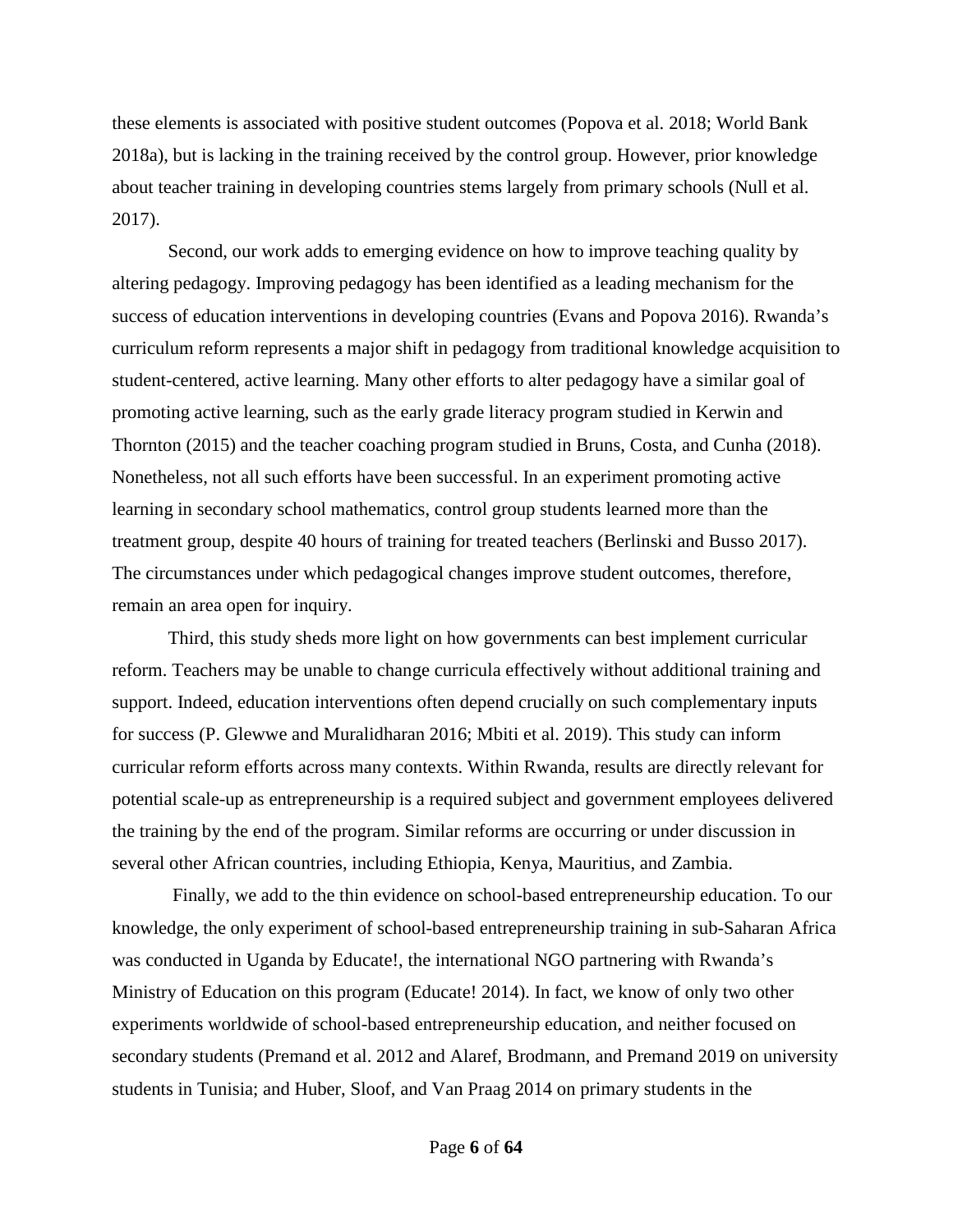Netherlands). Other experiments to encourage entrepreneurship, such as Blattman, Fiala, and Martinez (2014, 2018) or Alibhai, Buehren, and Papineni (2016), target a mostly older population that has already left school.[1](#page-8-2) Our focus on secondary students is promising because early skill acquisition could lead to high returns.<sup>[2](#page-8-3)</sup>

Even if the program proves successful at improving outcomes and is cost-effective, scaleup may present additional challenges. Despite public delivery of the bulk of the training program, the intervention included additional elements (peer feedback meetings, referred to as "exchange visits," and outreach) led by a well-managed NGO. Other studies have found education interventions to be less effective when implemented by the government than by NGOs (Kerwin and Thornton 2015; Bold et al. 2018). Indeed, some large-scale, publicly managed teacher training programs fail to have positive effects (Loyalka et al. 2019). Readers should bear these caveats in mind when interpreting results.

# **II. Context and Program Description**

### <span id="page-8-1"></span><span id="page-8-0"></span>**II.1. Context**

j

*The education system in Rwanda:* Rwanda's education system consists of 6 years of primary school (grades P1-P6), 3 years of lower secondary (S1-S3), 3 years of upper secondary (S4-S6), and various tertiary options. The academic year runs from January through November, split into three terms. The primary grades are compulsory. All Rwandan secondary students are required to enroll in the entrepreneurship course throughout grades S1-S6.[3](#page-8-4) The requirement has been in place since 2009, making Rwanda the "site of one of the most extensive efforts to promote youth entrepreneurship in the world" (Honeyman 2016, p. xii).

Gross enrollment in Rwandan secondary schools is 42 percent for girls and 39 percent for boys (World Bank 2015). Of Rwanda's 1,543 secondary schools, 30 percent are public, 40

<span id="page-8-2"></span><sup>&</sup>lt;sup>1</sup> Vocational training can also encourage youth entrepreneurship, though programs often focus on trade skills, not business creation (e.g., Card et al. 2011; Hicks et al. 2015).

<span id="page-8-3"></span><sup>&</sup>lt;sup>2</sup> Several countries in Sub-Saharan Africa, such as Ghana, Kenya, Mozambique, and South Africa, also offer earlyage entrepreneurship education (Robb, Valerio, and Parton 2014; Bux 2016).

<span id="page-8-4"></span><sup>&</sup>lt;sup>3</sup> Rwanda also offers Technical Vocational Education and Training (TVET) in a separate system of secondary schools. TVET focuses on occupation-specific training in fields such as office management, accounting, and agriculture. TVET students are not subject to the entrepreneurship requirement. By contrast, students in the required entrepreneurship course are enrolled in "general" secondary schools with an academic focus. TVET schools account for 16 percent of Rwanda's secondary school enrollment (Rwanda Ministry of Education 2016, p. 14).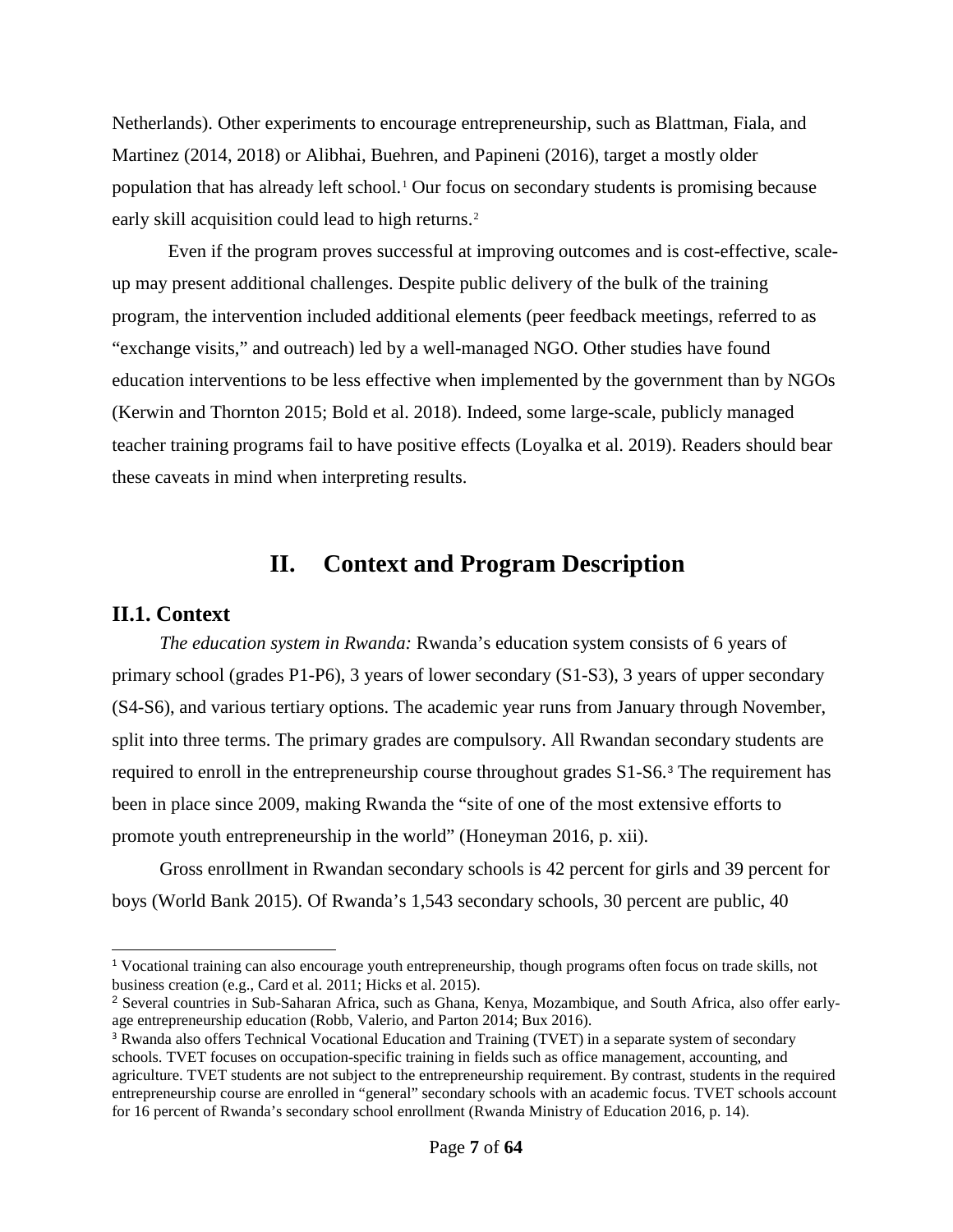percent are Catholic, with the remainder run by other religious or private institutions (Rwanda Ministry of Education 2016, p. 38). The completion rate for upper secondary school in Rwanda was 18 percent in 2015 (UNESCO Institute for Statistics 2018).

Table A1 presents data on youth schooling and economic activity from the 2012 Rwandan Census. Nationally, 63 percent of youth aged 15-19 are enrolled in school. Among youth aged 20-24, the enrollment rate falls to 24 percent, indicating that many youth transitions from secondary school to the labor market at these ages. University attendance is about 4 percent among 20-24-year olds, indicating that relatively few students continue their studies after secondary school. Among 15-19 year olds, 25 percent are employed, with the employment rate among 20-24 year olds rising to 54 percent.[4](#page-9-0) Again, this indicates that these age ranges mark the transition from school to the labor market for many youth. Among the employed, most are selfemployed or work for a family firm (74 percent). Wage labor is therefore scarce for Rwandan youth, emphasizing the importance of entrepreneurial knowledge and skills for economic success. Most (67 percent) of the employed are also in the agricultural sector.

*The revised entrepreneurship curriculum:* This project focuses on training teachers to deliver the entrepreneurship course for upper secondary grades  $S4-S6$  ( $10^{th}$ - $12^{th}$  grade). In 2016, the government reformed the primary and secondary curricula to focus on building skills through active learning. They called the reformed courses the "competency-based curriculum," a studentcentered approach, contrasting them with the previous "knowledge-based curriculum" that used traditional teaching practices. The entrepreneurship course required of all secondary school students was part of this reform. Mastery of entrepreneurship and other required subjects, as measured by formal exams, is required to complete secondary school.

The government reformed the upper secondary entrepreneurship curriculum with consultation from Educate!. The reformed course covered the full cycle of business creation and development, including product development, registration, and legal issues, marketing, accounting, and customer relations. The course ranged from covering specific topics and skills (e.g., a lesson on "marketing materials") to more general skills (e.g., "effective communication," "setting goals"). We list the expected key competencies and Skills Lab topics for each grade in Appendix 1. In addition to promoting greater interaction between teachers and students, the

-

<span id="page-9-0"></span><sup>4</sup> Employed refers to those who answered "Yes" when asked "Aside from your own housework, did you work at least 1 hour during the last 7 days preceding the census night?"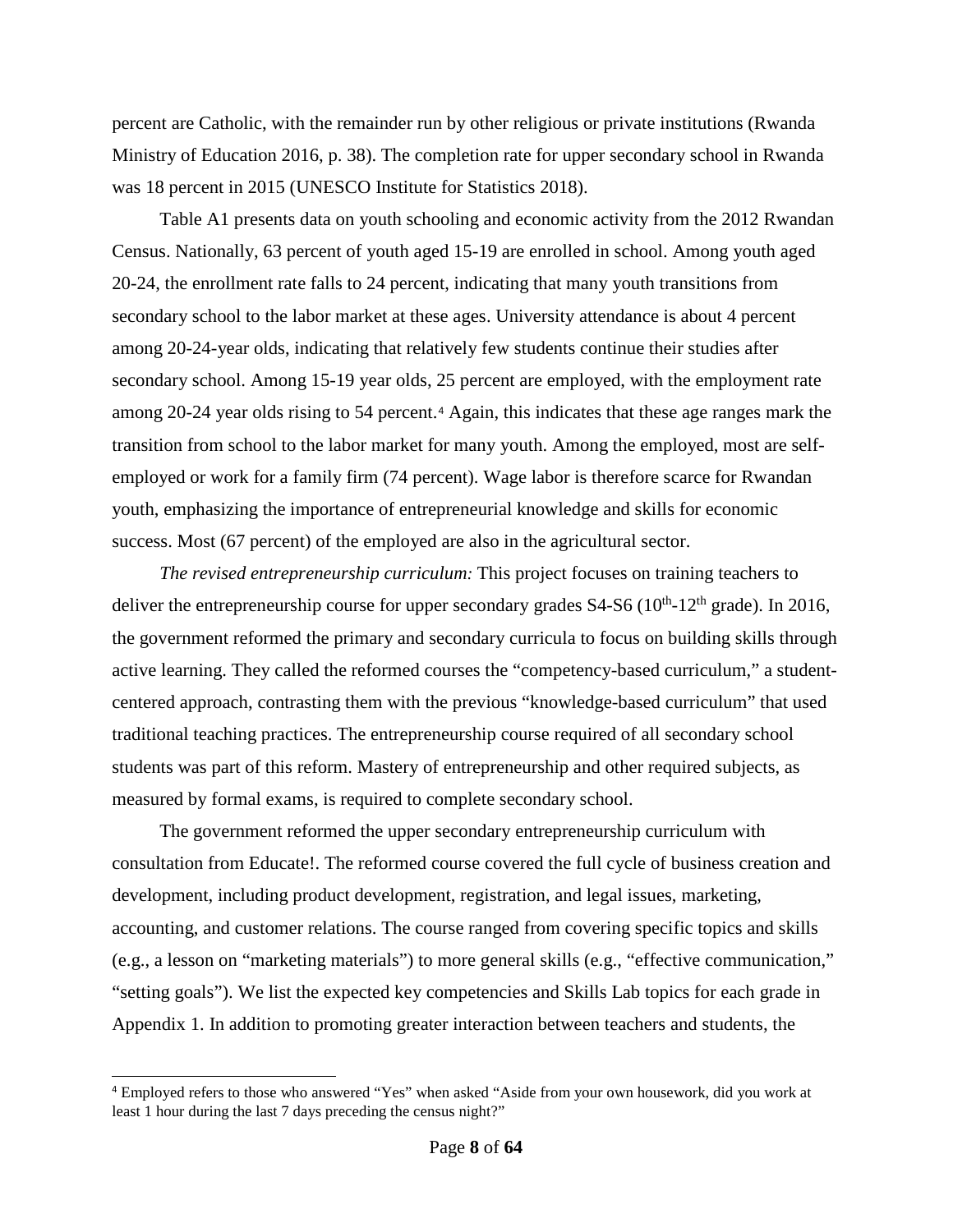reformed course included detailed plans for weekly "Skills Labs," based on the laboratory science model, in which students practiced business skills through role-play and group projects. Class periods for Skills Labs expanded from 40 to 80 minutes to accommodate the new format.

The new course also encouraged students to form "student business clubs" to start and run school-based businesses. The purpose of these extracurricular clubs was to allow students to practice their entrepreneurial skills in revenue-generating firms of their own creation.

## <span id="page-10-0"></span>**II.2. Intervention and Implementation**

l

The requirement that all secondary school students enroll in the revised entrepreneurship course prevents a direct evaluation of the entrepreneurship curriculum, as there would be no comparable group of students unexposed to the new curriculum. Instead, this project focuses on the extent to which comprehensive teacher training can improve curricular implementation. The intervention tested in this project consisted of the following components:

*In-service teacher training*: entrepreneurship teachers received multi-day training sessions each academic term beginning April 2016 through January 2018. Each of the six sessions was held during holidays between terms and lasted four days. The training covered pedagogical strategies for implementing the revised entrepreneurship curriculum. The training emphasized lesson planning, engaging students in classroom discussions, encouraging students to create entrepreneurship "portfolios" of their work, and assisting student business clubs to form and grow. The training culminated in a "mock day" in which teachers rehearsed upcoming lessons. Government trainers led the trainings. These trainers were trained by Educate! in a "train the trainers," or "cascade," model.[5](#page-10-1)

*Exchange visits*: teachers participating in the intervention visited each other's schools to learn from and provide feedback to their peers. Each term, beginning in June 2016 through March 2018, teachers and a district education official observed a colleague teaching an entrepreneurship lesson. After the lesson, teachers conducted a roundtable discussion to share

<span id="page-10-1"></span><sup>5</sup> Government trainers received an initial 5-day intensive training from Educate!, with "refresher" trainings each term. All trainers who participated in the cascade model had previously received training from government before receiving training from Educate!. It is therefore possible that trainers overlapped between treatment and control schools, though we lack data to verify. Nonetheless, the trainings for control schools were not specific to entrepreneurship, leaving less opportunity to introduce techniques emphasized in treated schools into the control group trainings. For instance, Skills Labs were unique to the entrepreneurship course, and would not have been relevant to the non-entrepreneurship teachers attending control group trainings.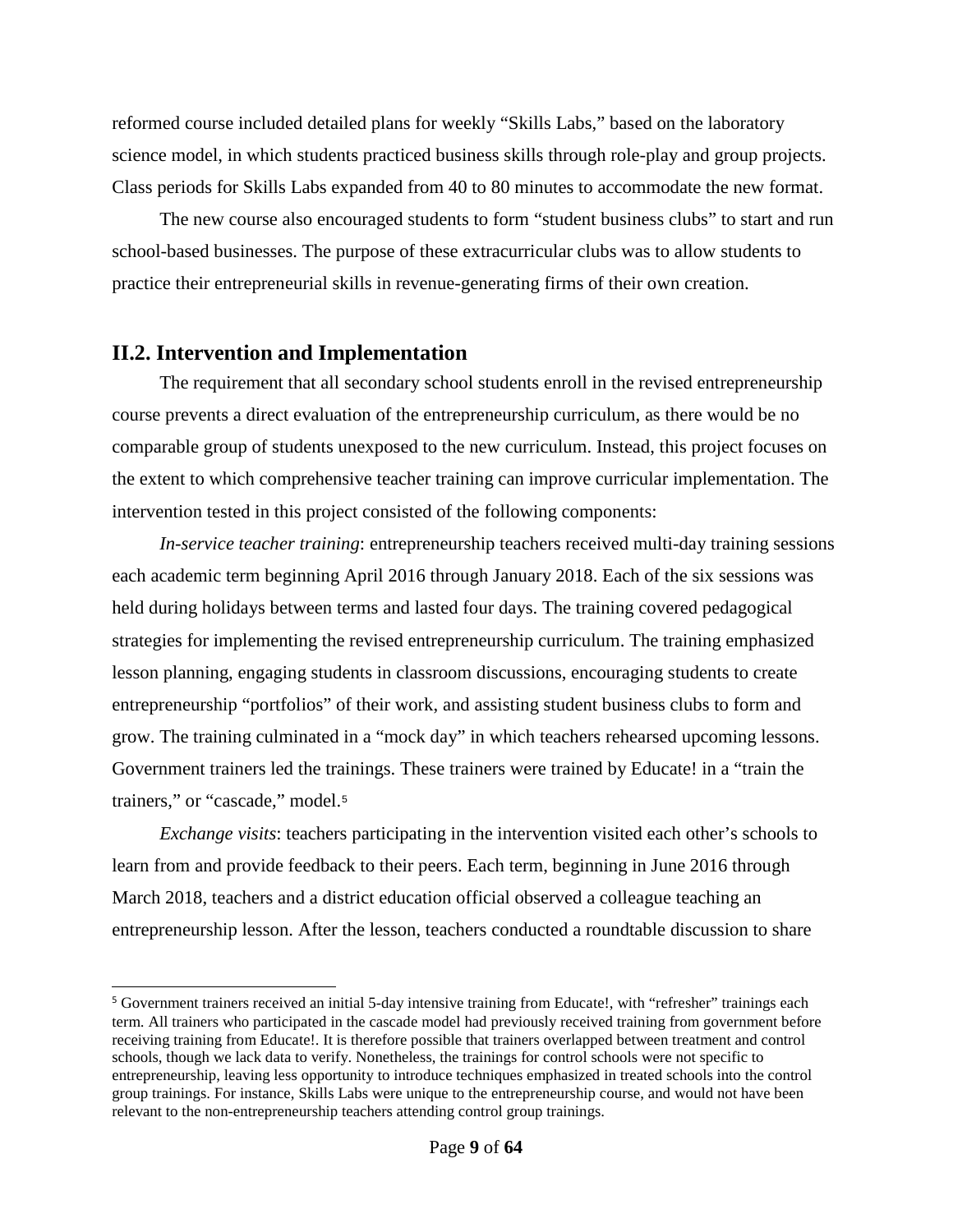their observations and discuss pedagogical strategies. Teachers met in groups of 2-3, with the host school rotating each term.

*Outreach and support*: teachers received ongoing outreach to support their implementation of the curriculum. Youth Leaders, hired and trained by Educate!, visited schools participating in the intervention at least twice per term. The visits included product-making demonstrations (e.g., for household goods such as soap or candles) co-taught with the teacher, advising student business clubs, classroom observation, participating in teacher exchange visits, and addressing any other concerns. Student business clubs were encouraged to submit their ideas to regular business competitions held for treated schools.

The study focused on the cohort entering S4 (10th grade) in 2016, with training provided to this cohort's entrepreneurship teacher as they progressed to S[6](#page-11-2) (12th grade).<sup>6</sup> The control group received the new entrepreneurship curriculum with only the standard government training on the competency-based curriculum, which was not specific to entrepreneurship. Teachers in control schools did not receive the intensive training, exchange visits, or outreach provided to treatment schools.[7](#page-11-3)

## <span id="page-11-0"></span>**II.3. Theory of Change**

j

Despite the multiple elements of the program, the theory of change underlying the intervention is simple. Participation in training and support activities increases teacher adherence to the new curriculum and alters classroom pedagogy. As a result, students acquire an associated set of skills. They apply these skills in entrepreneurial and other economic activities. Figure 1 presents this theory of change as a series of numbered hypotheses. The empirical analysis revolves around testing each of these four set of hypotheses.

# **III. Research Design**

<span id="page-11-1"></span>The research compares two approaches to delivering a newly adopted, active learning curriculum. While many RCTs compare a new curriculum bundled with teacher training against

<span id="page-11-2"></span> $6$ Up to two entrepreneurship teachers from each treated school were invited to each training.

<span id="page-11-3"></span><sup>&</sup>lt;sup>7</sup> Government training was scheduled for 10 days in 2016, with refresher sessions to be held in subsequent years. Each district could set the details of these sessions. We do not have data on implementation but suspect that training quantity and quality varied across districts, based on uneven responses to queries with district officials. Even if implemented as intended, training in control schools differed from treatment by occurring for fewer days, without NGO training and input, and without a standardized training curriculum.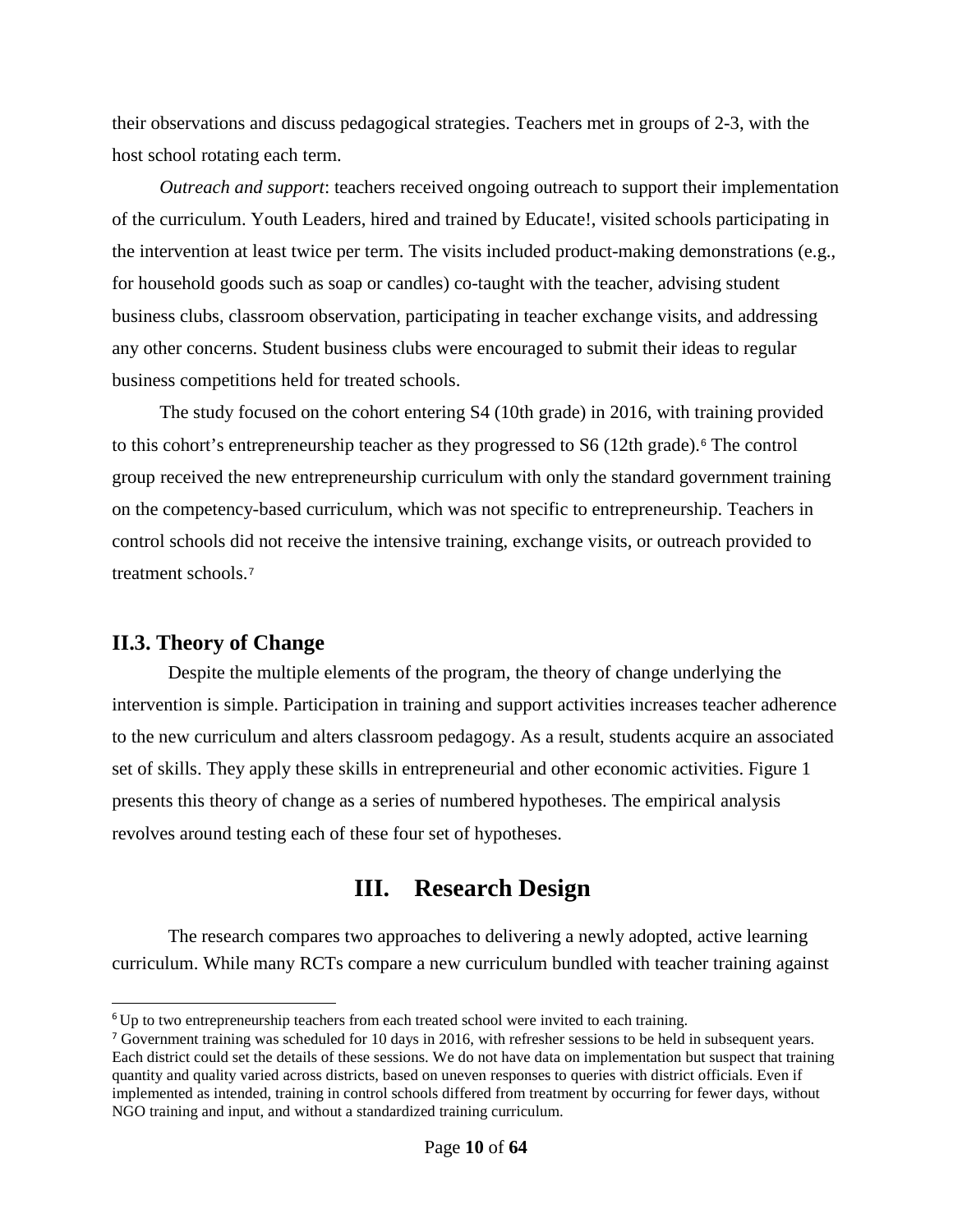a counterfactual that has neither (Banerjee et al. 2007; Lucas et al. 2014; Berlinski and Busso 2017), this study's design holds the new curriculum constant and varies teacher training and support to implement it. The default government training in the control group represents the public status quo, making the comparison with treatment highly relevant for policy.[8](#page-12-1) The outreach component builds on studies of other training programs with similar follow-up for trained teachers (e.g., Beuermann et al. 2013; Abeberese, Kumler, and Linden 2014; Piper and Zuilkowski 2015). The exchange visits resemble a form of teacher coaching (e.g., Bruns, Costa, and Cunha 2018; Albornoz et al. 2018; Cilliers et al. 2019), except that trained teachers received feedback from peers rather than professional coaches.

## <span id="page-12-0"></span>**III.1. Sampling and Randomization**

The research design is a cluster randomized control trial, with treatment assigned at the school level.[9](#page-12-2) Our sample frame included 211 schools, spread across 11 districts in 3 of Rwanda's 5 provinces. We randomly assigned 106 schools to treatment and 105 to control, stratifying treatment by district and public/non-public status of the school (i.e., across 22 strata).[10](#page-12-3) Randomization was conducted privately by the researchers, without any rerandomization.

Four schools refused to participate in the study, leaving 103 treatment and 104 control schools. Additionally, a miscommunication between the research team and project implementers led to one control school receiving the intervention, while two treatment schools did not receive the intervention. Although these discrepancies affect only 3 of 207 schools, we use initial random assignment in all analyses. Accordingly, all estimates should be interpreted as the intention to treat (ITT). Figure 2 maps the study design.

<span id="page-12-1"></span><sup>&</sup>lt;sup>8</sup> Another policy-relevant question would be to assess the effectiveness of the public status quo. While the rollout of the Rwandan curriculum reform does not allow for such evaluation, the quality of training and support are often key to the success of large scale reforms. For example, Blimpo et al. (2015) experimentally compared the roll-out of a new school governance program with and without training in The Gambia. The rollout without training and support had no impact, while the intervention with training and support reduced teacher and student absenteeism.

<span id="page-12-2"></span><sup>9</sup> Lower levels of randomization, such as the classroom, are infeasible for two reasons. First, there was a single entrepreneurship teacher for the entering S4 cohort in 71 percent of schools, making school and classroom randomization equivalent for the bulk of the sample. Second, even if classroom randomization were feasible in a larger proportion of schools, the likelihood of spillovers across teachers and classrooms within the same school would contaminate treatment. Higher levels of randomization, such as the district, would also create problems because with 11 study districts, the small number of clusters would risk confounding treatment with district-level shocks. The school level therefore balances the tradeoff between the risk of treatment contamination and the need for a large number of clusters.

<span id="page-12-3"></span> $10$  About half the schools (102) are non-public (private, government-aided, or religious). Although this is an interesting dimension to explore, we exclude it from our analysis plan to limit the number of outcomes considered in our analysis of treatment effect heterogeneity.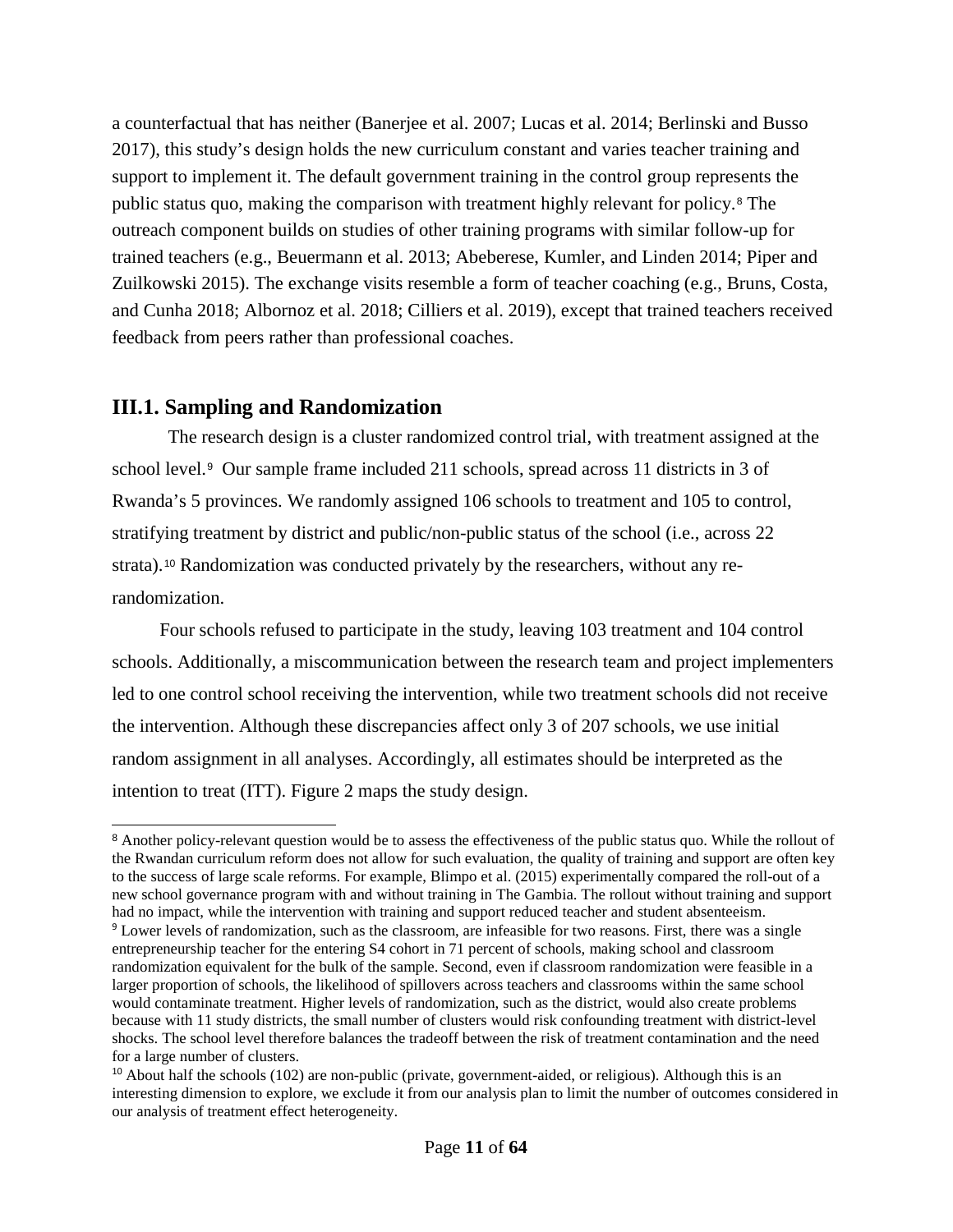Blinding participants to treatment status was not possible, due to the nature of the program. For instance, teachers knew they had been invited to training sessions or exchange visits. However, program staff were instructed not to volunteer details of research design to participants, such as the division of the sample into treatment and control schools, or the study hypotheses. The sample size provided 80 percent statistical power to identify effects of 0.15- 0.26 standard deviations in test scores and 7-12 percentage points in business ownership, depending on the assumed intracluster correlation (ICC).<sup>[11](#page-13-1)</sup> These effect sizes fall within the range of positive outcomes found in many studies of education interventions.

### <span id="page-13-0"></span>**III.2. Data**

j

We use data collected from all schools, including survey data from teachers, students, and classroom observations. Data collection procedures were identical for treated and control schools. We also use administrative data obtained from the government and (for treated schools only) from Educate!. This project did not have a pilot.[12](#page-13-2)

<span id="page-13-1"></span><sup>&</sup>lt;sup>11</sup> All power calculations preceded endline data analysis. We assumed a test size of 5 percent and 80 percent power. We set sample sizes of 105 schools and 15 students per school, consistent with the research design. We used ICCs of 0.09, 0.25, and 0.43, corresponding to the observed baseline ICCs of student employment during the school holiday, business ownership, and S3 exam scores, respectively. For continuous outcomes, we assumed normalizing to the control group mean and standard deviation. For outcomes measured in proportions, we assumed a baseline proportion of 0.25, roughly in line with the share of students owning a business (0.22) or having a job last school holiday (0.27) in the baseline survey. Under these assumptions and ICCs, the sample size is sufficient to detect effects of 0.15, 0.21, and 0.26 standard deviations for continuous outcomes, and effects of 7, 10, and 12 percentage points for outcomes in proportions. These effect sizes are arguably conservative, as they do not account for increased precision from including baseline outcomes.

<span id="page-13-2"></span><sup>&</sup>lt;sup>12</sup> We also conducted two midline surveys on subsamples of schools, in October 2016 and June 2017. The first midline included a subsample of 82 schools (38 control, 44 treatment). The imbalance between treatment and control was due to economizing on travel costs to visit schools within proximity of each other. The second midline survey was in in a subsample of 80 schools (60 treatment, 20 control). The oversampling was deliberate in order to include all treatment schools from the first midline; all other schools differed between midline surveys. Each midline included a teacher survey, a survey of a subsample of students surveyed at baseline, and a classroom observation. We produced reports for government and the implementing NGO for each midline survey. The design and results of the midline played little role in the endline design, as most items in the endline questionnaire also appeared in the baseline (see bottom of Tables P3-P7 for mappings between baseline and endline variables). However, the midline surveys did influence the endline classroom observation,. Based on the first midline survey, we expanded the duration of the observation (from 40 to 52 minutes) and tweaked some category definitions in the Stallings instrument (for instance, "Practice and Drill" became "Repetition of Facts From Memory"). We also decided to split the analysis by halves of the observations. Because the sample size and design make the midline data less appropriate for formal analysis, we do not include it in this submission or in the pre-analysis plan registered at the AEA Trial Registry. However, we may include results from midline surveys in the Stage 2 submission, labeled clearly as exploratory analyses.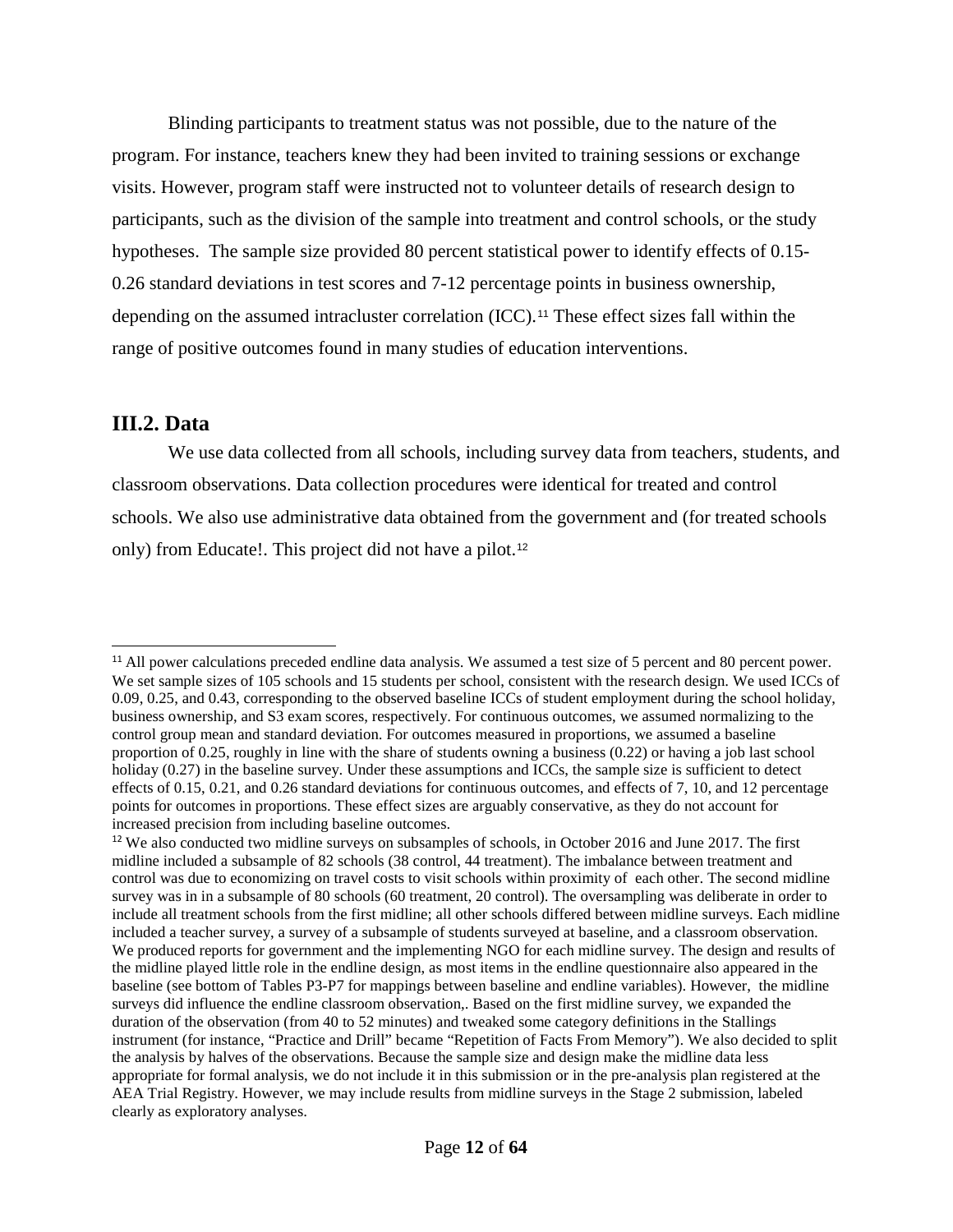The baseline survey occurred at the beginning of the 2016 academic year, before the intervention began. We surveyed the head teacher, the S4 entrepreneurship teacher (one was chosen randomly when a school had multiple S4 entrepreneurship teachers), and 15 randomly selected S4 students.[13](#page-14-0) Surveys covered school characteristics, perceptions of effective teaching practices, demographics, student labor market and economic activity, entrepreneurship knowledge, and non-cognitive skills.

The endline survey occurred from July-September 2018, during the entering cohort's final year of secondary school (S6). The endline included student, teacher, and head teacher surveys, and a classroom observation. We conducted the endline while students were still enrolled in order to maximize our ability to find students from the baseline, although it prevents us from observing any post-secondary outcomes. We surveyed all students from the baseline, including extensively tracking out-of-school students.[14](#page-14-1) The teacher survey included the S6 entrepreneurship teacher and the teacher surveyed at baseline<sup>[15](#page-14-2)</sup> and the S6 entrepreneurship teacher when this teacher differed from the baseline. We also observed the entrepreneurship class of each surveyed teacher. If possible, we observed a Skills Lab.[16](#page-14-3)

Figure 3 presents the timeline of the project and research. The Kigali office of Innovations for Poverty Action (IPA) conducted all surveys. The baseline survey was conducted using paper records, with daily audits by field managers to ensure proper completion of surveys. Endline surveys used tablets for data entry in the field. Digitized data were checked for consistency by a Senior Research Associate in the IPA office. We also have administrative data on teacher training attendance to measure take-up and administrative data on student exam performance and school completion.

For the analysis, we do not impute missing values for any dependent variables. For covariates such as baseline outcomes, we replace missing values with the control group mean

-

<span id="page-14-0"></span><sup>&</sup>lt;sup>13</sup> Students were selected randomly from rosters submitted prior to baseline visits. Some schools had fewer than 15 students enrolled in S4, leading to a sample smaller than the expected 3,105.

<span id="page-14-1"></span><sup>&</sup>lt;sup>14</sup> We also sampled additional students not surveyed at baseline in order to sample 15 students during each school visit. We will not use data on these additional students in the analysis because they lack baseline outcome data and because our tracking of out-of-school students was so successful.

<span id="page-14-3"></span><span id="page-14-2"></span><sup>&</sup>lt;sup>15</sup> In cases where this was the same teacher, we surveyed one teacher per school. In cases where these were different teachers, we attempted to survey both, although time constraints sometimes prevented completion of two surveys. <sup>16</sup> Not all classroom observations were Skills Labs due to teacher noncompliance and scheduling difficulties with school visits. For this reason, we test for differences in classroom behavior overall and in Skills Labs. We also analyze the scheduling of Skills Labs as a separate outcome.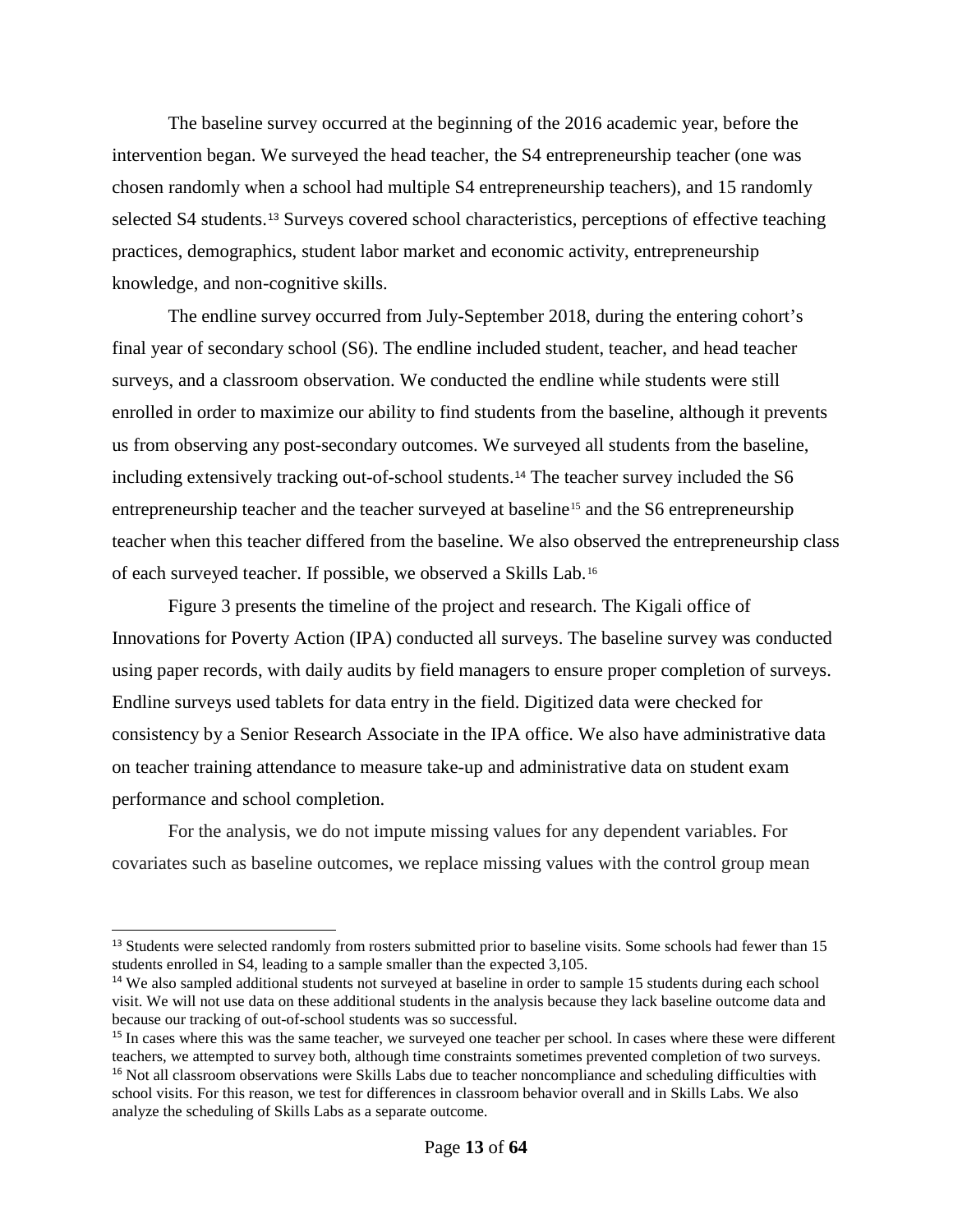and include a dummy for missing in the regression (Haushofer and Shapiro 2015). To deal with outliers, we winsorize all financial variables (e.g., income, savings) at the 99<sup>th</sup> percentile.

## <span id="page-15-0"></span>**III.3. Summary Statistics and Identification**

Table 1, Panel A presents sample sizes. The sample contains roughly equal numbers of treated and control schools, teachers, and students. Teachers added to the sample at endline ensure that we have data on the study cohort's current entrepreneurship teacher, in cases where this teacher is not the same as baseline. Attrition from the endline survey was minimal for students  $(7\%)$  and somewhat large for teachers (over  $30\%$ ).<sup>[17](#page-15-1)</sup>

To assess whether attrition varies by treatment status, we estimate the following equation:

$$
A_{isg} = \alpha + \beta T_{sg} + \gamma_g + \varepsilon_{isg} \tag{1}
$$

where *i* indexes students; *s* indexes schools; and *g* indexes strata. The strata are district-school type cells, where school types are public and non-public. In this equation, *A* is an indicator for being absent in the endline; *T* is an indicator for assignment to treatment;  $\gamma$  is a stratum fixed effect; and  $\varepsilon$  is an error term. Because randomization occurred within strata, the strata fixed effects ensure that treatment assignment *T* is unrelated to the error term. The coefficient  $\beta$ measures the difference in attrition according to treatment assignment. We find that attrition is orthogonal to treatment assignment (Table 1, Panel B). Nevertheless, we construct and report Lee (2009) bounds for all our main results.

We next analyze our key identifying assumption that treatment and control groups are balanced at baseline. To do so, we compare means of baseline variables, with the variables chosen in accordance with a pre-analysis plan submitted to the AEA Trial Registry prior to analyzing the data. For each variable, we present unadjusted means and standard errors by treatment status. To formally test for differences, we estimate the following equation:

$$
X_{0isg} = \alpha + \beta T_{sg} + \gamma_g + \varepsilon_{isg} \tag{2}
$$

-

<span id="page-15-1"></span><sup>&</sup>lt;sup>17</sup> Some teacher attrition was due to survey budget constraints. In cases where the current entrepreneurship teacher of the study cohort differed from the baseline teacher, there was sometimes insufficient time to survey both.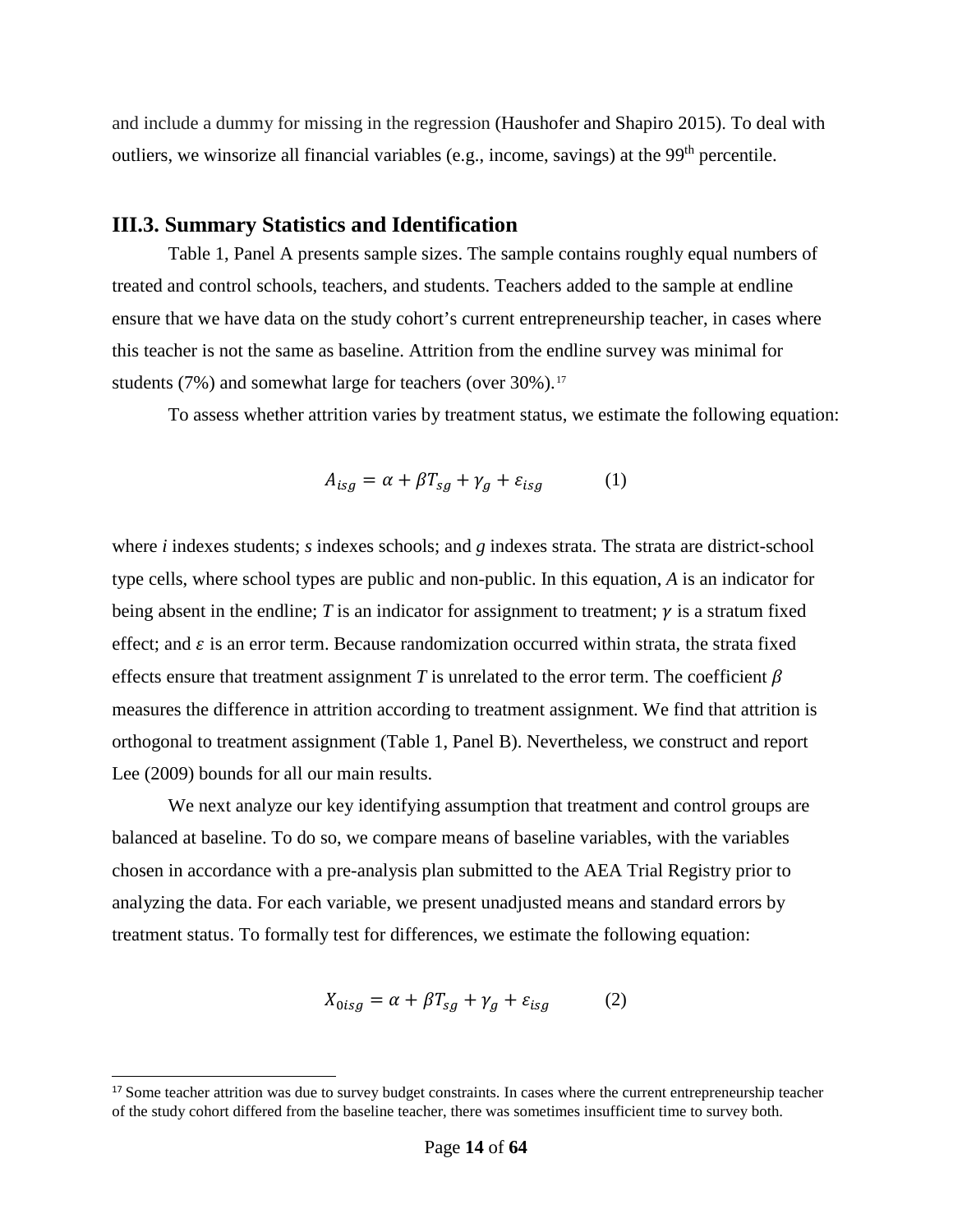where  $X_0$  is a baseline characteristic of students, teachers, or schools; and all else is as in equation (1). The associated *p*-value will be our test for equality of means.

We also look for systematic balance by regressing the treatment indicator on multiple baseline variables:

$$
T_{sg} = \alpha + X_{0isg}\beta + \gamma_g + \varepsilon_{isg} \tag{3}
$$

where  $X$  is a vector of baseline characteristics and all other notation is as in  $(2)$ . To test for balance, we conduct an  $F$ -test to test for joint significance of the coefficient vector  $\beta$ . We run separate versions of (2) in which *X* consists of student, teacher, or school-level characteristics.

Table 2 presents results. Of the 28 variables tested, 4 (S4 female enrollment, proportion of sampled students who are female, student employment, and student grit) differ significantly between treatment and control schools at the 5% level. In regressions of treatment status on groups of baseline variables, student characteristics are jointly significant at 5%. All baseline characteristics are jointly significant at  $10\%$ .<sup>[18](#page-16-1)</sup>

Randomization fell under our control as researchers, making these differences simply bad luck. Moreover, the direction of any resulting bias is unclear: for instance, students in treated schools are grittier at baseline than those in control schools, but less likely to be employed. Bias from the greater prevalence of female students in treated schools can largely be mitigated by estimating results separately by gender. Nonetheless, we check robustness of our estimates of student outcomes by including a female dummy, baseline employment dummy, and baseline grit. Omitting these variables from the joint tests reported above restores baseline balance ( $p=16$  for student variables, p=.25 for all baseline characteristics).

## <span id="page-16-0"></span>**III.4. Empirical Strategy**

-

The main statistical method we use is ordinary least squares linear regression (OLS). This is the appropriate method as randomized control trials solve (in principle) the selection problem

<span id="page-16-1"></span><sup>&</sup>lt;sup>18</sup> There are some numerical discrepancies between results in Table 2 and those reported in the analogous table (Table 3) of Blimpo and Pugatch (2019). These discrepancies arise from two sources. First, we updated how missing values are coded in response to reviewer comments on Stage 1. Second, we omitted discussion and practice exercises from the definition of active instructional techniques, also in line with Stage 1. Baseline balance remains qualitatively unchanged.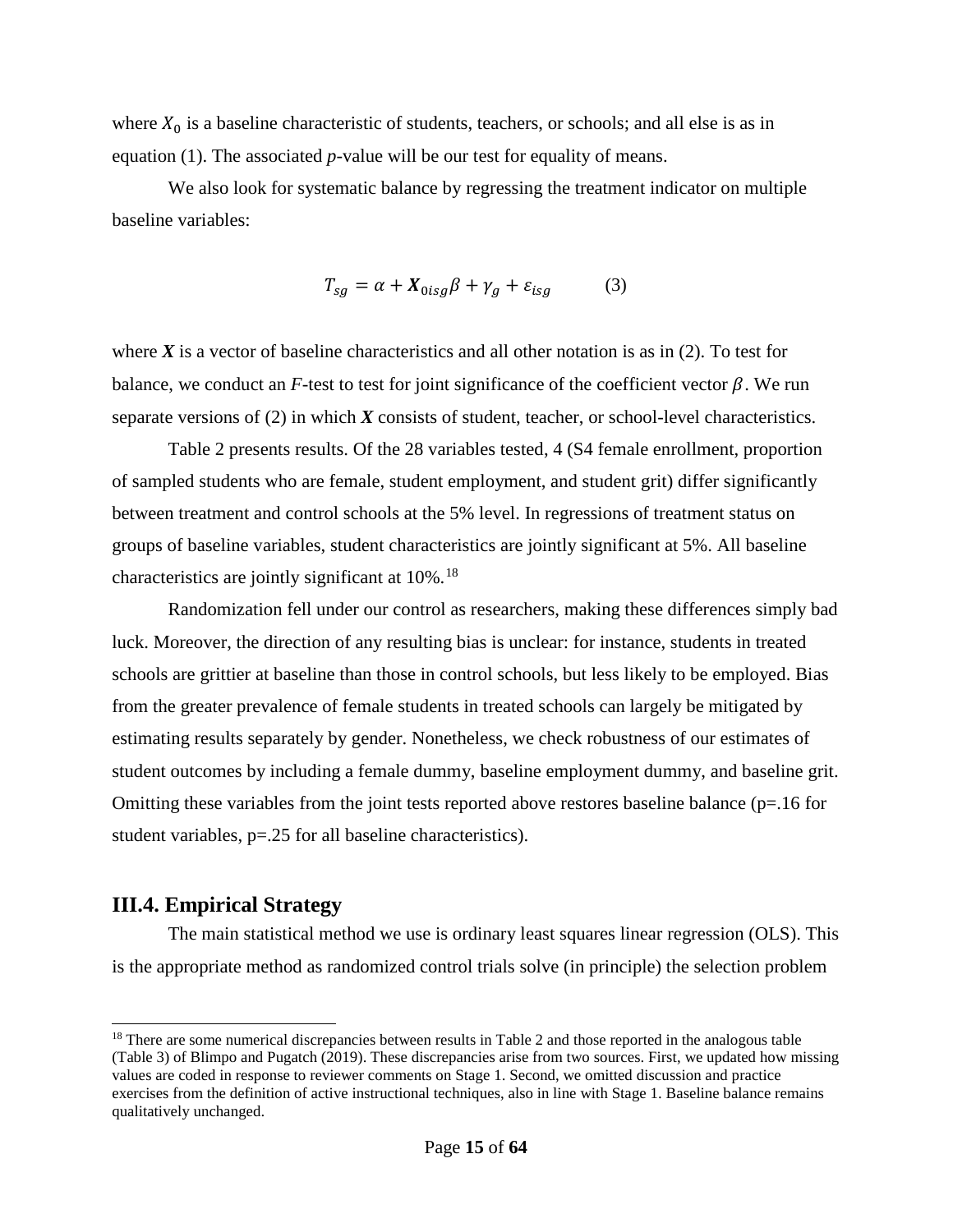for estimation of the mean outcome difference due to assignment to treatment. Moreover, OLS allows us to adjust easily for the stratification of treatment, ensuring that we rely on experimental variation. We cluster standard errors by school to account for correlated outcomes among students within a school. We report statistical significance in two ways. First, we use conventional *p-*values, with one, two, or three stars denoting significance at 1%, 5%, and 10%, respectively. Second, we report *q*-values following the Benjamini, Krieger, and Yekutieli (2006) procedure to control the false discovery rate (FDR) when conducting multiple hypotheses.[19](#page-17-0) This *q*-value is the analogue of the conventional *p*-value when controlling the FDR at level *q*. In other words, a *q-*value of 0.20 means the null hypothesis would be rejected only when permitting the FDR to be no less than 20%.

Our main estimating equation is the following regression:

$$
y_{isg} = \alpha + \beta T_{sg} + \delta y_{0isg} + \gamma_g + \varepsilon_{isg}
$$
 (4)

where *y* is an outcome (with  $y_0$  the outcome at baseline) and all other notation is as in (1). The coefficient of interest is  $\beta$ , which measures the intent to treat (ITT), or the effect of the offer of teacher training  $T$  on the mean outcome.<sup>[20](#page-17-1)</sup> We use equation (4) to test hypotheses along each step of the program's theory of change. Outcomes specific to each hypothesis, including details on where there outcomes appear in the endline data, appear in the Stage 1 Registered Report (Blimpo and Pugatch 2019).

Where necessary, we supplement estimates of the intent to treat in (4) with instrumental variable estimation to account for partial compliance.

$$
D_{isg} = \mu + \theta T_{sg} + \delta y_{0isg} + \gamma_g + \nu_{isg}
$$
 (5)

$$
y_{isg} = \alpha + \rho D_{sg} + \delta y_{0isg} + \gamma_g + \varepsilon_{isg}
$$
 (6)

-

<span id="page-17-0"></span><sup>19</sup> We calculate *q-*values within hypotheses defined in the Stage 1 Registered Report.

<span id="page-17-1"></span> $20$  To construct Lee bounds on the ITT from equation (4), we proceed in two steps. First, we regress the outcome on all right-hand side variables in (4) except treatment. Second, we regress the residuals from step one on treatment. We calculate Lee bounds on the coefficient in the second step. This procedure differs from the Lee (2009) method to calculate bounds in the presence of covariates because some covariate-by-strata cells lack variation in treatment. In some cases, the bounds we calculate fail to contain the point estimate due to spurious correlation between included covariates and treatment assignment, and therefore should be interpreted with caution.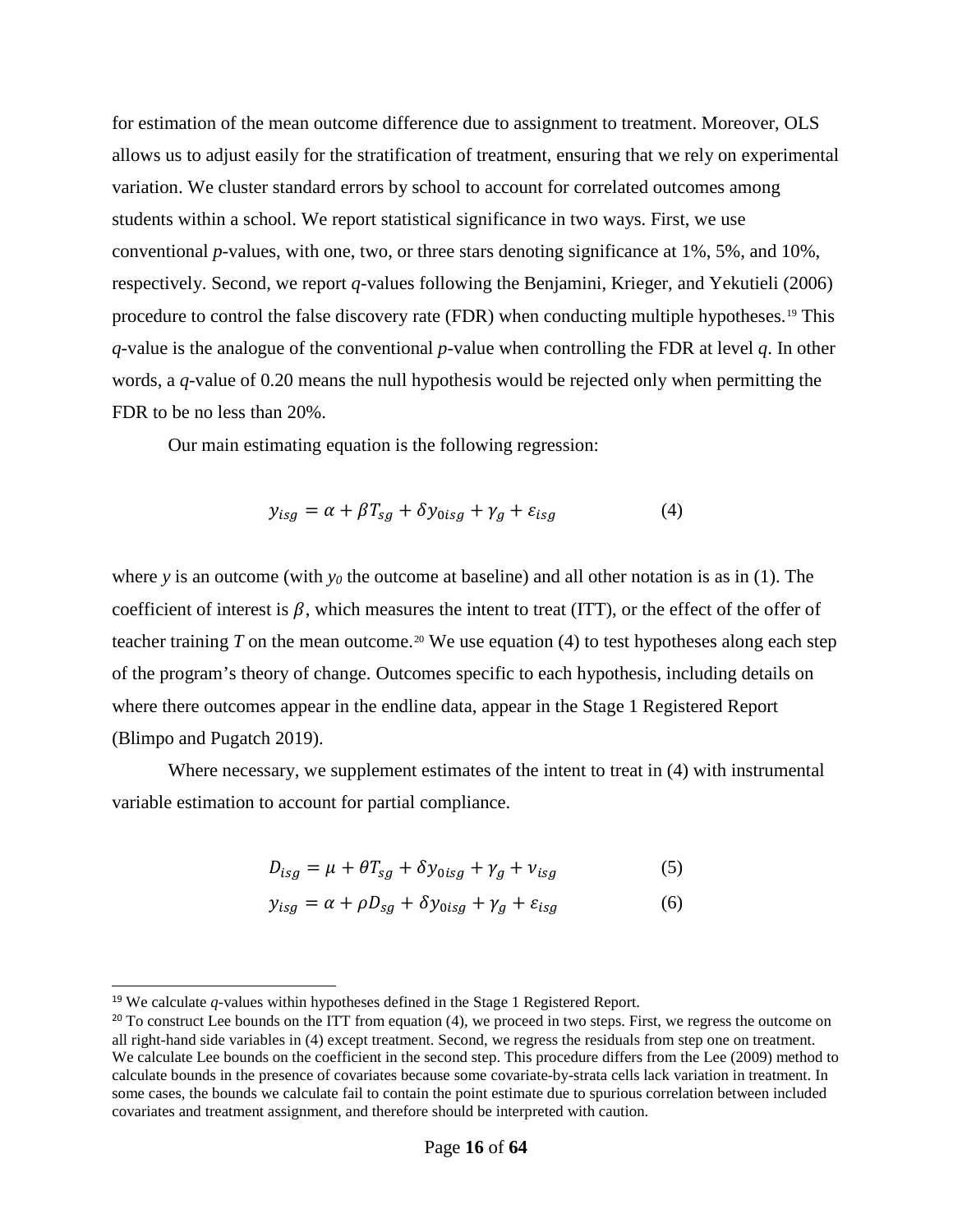in which *D* is an indicator for whether student *i*'s teacher attended training and *T* is an indicator for assignment to the treatment group. Equation (5) is the first stage equation for treatment takeup, while (6) is the second stage, in which *T* instruments for *D*. The parameter  $\rho$  measures the local average treatment effect (LATE), or the effect of the program for students whose teachers complied with their experimental assignment.

Our compliance measures are training attendance and exchange visit attendance. For each measure of compliance, the attendance variable (*D*) takes a value of one if at least one teacher from the school attended the training session, zero otherwise.<sup>[21](#page-18-3)</sup> We then measure compliance as the school-level mean of this variable. Following the analysis plan, we estimate the LATE for any compliance measure falling below 85%.

# **IV. Results**

## <span id="page-18-1"></span><span id="page-18-0"></span>**IV.1. Main findings**

-

### <span id="page-18-2"></span>**IV.1.1. Uptake and implementation: do schools adhere to the in-service training?**

Schools and teachers adhere to the program, as shown by the take-up measures reported in [Table 3.](#page-38-0) Columns 1-2 reports, respectively, the impact on the proportions i) of trainings attended by at least one teacher from the school; ii) of exchange visits attended by at least one teacher from the school.<sup>[22](#page-18-4)</sup> Control group attendance was negligible  $(2\%)$ , with contamination driven by the confusion in initial treatment assignment mentioned previously. The coefficients on treatment in these columns therefore approximate take-up rates. Overall, training attendance was 88% among treated schools, while exchange visit attendance was 81%. In other words, treated schools sent teachers to more than five of six training sessions, on average, and more than four of every five exchange visits.

<span id="page-18-3"></span><sup>&</sup>lt;sup>21</sup> We define take-up at the school level using administrative data. Defining take-up as attendance by the teacher surveyed at baseline would be problematic. We surveyed S4 teachers at baseline, but at 71 percent of schools a different teacher(s) will teach entrepreneurship to the study cohort in S5-S6. Ideally, we would measure take-up by matching the study cohort to their current entrepreneurship teacher and tracking the teacher's take-up in that year. Unfortunately, the administrative records fail to report the grade(s) taught by the teacher, or whether the teacher teaches the particular group of students sampled at baseline. In the absence of this information, we find it simplest to define take-up at the school level.

<span id="page-18-4"></span><sup>&</sup>lt;sup>22</sup> We do not have compliance data from the support visits. However, we expect non-compliance with support visits to be very low. Youth Leaders (the NGO staff who made support visits) were evaluated regularly on their performance. No Youth Leader was dismissed or disciplined for poor performance related to program delivery during the project period.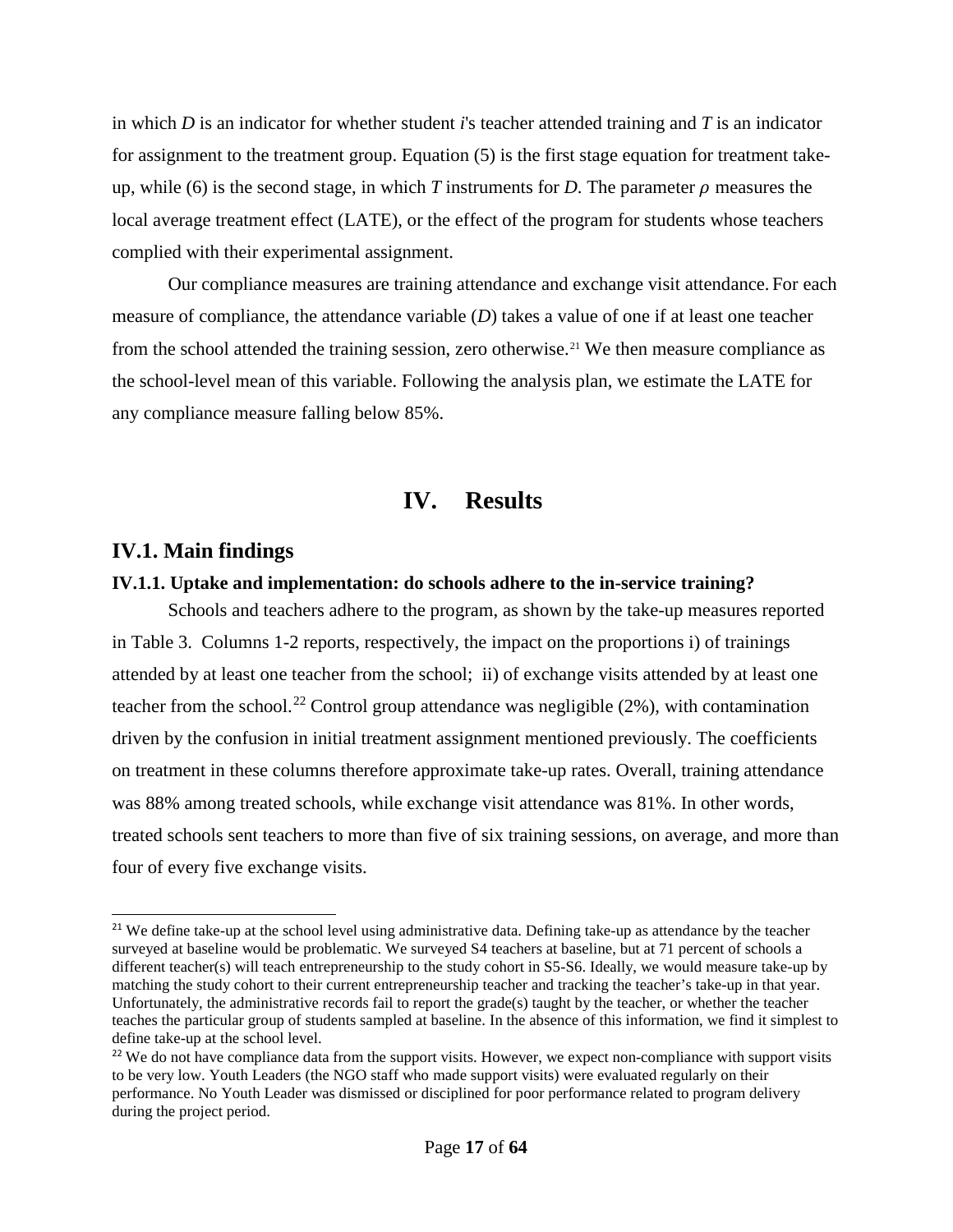Because exchange visit attendance fell below 85%, we also report estimates of equation (6) for this measure of compliance throughout the paper. With a first-stage coefficient of 0.79 (Table 3, column 2), our LATE estimates scale the ITT by 1/0.79 = 1.27.

High program uptake is also reflected in the classrooms through measures of curricular implementation (columns 3-5). Scheduling of Skill Labs, which is required by the reform for all schools, increased by 52 percentage points due to treatment, a six-fold increase over the control mean of 8%. We did not observe an impact on use of lesson plans, for which the base is somewhat high (61%). Teachers in the treatment group scored 8 percentage points, or 14%, higher on a test of the entrepreneurship curriculum. Trainings for the treatment group emphasize each of these outcomes.

We find no effect on administrators' perceptions about the reform (columns 6-7). Head teachers have somewhat mixed feelings about the student-centered teaching methods. On a scale from 0 (least supportive) to 6 (most supportive), principals reported an average score of 3.6 in the control group, not statistically discernable from the treatment group. This result contrasts with overwhelming support (93%) by head teachers in both groups that teachers' primary goal should be to develop student skills, the main aim of the reform. The apparent contradiction may reflect the short-term tensions that arise with the implementation of major reforms. Administrators support the reform's focus on student skills, but are less supportive of nontraditional means to promote these skills. Program exposure did not change these beliefs. Moreover, a post-endline qualitative investigation we commissioned reported perceived tension between practical components of the curriculum and examination criteria. This tension prompted teachers to focus less on practical skills for S6 students due to the urgency of national examinations (Anand 2019).

All results remain robust to multiple hypothesis corrections. The local average treatment effects reported in Table A5 show, as expected, larger effects for compliers than the ITT. Skills Lab scheduling increased eight-fold vs six-fold for the ITT and teachers' knowledge of the curriculum increased by 17% versus 14% for the ITT.

Taken together, we conclude that these are important signs of adherence to the in-service training provided by the intervention.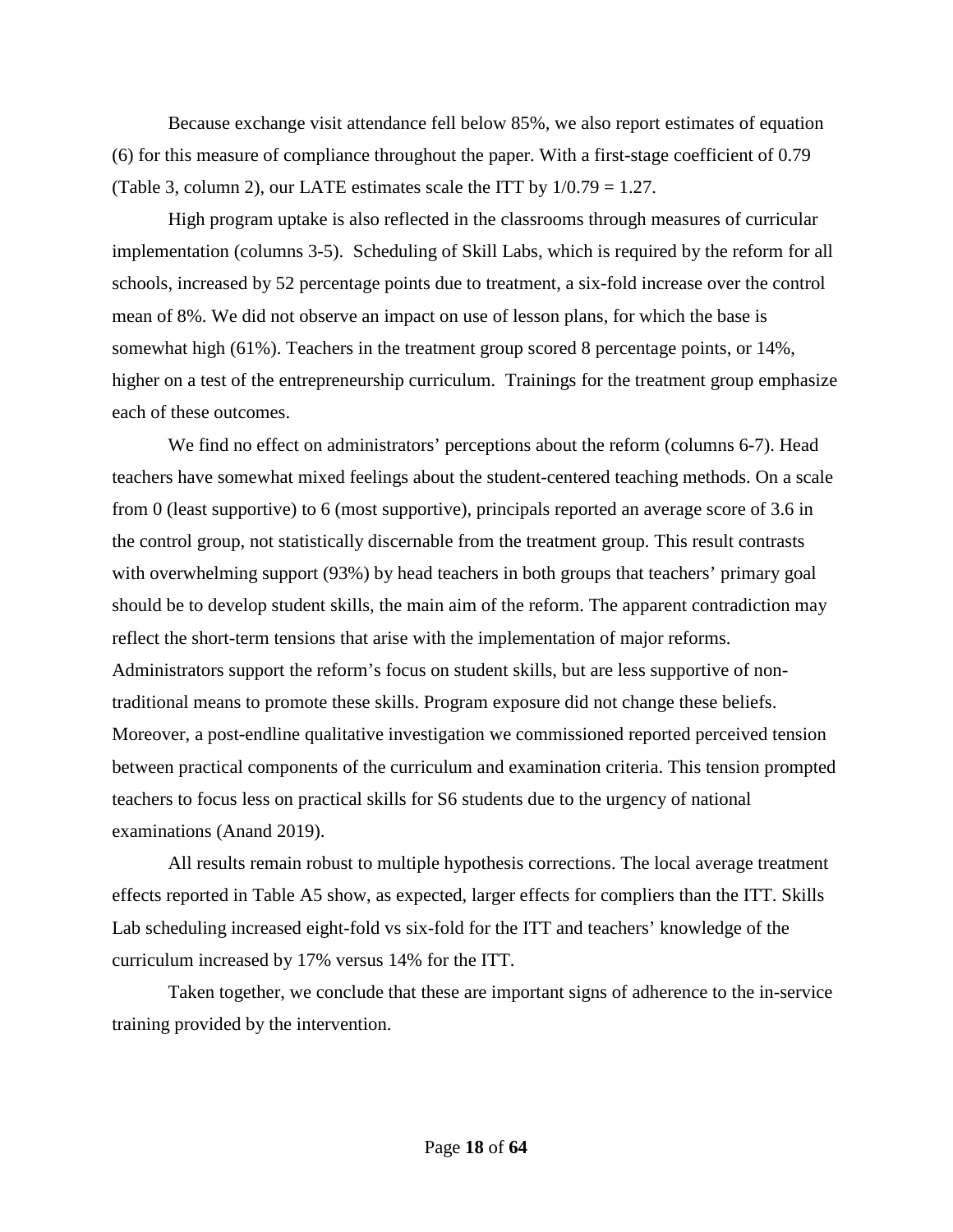### <span id="page-20-0"></span>**IV.1.2. Are teachers adjusting their pedagogy?**

We observed moderate early changes in pedagogy through classroom observations and student reports of teacher practices. [Table 4](#page-39-0) reports the treatment effect on two measures drawn from endline classroom observations: i) proportion of class time in active instruction, based on the Stallings classroom observation instrument (J. Stallings 1977; J. A. Stallings and Mohlman 1988); and ii) use of instructional techniques specific to the entrepreneurship curriculum, such as role play and group discussion. [23](#page-20-1) For each of these measures, we report outcomes for all observations and for Skills Labs only, as the latter promote active instruction most forcefully within the curriculum. Moreover, we report outcomes from the Stallings instrument for the full 52-minute classroom observation and split by first/second half, as the first half involves setting up the lab structure and other classroom management.

Treatment did not significantly alter active instruction time over the entirety of the classroom observation. This null effect conceals differences within the observation, however. Active instruction time fell 6 percentage points in the first half in response to treatment, but increased 10 percentage points in the second half. Both estimates have *q-*values of .05 or below. These results match the "build, practice, present" structure of the new curriculum, in which teachers are trained to explain an activity (a form of passive instruction) before providing students the opportunity to practice and present to the class.

Exploratory analysis looking more closely at the individual activities recorded in the Stallings observations is consistent with this interpretation (Table A15). Treated teachers spent 5 percentage points more time on lecture in the first half of the observation, but reduced lecturing by the same amount in the second half (column 1). Treatment also led to significantly reduced practice/drill and copying time by students in the second half, with a nearly commensurate increase in discussion time. In other words, treated classrooms became more active, particularly later in the class period. $^{24}$  $^{24}$  $^{24}$ 

Results change when restricting attention to Skills Labs (Table 4, columns 4-6). Treated teachers spend 18 percentage points *less* time in active instruction than control teachers in Skills Labs. The effect is driven by a 32 percentage point decrease in the second half, precisely when

-

<span id="page-20-1"></span><sup>&</sup>lt;sup>23</sup> In the Stallings instrument, we define active instruction as the proportion of classroom time in  $Q&A$ /discussion, student presentation, and project/interactive activity. Active instructional techniques include group discussion, research, case study, role play, debate, finance/practice activity.

<span id="page-20-2"></span><sup>&</sup>lt;sup>24</sup> We interpret these results with caution. In addition to being exploratory, the coefficients significant using conventional p-values are no longer significant when adjusted for multiple hypothesis tests.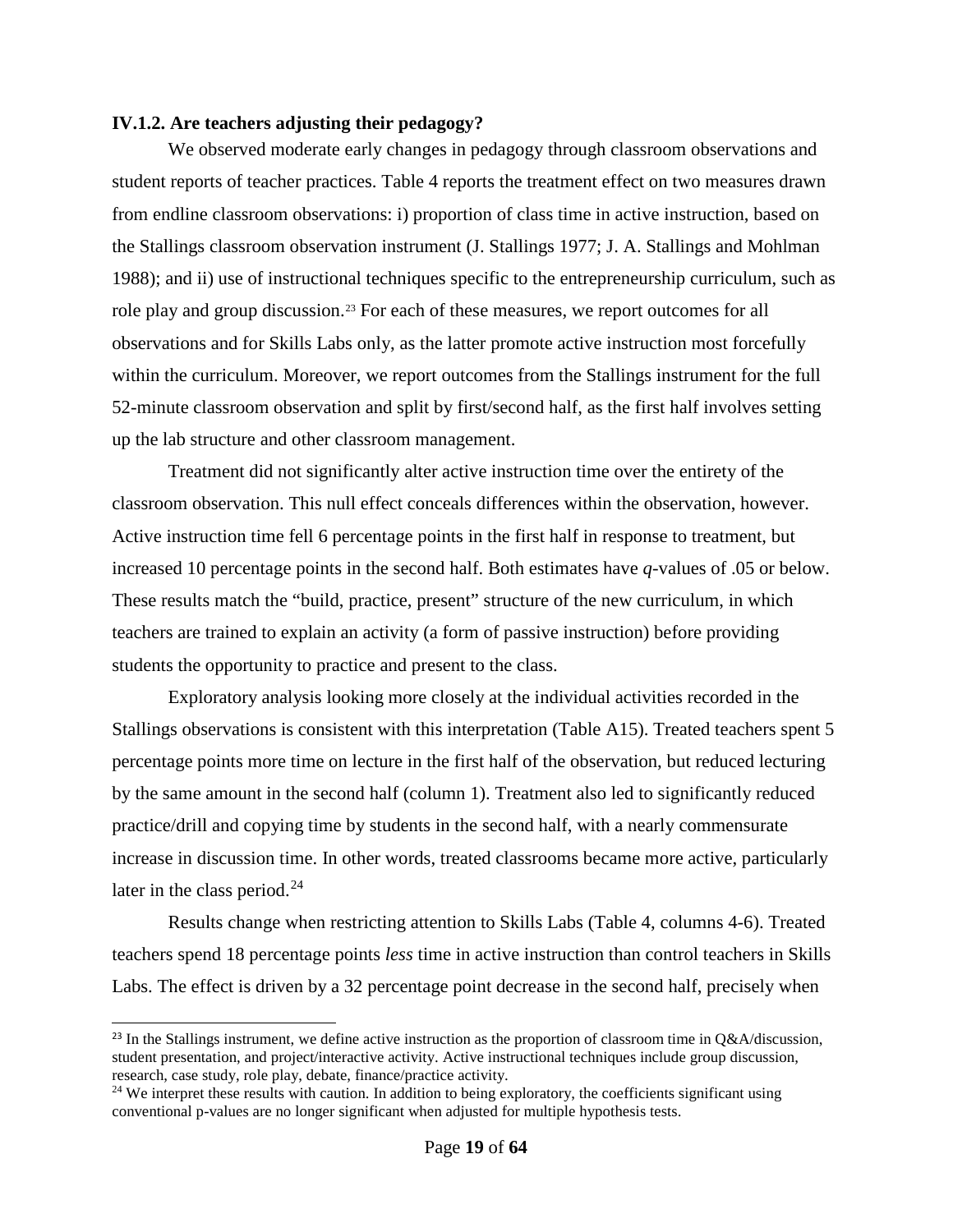instruction should be most active. What explains these puzzling results? Note that when restricting attention to Skills Labs, the sample size falls from 235 classroom observations to 70. Of these 70 observations, only 8 are from the control group. This small group of control teachers conducting Skills Labs is likely to be highly selected, with high motivation to follow the reformed curriculum.

Observed instructional techniques such as group discussion, research, case studies, debates, and role playing increased by 6 percentage points, or 19% relative to the control group (Column 7). Students reported increased use of active instructional techniques during regular class time by 3 and 7 percentage points, respectively, for a narrower measure capturing small group work, class presentations by students, small group presentations, and a broader measure adding outside class activities, group discussion, research, case studies, role playing, financial calculations, computer work, and career planning.

The statistical significance of all the results reported remains when we correct for multiple hypotheses testing. Table A6 reports the same results using instrumental variables to capture the local average treatment effects. The effect for compliers is 13 percentage points versus 10 for the ITT on active instruction time; 8 percentage points versus 6 for the ITT on the observed active instructional techniques; and 3 and 9 percentage points, respectively, for the narrower and broader student report of the use of active instructional techniques in regular classes.

Overall, the observed pedagogical changes are consistent with adherence to the reform and training.

### <span id="page-21-0"></span>**IV.1.3. Has the intervention improved student learning outcomes?**

-

We find no effect of the intervention on student academic and non-cognitive skills. [Table](#page-40-0)  [5](#page-40-0) reports the impact on students' academic skills, as measured by performance on the S6 (grade 12) national entrepreneurship exam and the last available school-level promotional exam (columns 2-3).[25](#page-21-1) We normalize scores to the control group mean and standard deviation. We find no effect on either of these measures. Important context here is that national exam content did not change dramatically under the 2016 curriculum reform. Exams continued to focus on mastery

<span id="page-21-1"></span> $25$  The Stage 1 Registered Report also included overall national exam score, but we were unable to obtain this data at the time of writing.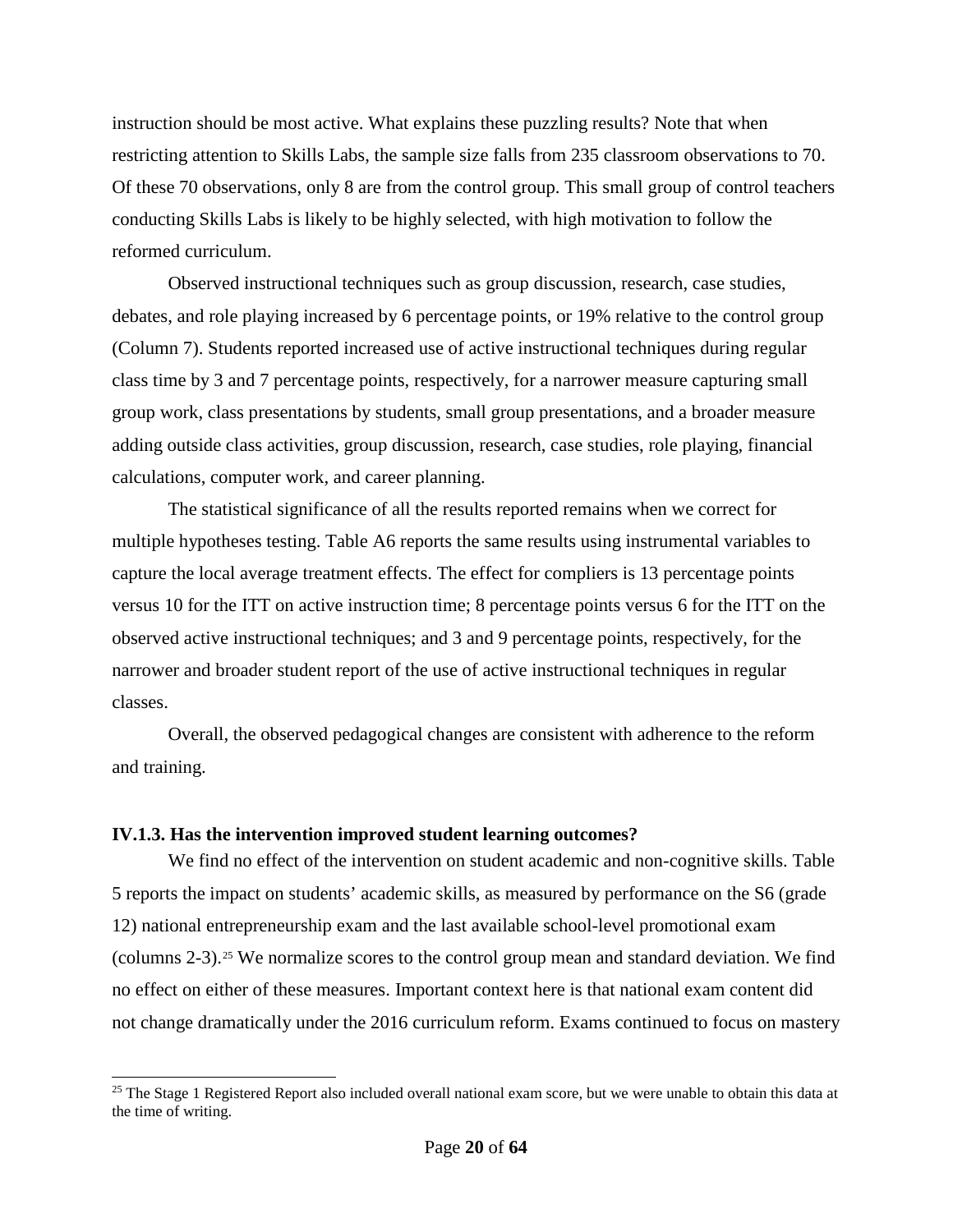of curricular content as under the previous curriculum (Honeyman 2016), rather than demonstrate acquisition of practical skills. Individual schools may have altered promotional exams to align better with the new curriculum, but doing so would have been costly in the absence of a similar shift in national exams. Educate! reported no notable shifts in promotional exam content in treated schools. Such shifts in control schools would be even less likely.

Table 5, columns 4-9 capture students' financial and entrepreneurship skills, as proxied by patience, saving, or business knowledge.<sup>[26](#page-22-1)</sup> We find some evidence that program exposure made students more patient, with a four percentage point increase in the proportion with an implied monthly discount rate below 300%. The result is significant at the 5% level, but does not survive the multiple hypothesis correction. There is no effect for an implied discount rate of 100% or less.[27](#page-22-2) Conditional on students saving a positive amount, we find a negative effect of US\$4.40 on total savings, or about 20% of the control group mean. This effect may be due to savers in the treatment group investing in businesses. However, this effect is not significant at conventional levels after accounting for multiple hypothesis tests.

[Table 6](#page-41-0) reports no effects on students' non-cognitive skills, as measured by aspirations, locus of control, and grit. The results persist when we use instrumental variables estimation (Table A7).

### <span id="page-22-0"></span>**IV.1.4. Do we observe more entrepreneurial activities and higher earnings?**

The intervention increased students' participation in business activities. It also reduced the share employed, suggesting substitution between entrepreneurship and wage employment. Conditional on business participation, the treatment reduced business profits. [Table 7](#page-42-0) reports results. Column 2 reports a 5 percentage point increase in business participation, defined as earning money from running a business. This increase is 17% of the control group mean and is

-

<span id="page-22-1"></span><sup>&</sup>lt;sup>26</sup> There are Skills Labs on savings, loans, and budgeting, which are intended to promote savings and forwardlooking behavior. See Appendix 1.

<span id="page-22-2"></span><sup>&</sup>lt;sup>27</sup> Discount rates are based on responses to the following endline survey questions:

<sup>•</sup> ESQ801: "Suppose someone you fully trust offered you 5,000RWF today. However, he tells you that you can wait one month and receive 10,000RWF instead. Which do you prefer?"

<sup>•</sup> ESQ802: "What if your choice was between 5,000RWF today or 20,000RWF one month from now?"

We code discount rate <100% if the respondent prefers 10,000RWF in question 801. We code discount rate <200% if the respondent prefers 20,000RWF in question 802.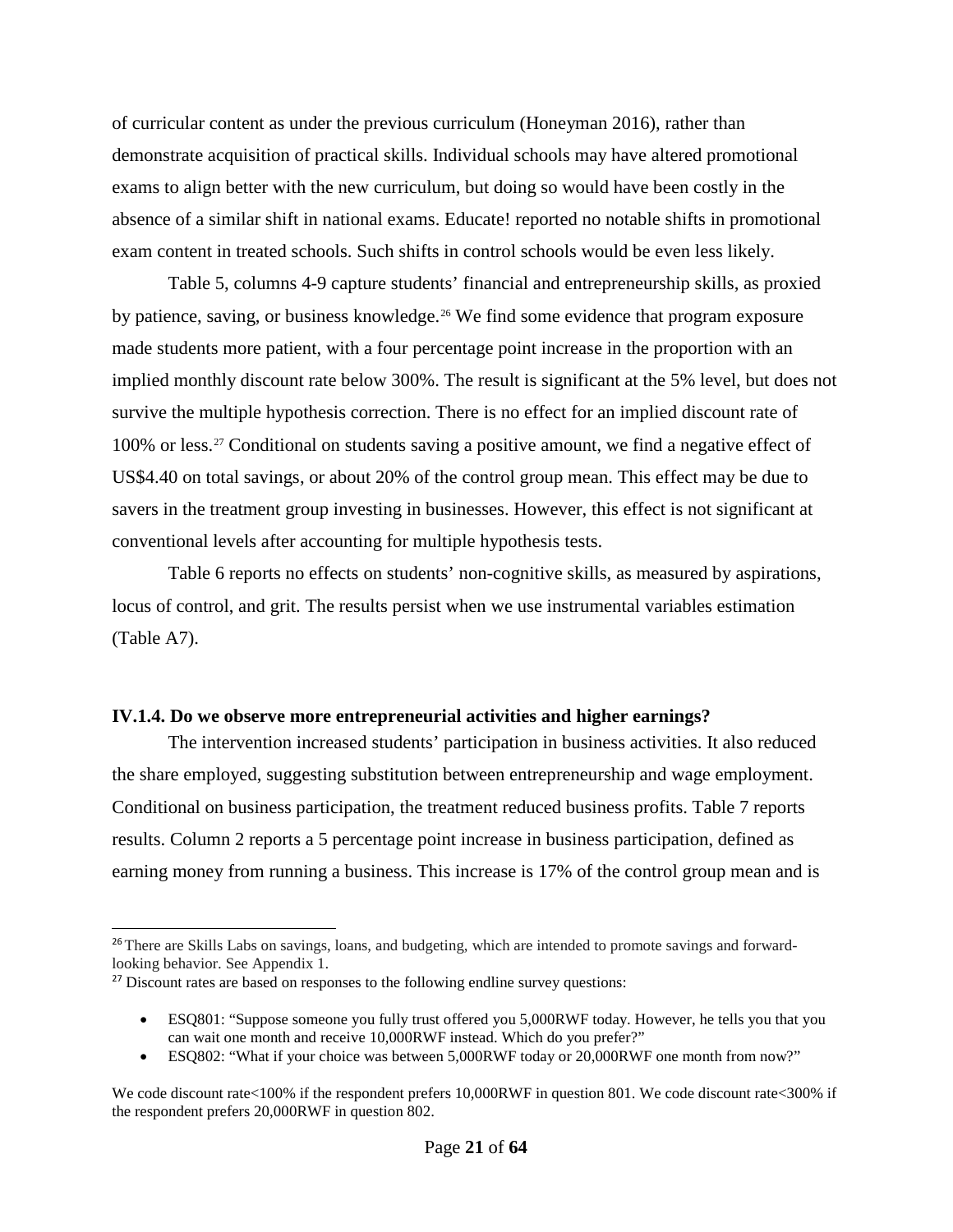significant at 5% (*q*-value=.09). The effect is driven by participation in student business clubs (3 percentage points, significant at 1%; column 4), a central component of the reformed curriculum. We find no effect on participation in family- or peer-run businesses (column 5). Taken together, the program is encouraging business formation, with the school as the main channel.

We find no effect of the program on the share of businesses outside the agricultural sector, nor on the share of businesses with employees (columns 6-7).

The program decreased the proportion of students in paid employment by 5 percentage points, significant at 1%  $(q=0.03; \text{column } 8)$ . The magnitude of the decrease is identical to the increase in business participation. Moreover, overall income was unaffected (column 9), suggesting substitution between these activities. These results are an early sign that the treatment successfully trained more entrepreneurs, a main program objective.

Conditional on business participation, we find a decrease of US\$15.80 on business profits (column 10). This effect is statistically significant and substantively large, representing 41% of the control mean. This negative effect on business profit may reflect lower business acumen by the new entrants. It may also reflect greater business investment by treated students, consistent with the lower savings reported in Table 5. However, exploratory analysis reveals no significant changes in business expenses in response to treatment (Table A16, columns  $5-6$ ).<sup>[28](#page-23-0)</sup>

In addition to business creation and income, the treatment also intended to promote more effective business practices among student entrepreneurs. Table A17 shows exploratory analysis for specific business practices as outcomes. Among all students, the treatment increased the proportion that had written business ideas and kept financial records. When conditioning on business participation, these increases are no longer statistically significant. However, treated businesses are less likely to report paying tax or registering with government, further evidence that businesses induced by the intervention are negatively selected. These results are merely suggestive, however, because the magnitudes are small (2-3 percentage points) and not statistically significant after adjusting for multiple hypotheses.

j

<span id="page-23-0"></span><sup>&</sup>lt;sup>28</sup> Additional exploratory analysis from Table A16 shows that the decline in business profits in response to treatment is significant only when conditioning on business involvement (column 3), not when imputing zero profits to students not involved in business (column 4). In other words, the intervention did not reduce business profit overall. The table also shows that the decline in savings observed in Table 6 persists in the unconditional measure, i.e., imputing zero for those not reporting any savings (Table A16, column 2). Correcting for multiple tests makes these results less precise, however.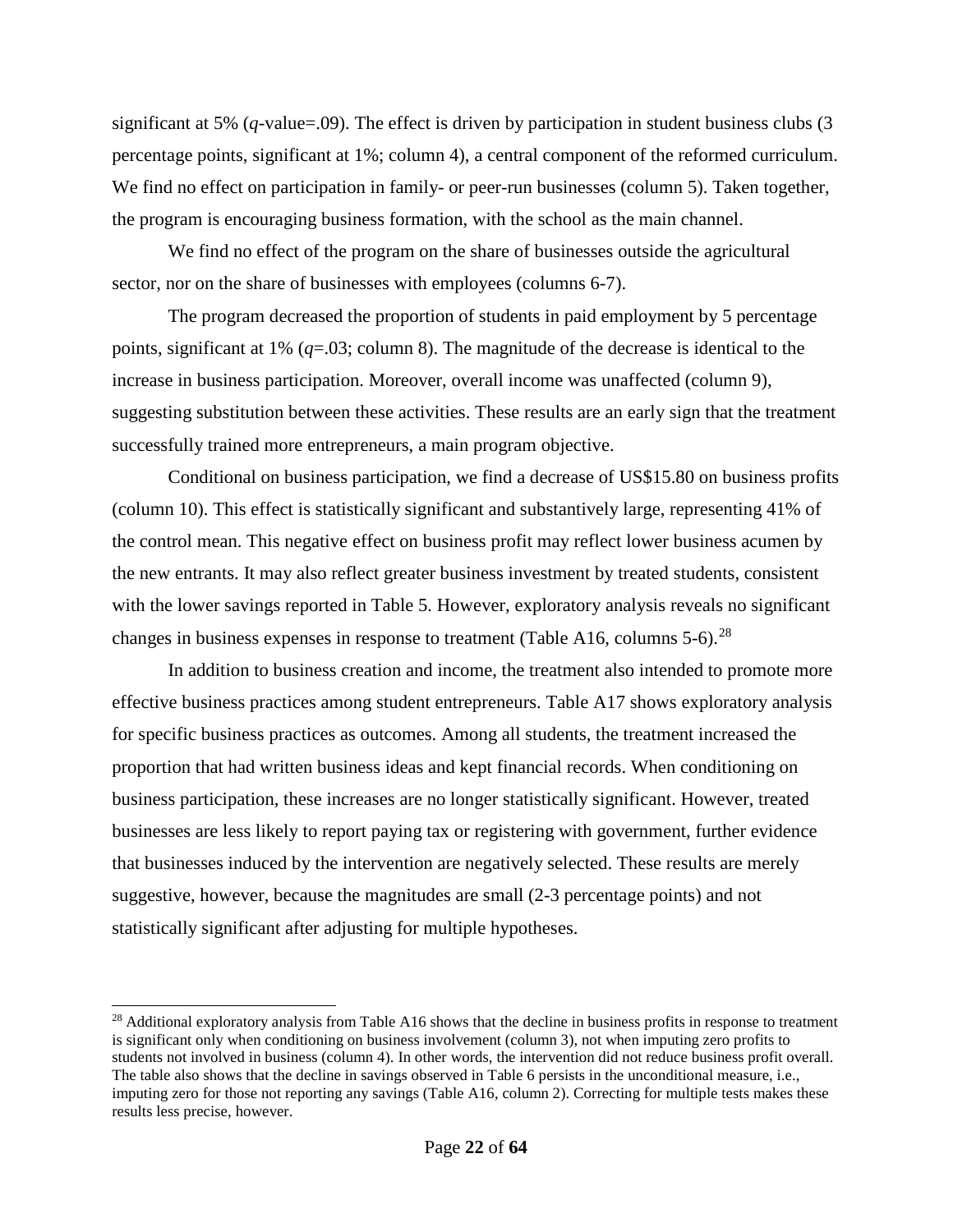One possible outcome of this involvement in business activity while in school is that students drop out. For instance, a school-based financial literacy program in Ghana led to an increase in child labor, as students exposed to the program entered the labor market (Berry, Karlan, and Pradhan 2018). More generally, the economic opportunities available to youth influence their schooling decisions (e.g., Heath and Mobarak 2015; Atkin 2016; Pugatch 2018). In our case, we find no effect on dropout (Column 1).

For the same set of business outcomes, effects on compliers are larger but of similar magnitude, as expected (Table 12A). The effect on business participation is 6 percentage points, as is the effect on employment (compared to 5 percentage points for the ITT). Among those running a business, profit dropped 52% for compliers compared to 41% for the ITT estimates.

### <span id="page-24-0"></span>**IV.2. Heterogeneity and Mechanisms**

#### <span id="page-24-1"></span>**IV.2.1. Heterogeneous treatment effects**

The effect of the program may differ among students or teachers. While the experiment was not designed to fully capture such heterogeneities, testing them can nevertheless provide important cues for policy nuances and program adjustments. We allow treatment effects to vary according to observable characteristics of a student or teacher by modifying (4) as:

$$
y_{isg} = \alpha + \beta_1 T_{sg} + \beta_2 (T_{sg} \times X_{0isg}) + \beta_3 X_{0isg} + \delta y_{0isg} + \gamma_g + \varepsilon_{isg}
$$
(7)

where  $X_0$  is some student and teacher characteristic determined prior to the treatment and prespecified in our analysis plan. A non-zero value of  $\beta_2$  indicates that the effect of treatment differs according to  $X_0$ .

We limit estimation of equation (7) to student business involvement, employment, and total income from business and employment. [Table 8](#page-43-0) reports results. In columns 1-6,  $X_0$  is (respectively) student gender, past academic performance (S3 exam score), household socioeconomic status (the first principal component of parents' education, household assets, and parents' occupation), and teachers' gender, years of teaching experience, and qualification status.

We find three main results. First, student business involvement is negatively mediated by teacher qualification. Put another way, students taught in treatment schools increase business participation by 11 percentage points, but this increase is reversed entirely for students of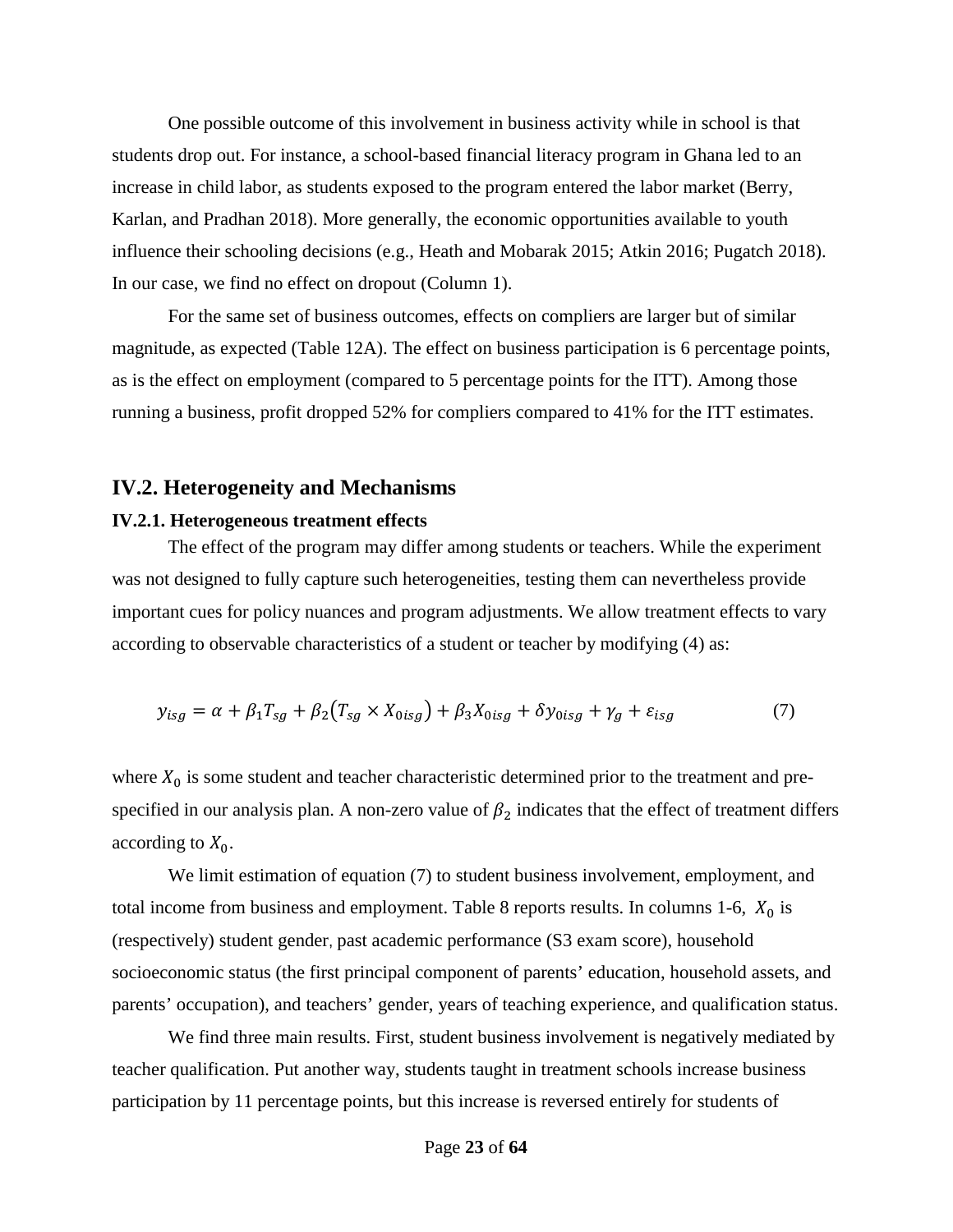qualified teachers. This result may suggest resistance to change among qualified teachers, whereas unqualified teachers may be more receptive to new ideas and methods. Alternatively, qualified teachers may focus more on academic outcomes instead of encouraging students to form businesses while in school.

Second, the intervention has a differential positive effect on the employment status of high performing students. The results suggest that there may be a negative sorting, whereby poor performers are more likely to try business or entrepreneurial activities, whereas high performers are able to obtain jobs. The finding is consistent with previous literature suggesting that a large share of entrepreneurs in Africa become entrepreneurs or self-employed by necessity (e.g., Kingdon, Sandefur, and Teal 2006; Günther and Launov 2012; Fox, Senbet, and Simbanegavi 2016). Finally, students whose family's socio-economic status is above median earn less income (significant at 10%), which may reflect lower need to engage in economic activities while in school.

Which students are creating businesses in response to the intervention? Is business creation driven by those who would likely have created businesses anyway? Or did the intervention generate unlikely entrepreneurs? In exploratory analysis, we test whether treatment effects differ by prior likelihood of starting a business. First, we predict each student's propensity to start a business, using parameters estimated among the control group (via logit regression of endline business participation on all baseline characteristics in Table 2, plus baseline business ownership and randomization strata). We then interact treatment status with quartiles of this propensity score. We also include main effects of each quartile in the regression.

Table A18 presents results. We find that students most likely to start businesses (quartile 4) are 6 percentage points less likely to drop out of school in response to treatment, in comparison with control group students from the same quartile (column 1). This finding suggests that likely entrepreneurs found the program sufficiently valuable to remain in school. Overall, business participation in response to treatment was not driven by any particular quartile (column 2). However, increases in student business club activity were driven by students least likely to create businesses (i.e., the first quartile; column 4). This result suggests that student business clubs were an effective vehicle to draw otherwise unlikely entrepreneurs into business, though the effect size is modest (2 percentage points). Students from the top quartile were less likely to start businesses outside the agricultural sector, a puzzling result (column 6).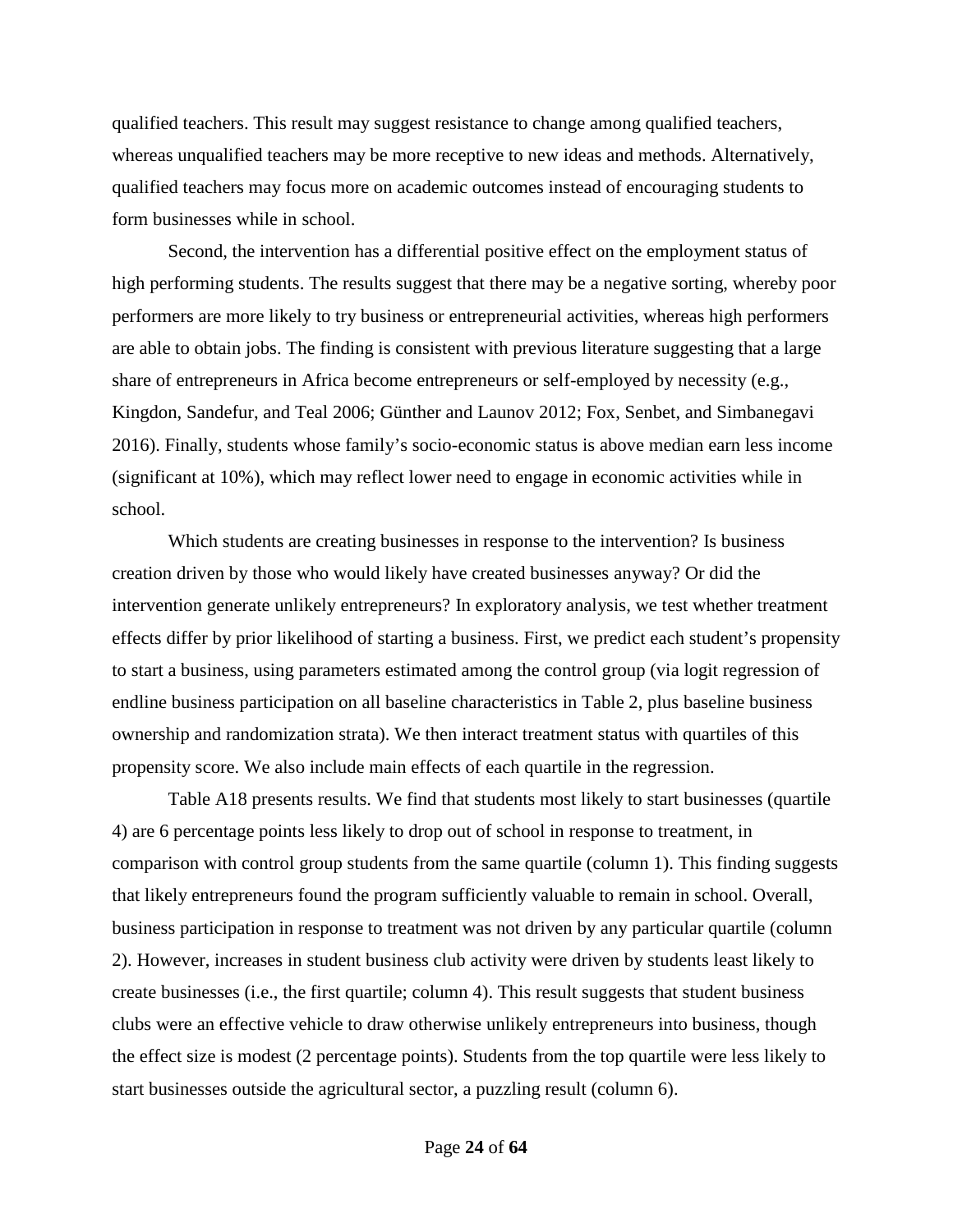Finally, declines in wage employment in response to treatment were driven by students from the top 2 quartiles of likely business creation (column 8). Yet these same quartiles did not see commensurate increases in business creation (column 2), suggesting that the apparent substitution between entrepreneurship and employment in treated schools occurred across students with different propensities to participate in business. We interpret these results with caution, however, as significance levels are mostly 10% using conventional p-values, and no longer significant when adjusting for multiple hypothesis tests.

Because male and female students face different challenges in completing secondary school and transitioning to economic activity, we assess the impact on all student outcomes separately by student gender. Tables A2 through A4 report results. We find a negative treatment effect on the entrepreneurship exam of 0.1 standard deviations for boys, significant at 10%. The point estimate is of equal magnitude but positive for girls, though not statistically significant. On the other hand, the increase in patience previously reported (i.e., a monthly discount rate below 300%) is entirely driven by boys. We found no impact on saving for the entire sample, but the split sample shows a 5 percentage point increase in the share of girls who save (significant at 10) percent level). Moreover, decreases in the amount saved (conditional on any savings) is statistically significant only for girls. This result may reflect lower savings among new savers, thus reducing the average in the treatment group. We find no treatment effects on non-cognitive skills for boys or girls (Table A3).

In term of economic activities (Table A4), overall business participation is significantly positive only for boys (at 10%), whereas student business club participation is significantly positive for both boys and girls. Business clubs are thus a promising avenue to involve more girls in business activities. Another notable difference is that the negative effect on business profits (conditional on business participation) is largely driven by boys. The point estimate is negative, smaller, and not statistically significant for girls.

### <span id="page-26-0"></span>**IV.2.2. Mechanisms**

To learn about aspects of the intervention that were most or least influential, we ran a regression analogous to equation (7), where we replace *X* with *M*, a hypothesized mechanism through which the intervention influences outcomes: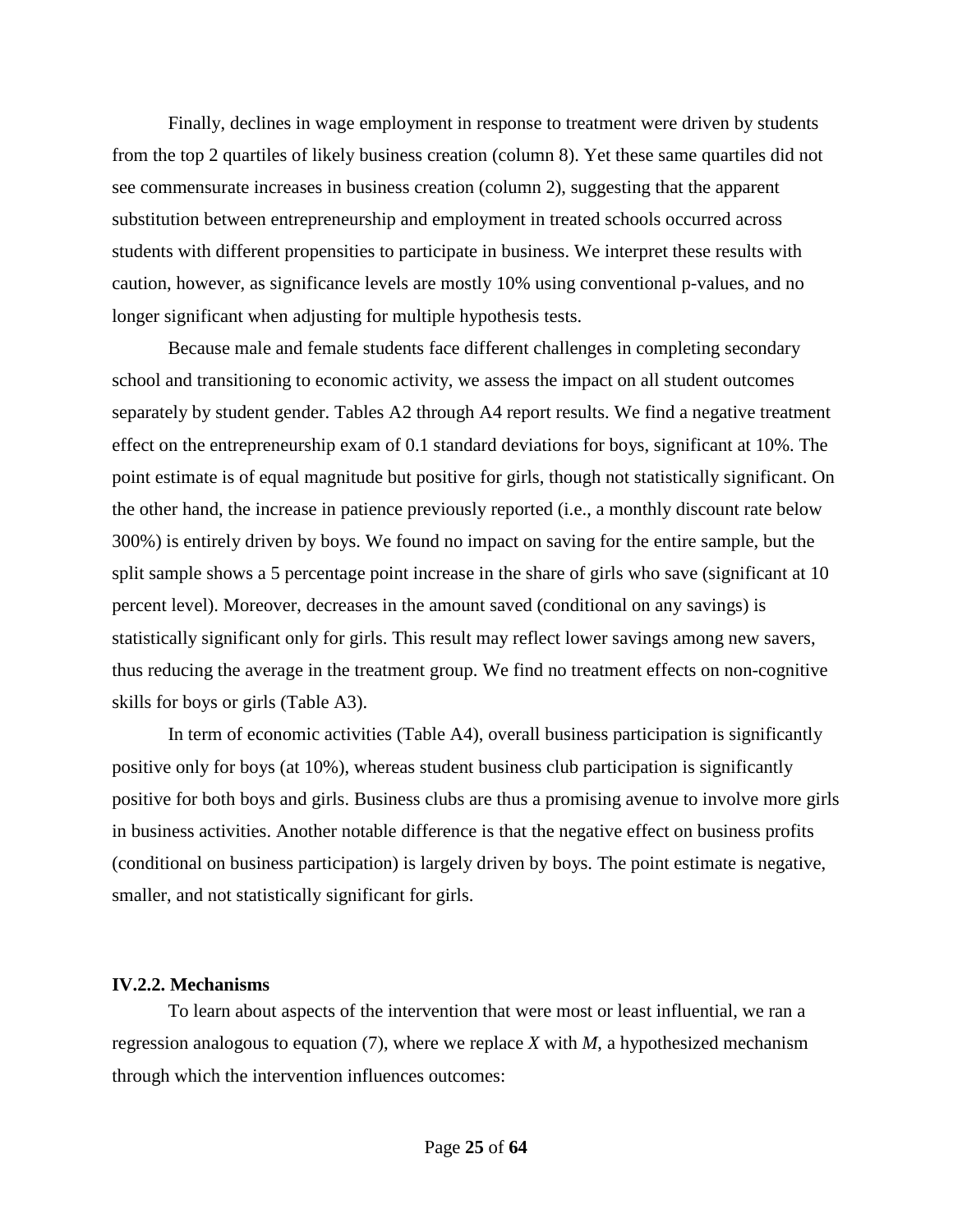$$
y_{isg} = \alpha + \beta_1 T_{sg} + \beta_2 (T_{sg} \times M_{isg}) + \beta_3 M_{isg} + \delta y_{0isg} + \gamma_g + \varepsilon_{isg}
$$
(8)

A non-zero value of  $\beta_2$  in equation (8) now represents a differential effect of the program according to values of *M*. For instance, if *M* measures active instruction, then  $\beta_2$  > 0 indicates that students whose teachers used active instruction more intensively increased their outcomes more than other students in the program.[29](#page-27-1)

We test two types of mechanisms, the take-up of program elements (trainings and exchange visits) and pedagogy (three measures of active instruction). Table 9 shows results. We find no differential effects of the program on business involvement, employment, or earnings according to any of the hypothesized mechanisms.

# **V. Conclusion**

<span id="page-27-0"></span>We evaluate an intensive, two-year in-service teacher training and support program among secondary school entrepreneurship teachers in Rwanda. We find mixed results. On the one hand, high uptake among teachers, demonstrable pedagogical change, and increased student engagement in business activities are positive early signs that the program may be on track to achieve longer-term goals. On the other hand, pedagogy did not change in all ways envisioned by the program. Nor did the program translate into improved student learning outcomes or robust increases in skills, raising several questions with respect to the theory of change.

One puzzle is the lack of impact on student learning. Our preferred explanation is a mismatch between the program and curricular focus on practical skills and the certification exams' focus on content knowledge. There are however, other potential explanations. For example, teachers' adaptation to the new approach may have substituted for exam preparation, leading to no short-term improvements in learning. It is also possible that, for learning outcomes, the default training is as effective as the training and support delivered to the treatment group. These results underscore the complexity involved to change pedagogy and improve learning.

l

<span id="page-27-1"></span><sup>&</sup>lt;sup>29</sup> This approach is worthwhile but faces two major drawbacks. First,  $M$  is an intermediate outcome of the program, i.e., the program alters *y* through its effect on *M*. It is therefore not entirely clear how to interpret a program effect that holds *M* constant; Angrist and Pischke (2008) refer to this as the problem of "bad control." Second, *M* is not randomly assigned among teachers. If *M* is correlated with unobserved teacher attributes that also affect the outcome (such as motivation), then  $\beta_2$  will be a biased estimate of M 's role as a treatment effect mechanism. These caveats should be kept in mind when interpreting results.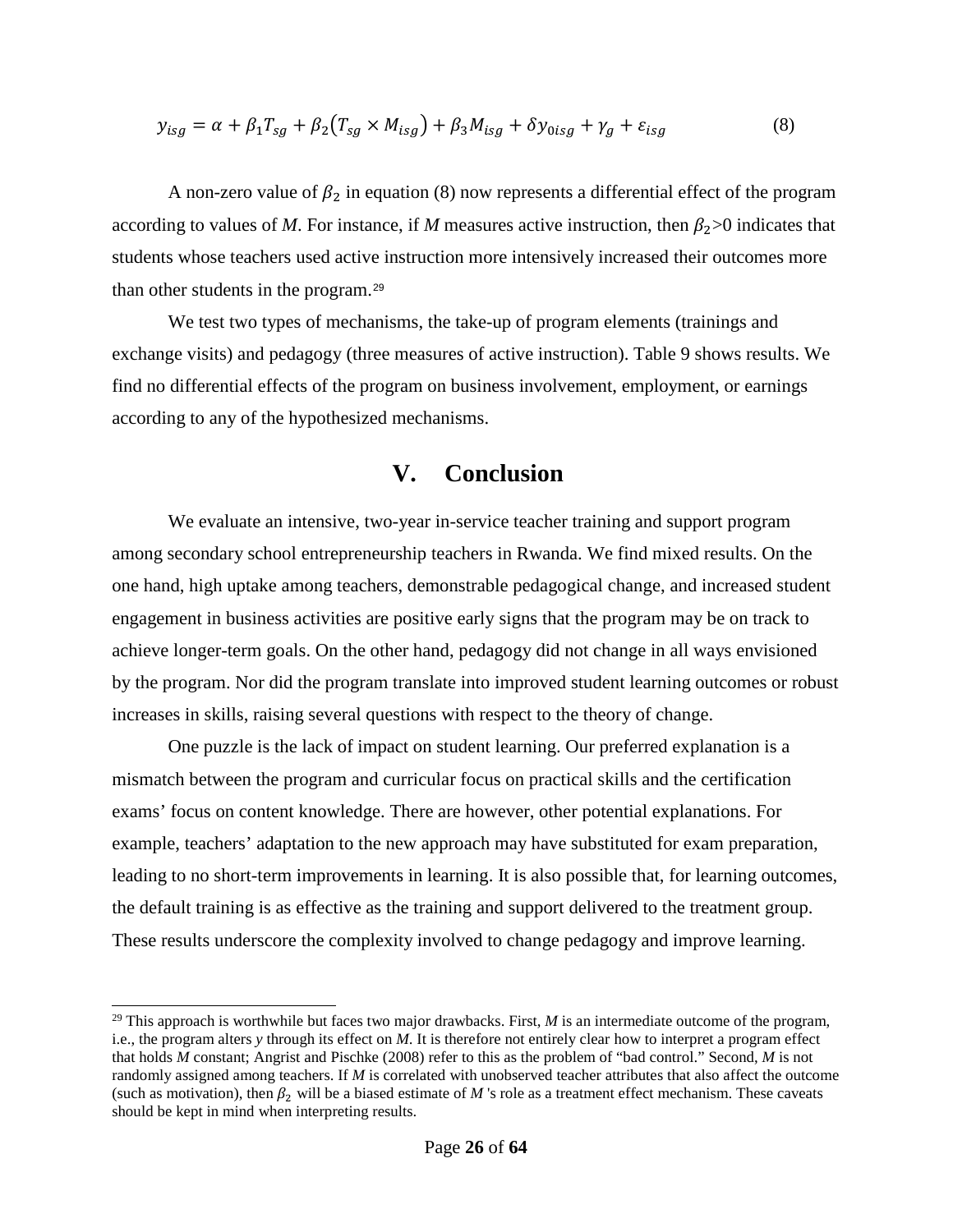Full assessment of program impact must also account for its costs. The intervention cost US\$71 per student over the three years of the program, or an annual average of US\$24 per student.<sup>[30](#page-28-0)</sup> The program increased business participation by 5 percentage points. In other words, an average of 20 student beneficiaries was induced to generate one additional business at endline relative to the control group. The cost of generating one additional business was therefore US\$71 x 20 = US\$1,420, or US\$473 per year. This increase in business participation was exactly offset by a reduction in wage employment. Nor was there any impact on businesses with paid employees. Therefore, these costs were incurred without netting any new jobs.

Nonetheless, these results are short-term, with outcomes measured before students had completed secondary school. A follow-up study after the cohort of interest enters the labor market is necessary to understand fully the policy implications of the program. We plan future tracer studies to inform these questions.

j

<span id="page-28-0"></span><sup>&</sup>lt;sup>30</sup> Calculation based on total program cost of US\$4,730 and mean of 67 students in entering cohort per treated school at baseline. Cost include program administration, targeting, staff and user training, implementation, user costs, averted costs, and monitoring, following the J-PAL cost effectiveness analysis template.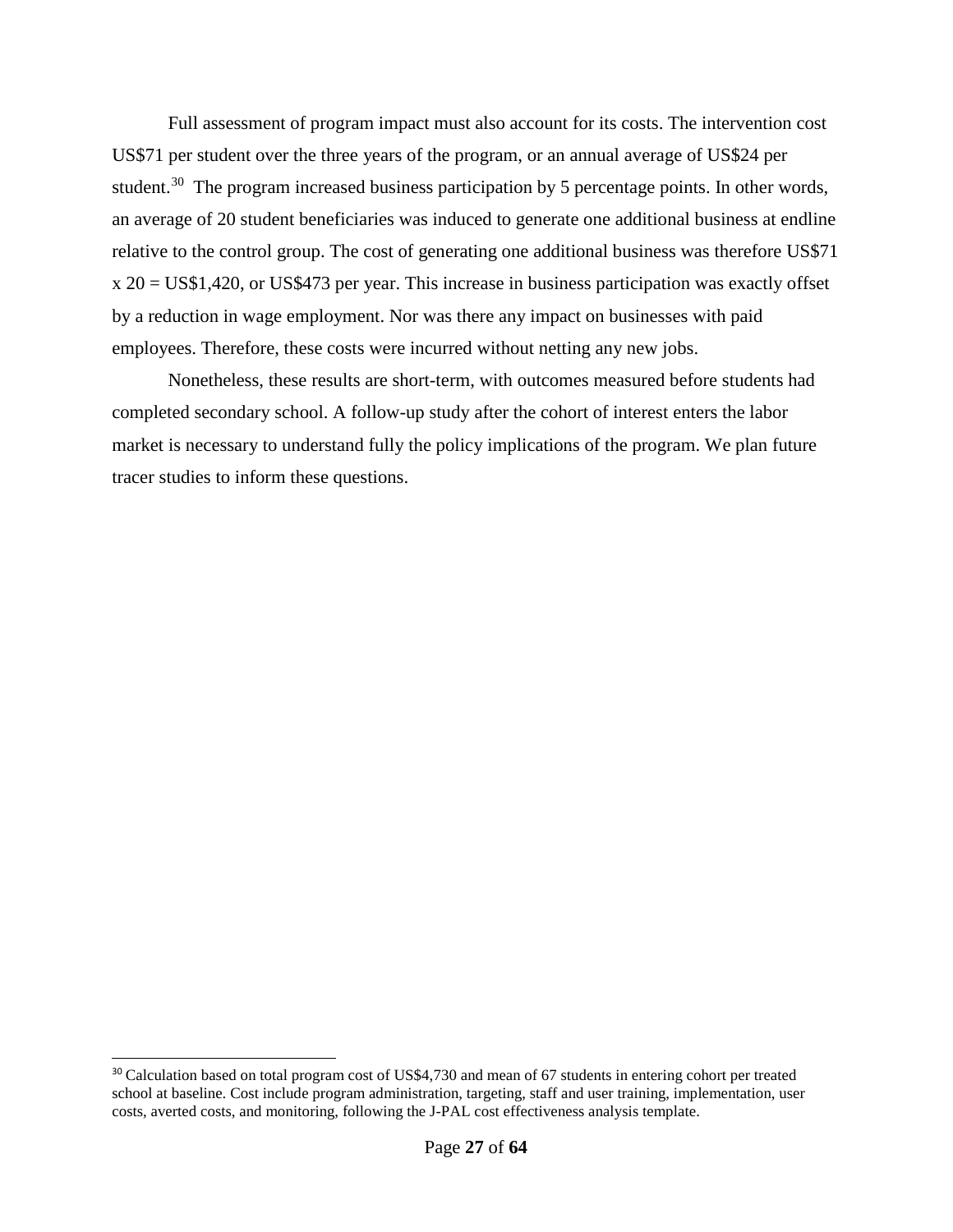#### <span id="page-29-0"></span>**References**

- Abeberese, Ama Baafra, Todd J. Kumler, and Leigh L. Linden. 2014. "Improving Reading Skills by Encouraging Children to Read in School: A Randomized Evaluation of the Sa Aklat Sisikat Reading Program in the Philippines." *Journal of Human Resources* 49 (3): 611–633.
- African Economic Outlook. 2016. "Promoting Youth Employment." 2016. http://www.africaneconomicoutlook.org/en/theme/youth\_employment/.
- Alaref, Jumana Jamal Subhi, Stefanie Brodmann, and Patrick Premand. 2019. "The Medium-Term Impact of Entrepreneurship Education on Labor Market Outcomes: Experimental Evidence from University Graduates in Tunisia." SSRN Scholarly Paper ID 3316478. Rochester, NY: Social Science Research Network. https://papers.ssrn.com/abstract=3316478.
- Albornoz, Facundo, Maria Victoria Anauati, Melina Gabriela Furman, Mariana Luzuriaga, Maria Eugenia Podesta, and Ines Taylor. 2018. "Training to Teach Science: Experimental Evidence from Argentina." SSRN<br>Scholarly Paper ID 3252234. Rochester, NY: Social Science Research Network. Scholarly Paper ID 3252234. Rochester, NY: Social Science Research Network. https://papers.ssrn.com/abstract=3252234.
- Alibhai, Salman, Niklas Buehren, and Sreelakshmi Papineni. 2016. "From Learning to Earning."
- Anand, Gautam. 2019. "Entrepreneurship Education and Teacher Training in Rwanda: Findings of the Qualitative Research Study."
- Angrist, Joshua D., and Victor Lavy. 2001. "Does Teacher Training Affect Pupil Learning? Evidence from Matched Comparisons in Jerusalem Public Schools." *Journal of Labor Economics* 19 (2): 343–69. http://www.jstor.org/action/showPublication?journalCode=jlaboreconomics.
- Angrist, Joshua D., and Jorn-Steffen Pischke. 2008. *Mostly Harmless Econometrics: An Empiricist's Companion*. 1st ed. Princeton University Press.
- Atkin, David. 2016. "Endogenous Skill Acquisition and Export Manufacturing in Mexico." *The American Economic Review* 106 (8): 2046–2085.
- Awusu, Solomon, and Moussa P. Blimpo. 2019. "Human Capital." In *The Future of Work in Africa: Harnessing the Potential of Digital Technologies for All*, edited by Jieun Choi, Mark Dutz, and Zainab Usman, 72–106. Wsahington DC: World Bank.
- Banerjee, Abhijit V., Shawn Cole, Esther Duflo, and Leigh Linden. 2007. "Remedying Education: Evidence from Two Randomized Experiments in India." *The Quarterly Journal of Economics* 122 (3): 1235–64.
- Benjamini, Yoav, Abba M. Krieger, and Daniel Yekutieli. 2006. "Adaptive Linear Step-up Procedures That Control the False Discovery Rate." *Biometrika* 93 (3): 491–507. https://doi.org/10.1093/biomet/93.3.491.
- Berlinski, Samuel, and Matias Busso. 2017. "Challenges in Educational Reform: An Experiment on Active Learning in Mathematics." *Economics Letters* 156 (July): 172–75. https://doi.org/10.1016/j.econlet.2017.05.007.
- Berry, James, Dean Karlan, and Menno Pradhan. 2018. "The Impact of Financial Education for Youth in Ghana." *World Development* 102: 71–89.
- Beuermann, Diether W., Emma Naslund-Hadley, Inder J. Ruprah, and Jennelle Thompson. 2013. "The Pedagogy of Science and Environment: Experimental Evidence from Peru." *The Journal of Development Studies* 49 (5): 719–736.
- Blattman, Christopher, Nathan Fiala, and Sebastian Martinez. 2014. "Generating Skilled Self-Employment in Developing Countries: Experimental Evidence from Uganda." *Quarterly Journal of Economics* 129 (2): 697– 752. http://qje.oxfordjournals.org/content/by/year.
- ———. 2018. "The Long Term Impacts of Grants on Poverty: 9-Year Evidence from Uganda's Youth Opportunities Program." SSRN Scholarly Paper ID 3223028. Rochester, NY: Social Science Research Network. https://papers.ssrn.com/abstract=3223028.
- Blimpo, Moussa P., and Todd Pugatch. 2019. "Entrepreneurship Education and Teacher Training in Rwanda." *Journal of Development Economics* 140 (September): 186–202. https://doi.org/10.1016/j.jdeveco.2019.05.006.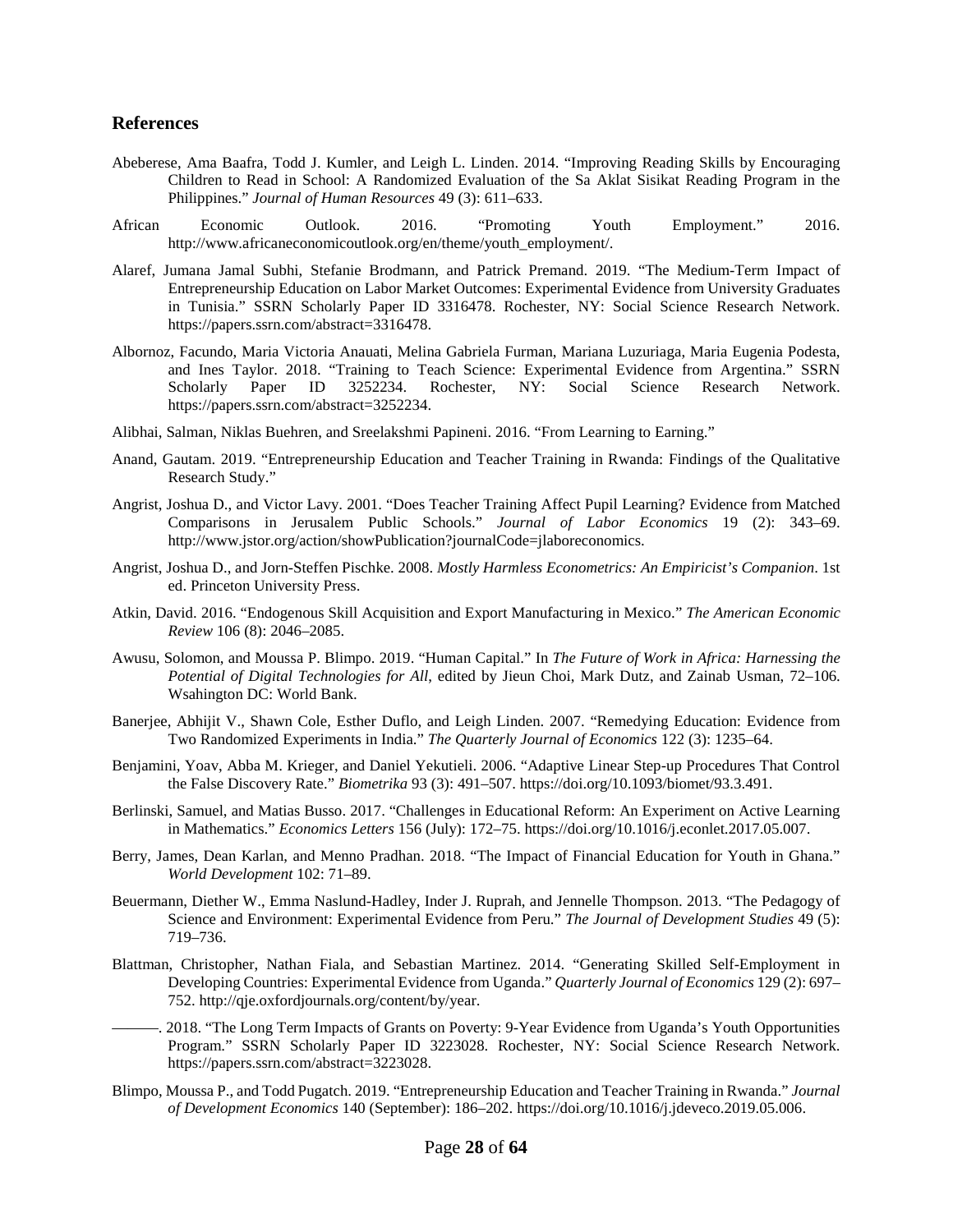- Bold, Tessa, Mwangi Kimenyi, Germano Mwabu, Alice Ng'ang'a, and Justin Sandefur. 2018. "Experimental Evidence on Scaling up Education Reforms in Kenya." *Journal of Public Economics* 168 (December): 1–20. https://doi.org/10.1016/j.jpubeco.2018.08.007.
- Bruns, Barbara, Leandro Costa, and Nina Cunha. 2018. "Through the Looking Glass: Can Classroom Observation and Coaching Improve Teacher Performance in Brazil?" *Economics of Education Review*, March. https://doi.org/10.1016/j.econedurev.2018.03.003.
- Bux, Sara. 2016. "The Effect of Entrepreneurship Education Programmes on the Mind-Set of South African Youth." PhD Thesis, University of Pretoria.
- Card, David, Pablo Ibarrarán, Ferdinando Regalia, David Rosas-Shady, and Yuri Soares. 2011. "The Labor Market Impacts of Youth Training in the Dominican Republic." *Journal of Labor Economics* 29 (2): 267–300.
- Cilliers, Jacobus, Brahm Fleisch, Cas Prinsloo, and Stephen Taylor. 2019. "How to Improve Teaching Practice? An Experimental Comparison of Centralized Training and in-Classroom Coaching." *Journal of Human Resources*, February, 0618-9538R1. https://doi.org/10.3368/jhr.55.3.0618-9538R1.
- Educate! 2014. "Impact Evaluation of Midline Data from the Educate! Randomized Control Trial."
- Evans, David K., and Anna Popova. 2016. "What Really Works to Improve Learning in Developing Countries? An Analysis of Divergent Findings in Systematic Reviews." *World Bank Research Observer* 31 (2): 242–270.
- Filmer, Deon, and Louise Fox. 2014. *Youth Employment in Sub-Saharan Africa*. Africa Development Forum. The World Bank. https://doi.org/10.1596/978-1-4648-0107-5.
- Fox, Louise, Lemma W. Senbet, and Witness Simbanegavi. 2016. "Youth Employment in Sub-Saharan Africa: Challenges, Constraints and Opportunities." *Journal of African Economies* 25 (suppl\_1): i3–15. https://doi.org/10.1093/jae/ejv027.
- Glewwe, P., and K. Muralidharan. 2016. "Improving Education Outcomes in Developing Countries: Evidence, Knowledge Gaps, and Policy Implications." *Handbook of the Economics of Education* 5.
- Glewwe, Paul, Eric A. Hanushek, Sarah Humpage, and Renato Ravina. 2013. "School Resources and Educational Outcomes in Developing Countries: A Review of the Literature from 1990 to 2010." *Education Policy in Developing Countries* 4 (14,972): 13.
- Günther, Isabel, and Andrey Launov. 2012. "Informal Employment in Developing Countries: Opportunity or Last Resort?" *Journal of Development Economics* 97 (1): 88–98. https://doi.org/10.1016/j.jdeveco.2011.01.001.
- Haushofer, Johannes, and Jeremy Shapiro. 2015. "Household Response to Income Changes: Pre-Analysis Plan." https://www.socialscienceregistry.org/docs/analysisplan/384/document.
- Heath, Rachel, and A. Mushfiq Mobarak. 2015. "Manufacturing Growth and the Lives of Bangladeshi Women." *Journal of Development Economics* 115: 1–15.
- Hicks, Joan Hamory, Michael Kremer, Isaac Mbiti, and Edward Miguel. 2015. "Vocational Education in Kenya-A Randomized Evaluation." *3ie Grantee Final Report. New Delhi: International Initiative for Impact Evaluation (3ie)*.
- Honeyman, Catherine A. 2016. *The Orderly Entrepreneur: Youth, Education, and Governance in Rwanda*. 1 edition. Stanford, California: Stanford University Press.
- Huber, Laura Rosendahl, Randolph Sloof, and Mirjam Van Praag. 2014. "The Effect of Early Entrepreneurship Education: Evidence from a Field Experiment." *European Economic Review* 72 (November): 76–97. http://www.sciencedirect.com/science/journal/00142921.
- Kerwin, Jason T., and Rebecca Thornton. 2015. "Making the Grade: Understanding What Works for Teaching Literacy in Rural Uganda." *Unpublished Manuscript. University of Illinois, Urbana, IL*.
- Kingdon, Geeta, Justin Sandefur, and Francis Teal. 2006. "Labour Market Flexibility, Wages and Incomes in Sub-Saharan Africa in the 1990s." *African Development Review/Revue Africaine de Developpement* 18 (3): 392– 427. https://doi.org/10.1111/%28ISSN%291467-8268/issues.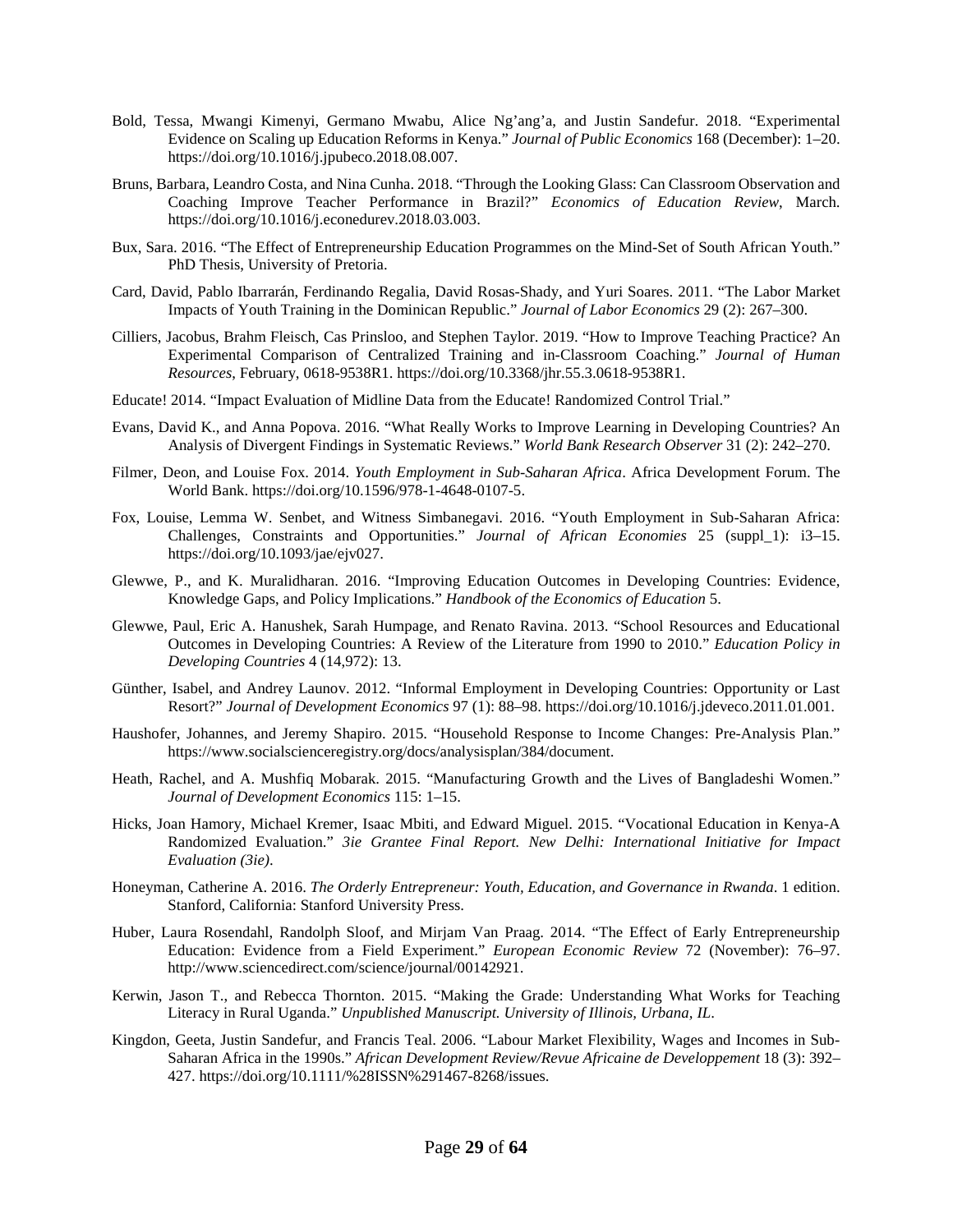- Lee, David S. 2009. "Training, Wages, and Sample Selection: Estimating Sharp Bounds on Treatment Effects." *The Review of Economic Studies* 76 (3): 1071–1102.
- Loyalka, Prashant, Anna Popova, Guirong Li, and Zhaolei Shi. 2019. "Does Teacher Training Actually Work? Evidence from a Large-Scale Randomized Evaluation of a National Teacher Training Program." *American Economic Journal: Applied Economics* 11 (3): 128–54. https://doi.org/10.1257/app.20170226.
- Lucas, Adrienne M., Patrick J. McEwan, Moses Ngware, and Moses Oketch. 2014. "Improving Early-Grade Literacy In East Africa: Experimental Evidence From Kenya And Uganda." *Journal of Policy Analysis and Management* 33 (4): 950–976.
- Mbiti, Isaac, Karthik Muralidharan, Mauricio Romero, Youdi Schipper, Constantine Manda, and Rakesh Rajani. 2019. "Inputs, Incentives, and Complementarities in Education: Experimental Evidence from Tanzania." *The Quarterly Journal of Economics* 134 (3): 1627–73. https://doi.org/10.1093/qje/qjz010.
- Murnane, Richard J., and Alejandro J. Ganimian. 2014. "Improving Educational Outcomes in Developing Countries: Lessons from Rigorous Evaluations." Working Paper 20284. National Bureau of Economic Research. http://www.nber.org/papers/w20284.
- Null, Claire, Clemencia Cosentino, Swetha Sridharan, and Laura Meyer. 2017. "Policies and Programs to Improve Secondary Education in Developing Countries: A Review of the Evidence." Mathematica Policy Research. https://www.mathematica-mpr.com/our-publications-and-findings/publications/policies-and-programs-toimprove-secondary-education.
- Piper, Benjamin, and Stephanie Simmons Zuilkowski. 2015. "Teacher Coaching in Kenya: Examining Instructional Support in Public and Nonformal Schools." *Teaching and Teacher Education* 47: 173–183.
- Popova, Anna, David K. Evans, Mary E. Breeding, and Violeta Arancibia. 2018. *Teacher Professional Development around the World: The Gap between Evidence and Practice*. The World Bank.
- Premand, Patrick, Stefanie Brodmann, Rita Almeida, Rebekka Grun, and Mahdi Barouni. 2012. "Entrepreneurship Training and Self-Employment among University Graduates: Evidence from a Randomized Trial in Tunisia." http://wwwwds.worldbank.org/servlet/WDSContentServer/WDSP/IB/2012/12/03/000158349\_20121203172559/Rend ered/PDF/wps6285.pdf.
- Pugatch, Todd. 2018. "Bumpy Rides: School-to-Work Transitions in South Africa." *Labour* 32 (2): 205–242.
- Pugatch, Todd, and Moussa Blimpo. 2016. "Teacher Training and Entrepreneurship Education: Evidence from a Curriculum Reform in Rwanda." American Economic Association. https://doi.org/10.1257/rct.1030-3.0.
- Robb, Alicia, Alexandria Valerio, and Brent Parton. 2014. *Entrepreneurship Education and Training: Insights from Ghana, Kenya, and Mozambique*. The World Bank.
- Rwanda Ministry of Education. 2016. "2015 Education Statistical Yearbook." http://www.mineduc.gov.rw/fileadmin/user\_upload/Amatangazo/2015%20Education%20Staiatical%20Yea rbookF.pdf.
- Stallings, J. A., and G. G. Mohlman. 1988. "Classroom Observation Techniques." *Educational Research, Methodology, and Measurement: An International Handbook*, 469–474.
- Stallings, Jane. 1977. *Learning to Look: A Handbook on Classroom Observation and Teaching Models*. Wadsworth Publishing Company.
- UNESCO Institute for Statistics. 2018. "UIS Statistics." 2018. http://data.uis.unesco.org/.
- World Bank. 2015. "World Development Indicators." World Bank. http://data.worldbank.org/data-catalog/worlddevelopment-indicators.
- ———. 2018a. *World Development Report 2018: Learning to Realize Education's Promise*. World Bank Washington, DC.
- ———. 2018b. *World Development Report 2019: The Changing Nature of Work*. World Bank.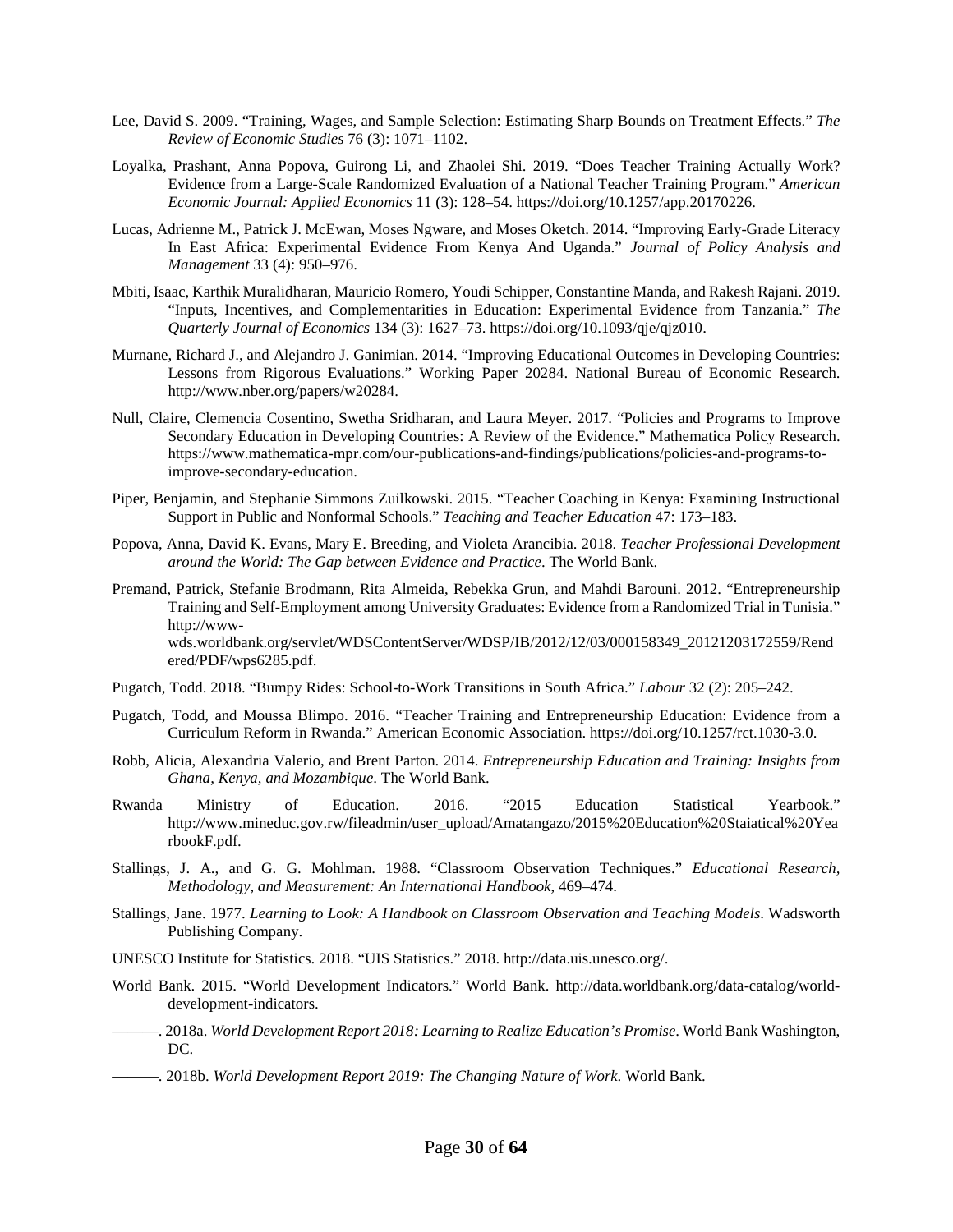# <span id="page-32-0"></span>**Appendices**

# <span id="page-32-1"></span>**Appendix 1: Entrepreneurship Syllabus**

The key competencies expected at the end of each grade level are:

At the end of senior four (S4), the learner should be able to:

- Exhibit the behavioral qualities of an entrepreneur
- Make rational career choices in daily life
- Make plans to reach their personal goals
- Evaluate the need for laws in business operation
- Analyze the role of standards in business
- Examine key components of a market and the role of market research
- Analyze the importance of management in a business organization
- Evaluate short- and long-term capital for future investment
- Evaluate the services/products offered by financial institutions.

## At the end of senior five (S5), the learner should be able to:

- Generate business ideas and take advantage of opportunities
- Make valid contracts and resolve conflicts in business operations
- Justify the need for taxes in the economy
- Evaluate the factors that lead to business growth
- Analyze the role of technology in businesses and daily life.
- Maintain good relations with people at the workplace through effective communication
- Demonstrate ability and knowledge of carrying out general office operations
- Record accounting transactions and manage finances responsibly
- Exercise rights and responsibilities as an employee and employer
- Lead a team in accomplishing a goal

## At the end of senior six (S6), the learner should be able to:

- Prepare a business plan for an enterprise
- Develop an ethical understanding of the Rwandan customs system
- Establish an effective quality compliance system in business activities
- Evaluate the contribution of entrepreneurship towards socio-economic development
- Analyze the Environmental Impact Assessment (EIA) as a tool for prevention and control of environmental impacts caused by socio-economic development

## Skills Labs S4

- Intro to Entrepreneurship Process
- Creativity, Innovation, Invention
- Entrepreneurship as a Career
- Skills and Qualities
- Setting Goals
- Business Legal Formation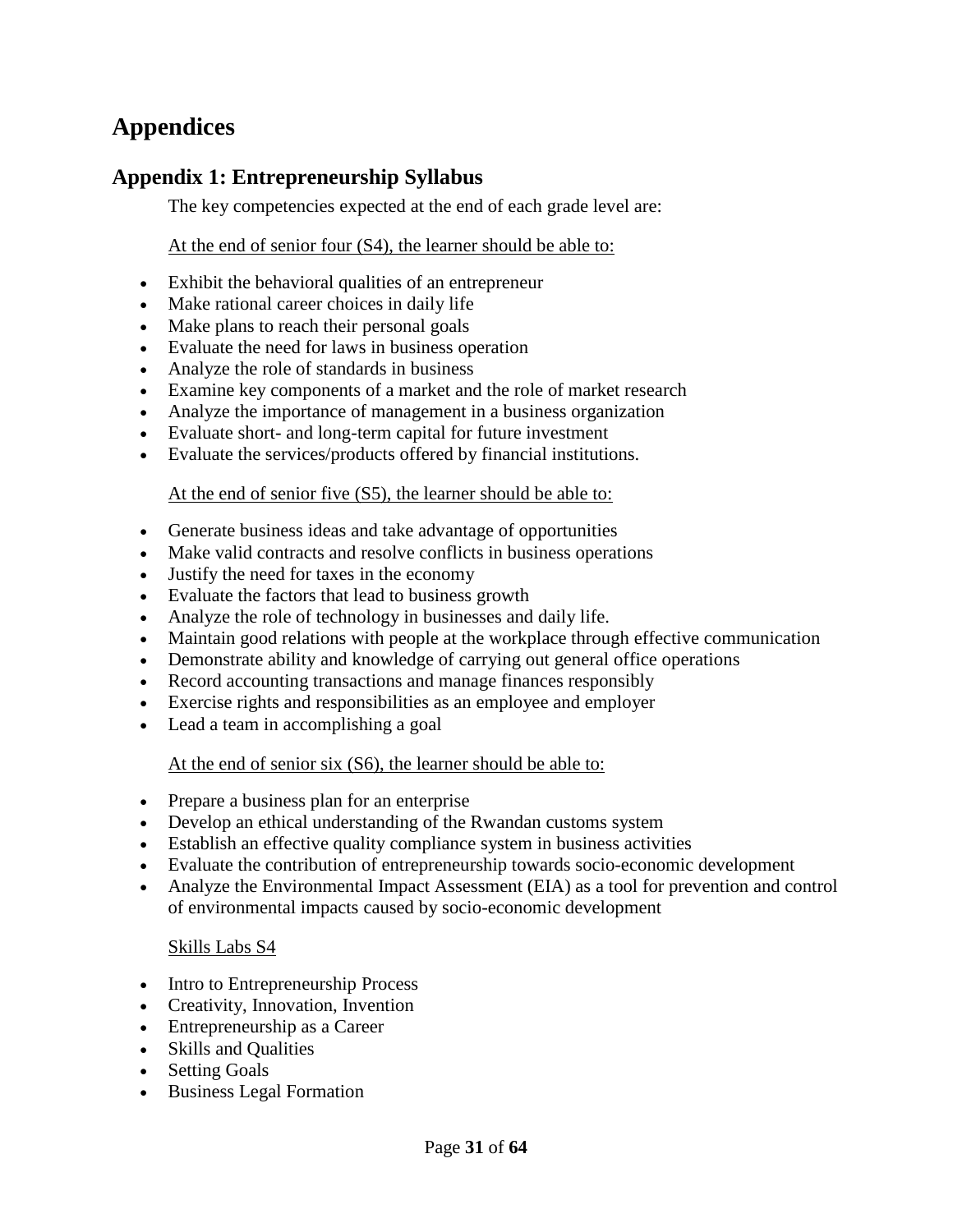- The Ps of Marketing
- Competitor Survey
- Marketing Materials
- Quality Management
- Business Organizational Chart
- Personnel Management
- Fundraising for Sources of Capital
- Exploring Savings and Loans
- Record Keeping

### Skills Labs S5:

- Generating Business ideas & Opportunities
- Business Contracts
- Business Taxes
- Market Survey
- Business Growth Strategies
- Effective Communication
- Business Skills and Customer Relations
- Business Documents
- Job Description
- Budgeting
- Financial Fitness Plan
- Journals
- Double Entry Accounting
- Rights and Responsibilities of workers and employers
- Safety Precautions
- Leadership Styles
- Developing a Team
- Problem Solving
- Conformity Assessment in Business

## Skills Labs S6

- Role of Entrepreneurship in Social Economic Development
- Negative Effects of Economic Activity on the Environment
- EIA report
- Customs Procedures
- Importation and Exportation of Goods and Services in Rwanda
- Profit and Loss Account
- Balance Sheet
- Stock Control
- Marketing Plan
- Production Plan
- Business Plan
- Business Pitch
- Application of Metrology in Business Activities
- Writing a CV and application letter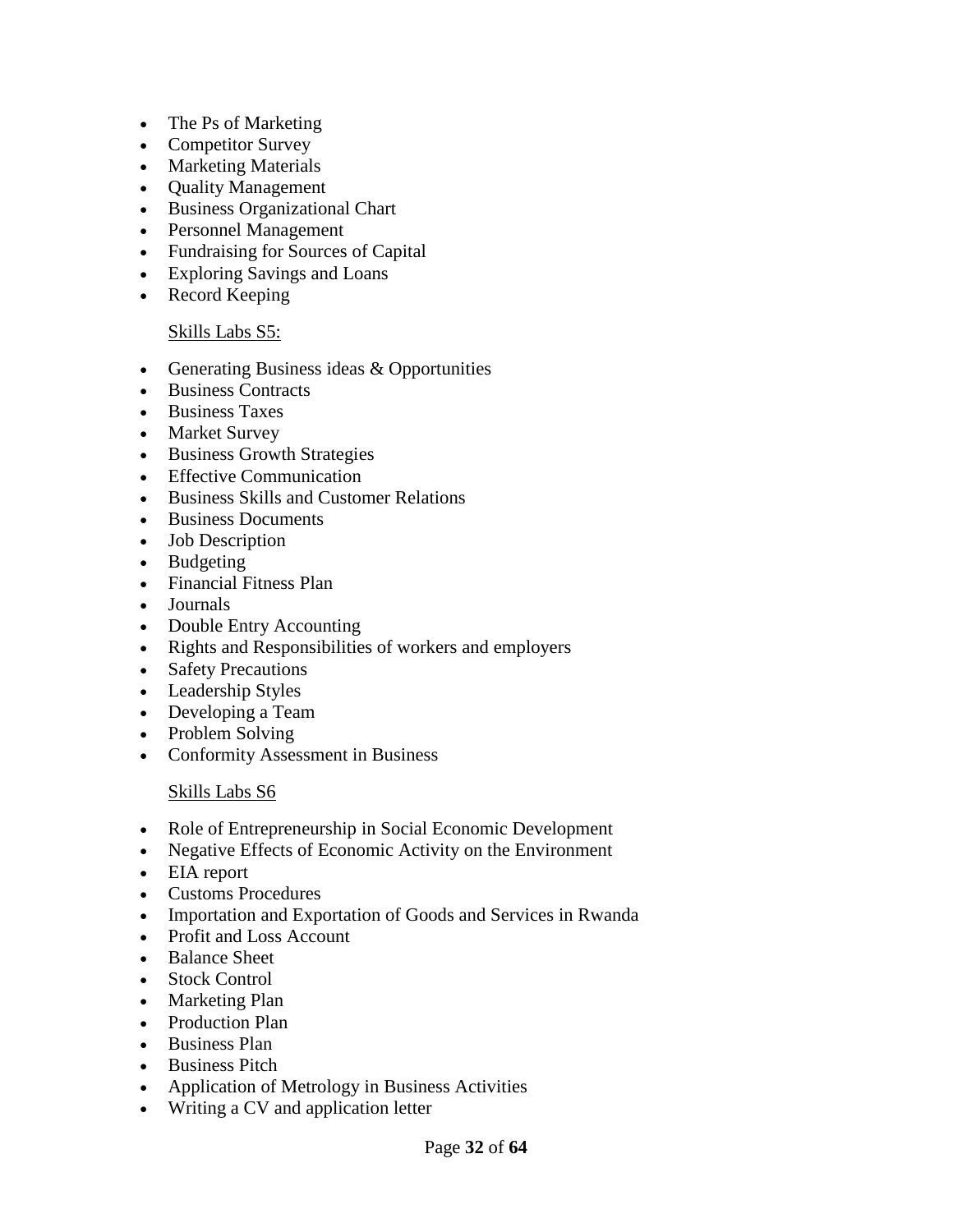• Interview Techniques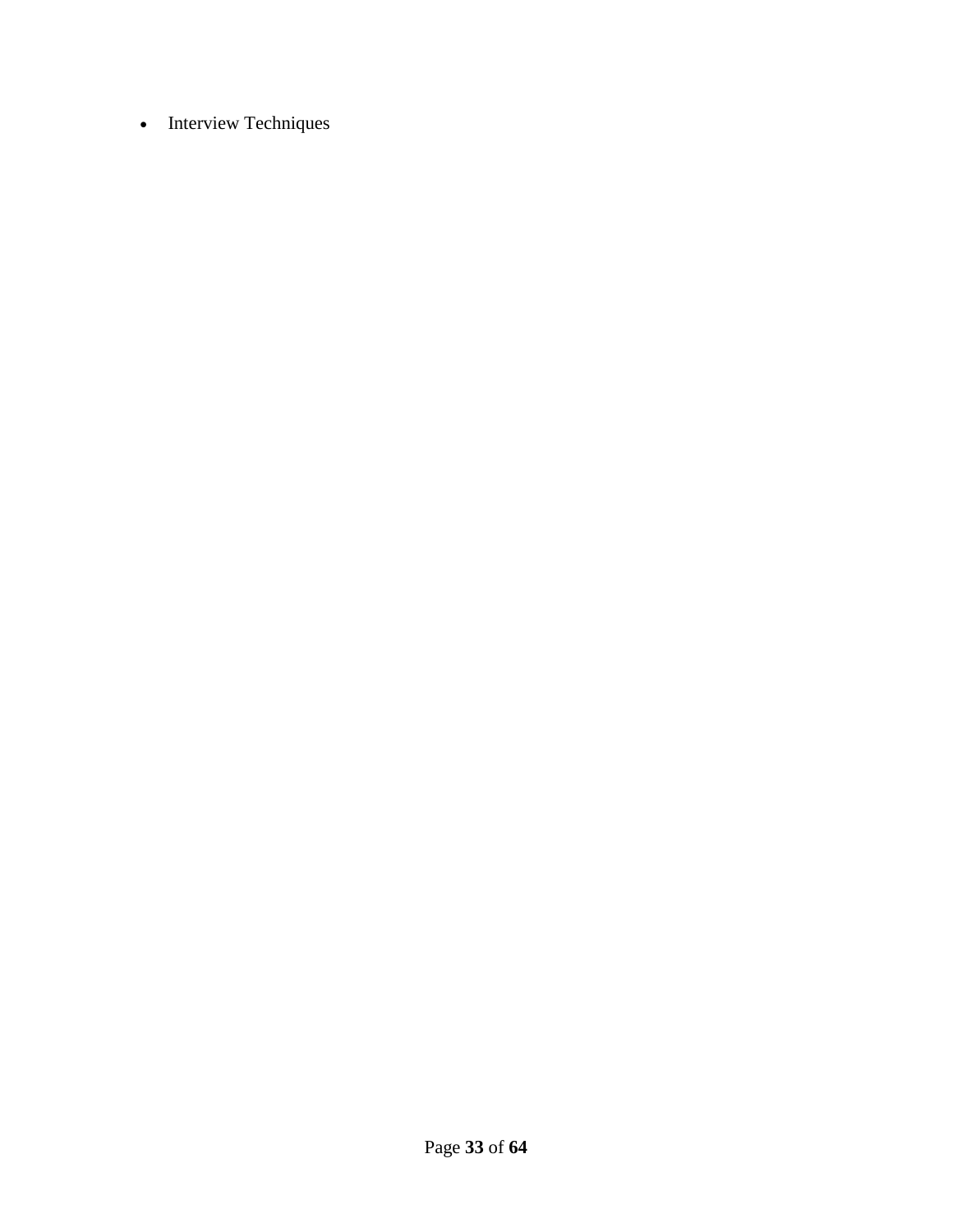## <span id="page-35-0"></span>**Tables**

| Panel A: Sample sizes           |                 |           |            |           |  |  |
|---------------------------------|-----------------|-----------|------------|-----------|--|--|
|                                 | <b>Baseline</b> |           |            | Endline   |  |  |
|                                 | control         | treatment | control    | treatment |  |  |
|                                 | (1)             | (2)       | (3)        | (4)       |  |  |
| <b>Schools</b>                  | 104             | 103       | 104        | 102       |  |  |
| <b>Teachers</b>                 | 104             | 103       | 166        | 167       |  |  |
| of which:                       |                 |           |            |           |  |  |
| baseline                        | 104             | 103       | 74         | 69        |  |  |
| added sample                    |                 |           | 92         | 98        |  |  |
| <b>Students</b>                 | 1,554           | 1,541     | 1,447      | 1,433     |  |  |
| Panel B: Attrition from endline |                 |           |            |           |  |  |
|                                 | control         | treatment | difference | p-value   |  |  |
|                                 | (1)             | (2)       | (3)        | (4)       |  |  |
| teachers                        | 0.29            | 0.33      | $-0.04$    | 0.60      |  |  |
| students                        | 0.07            | 0.07      | 0.00       | 0.95      |  |  |

### **Table 1: Sample sizes and attrition**

Panel A shows baseline and endline sample sizes by treatment status. Schools considered in sample if at least one student who attended school at baseline completed survey. Panel B: teacher attrition=1 if teacher surveyed at baseline not surveyed at endline. Note that In cases where the current entrepreneurship teacher of the study cohort differed from the baseline teacher, there was sometimes insufficient time to survey the baseline teacher. p-values adjust for randomization strata.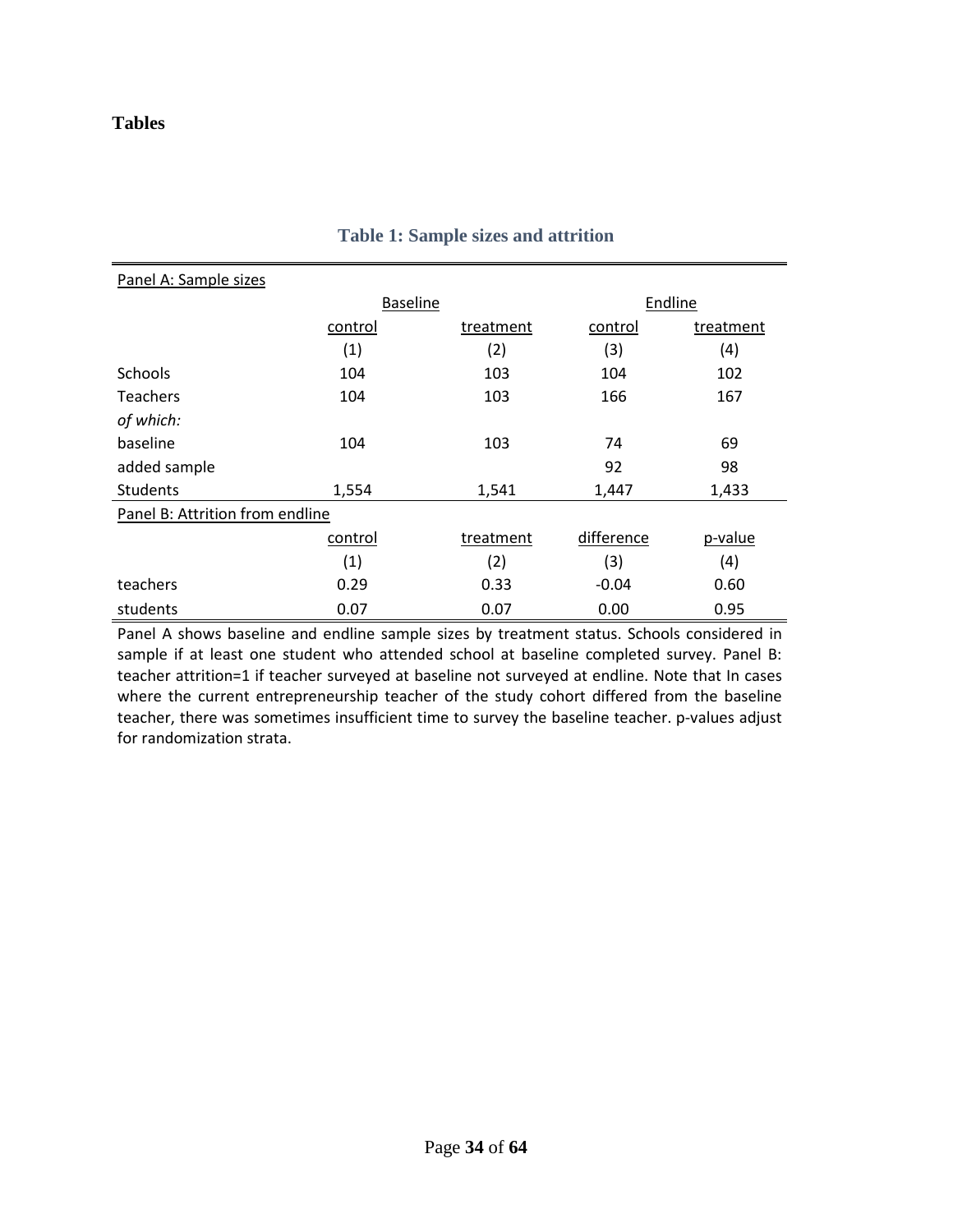| Variable                           | control | treatment | difference      | p-value         |
|------------------------------------|---------|-----------|-----------------|-----------------|
|                                    | (1)     | (2)       | $(1)$ vs. $(2)$ | $(1)$ vs. $(2)$ |
| <b>School characteristics</b>      |         |           |                 |                 |
| boarding school                    | 0.25    | 0.30      | $-0.05$         | 0.25            |
|                                    | (0.04)  | (0.05)    | (0.06)          |                 |
| S4 enrollment, male                | 24.9    | 22.2      | 2.7             | 0.39            |
|                                    | (2.6)   | (3.1)     | (4.0)           |                 |
| S4 enrollment, female              | 32.9    | 41.9      | $-9.0$          | 0.02            |
|                                    | (2.3)   | (3.3)     | (4.0)           |                 |
| teachers, upper secondary          | 12.5    | 13.1      | $-0.7$          | 0.39            |
|                                    | (1.0)   | (0.6)     | (1.1)           |                 |
| teacher absence (%),               | 0.05    | 0.05      | 0.00            | 0.96            |
| last 3 Tuesdays                    | (0.01)  | (0.01)    | (0.01)          |                 |
| currently has electricity          | 0.85    | 0.80      | 0.05            | 0.57            |
|                                    | (0.04)  | (0.04)    | (0.05)          |                 |
| head teacher knows                 | 0.06    | 0.07      | $-0.01$         | 0.74            |
| Skills Lab definition              | (0.02)  | (0.03)    | (0.03)          |                 |
| head teacher considers interactive | 0.59    | 0.61      | $-0.03$         | 0.75            |
| pedagogies as effective            | (0.05)  | (0.05)    | (0.07)          |                 |
| Teacher characteristics            |         |           |                 |                 |
| female                             | 0.36    | 0.38      | $-0.02$         | 0.88            |
|                                    | (0.05)  | (0.05)    | (0.07)          |                 |
| age                                | 33.6    | 33.7      | $-0.1$          | 0.85            |
|                                    | (0.7)   | (0.7)     | (0.9)           |                 |
| qualified                          | 0.60    | 0.66      | $-0.06$         | 0.42            |
|                                    | (0.05)  | (0.05)    | (0.07)          |                 |
| showed written entrepreneurship    | 0.46    | 0.44      | 0.03            | 0.83            |
| lesson plan                        | (0.05)  | (0.05)    | (0.07)          |                 |
| comfortable with                   | 0.64    | 0.68      | $-0.04$         | 0.41            |
| interactive pedagogies             | (0.05)  | (0.05)    | (0.07)          |                 |
| can calculate business profit      | 0.92    | 0.92      | 0.00            | 0.84            |
|                                    | (0.03)  | (0.03)    | (0.04)          |                 |
| knows definition of                | 0.93    | 0.85      | 0.08            | 0.08            |
| business profit                    | (0.03)  | (0.04)    | (0.04)          |                 |
| holds another job                  | 0.25    | 0.35      | $-0.10$         | 0.06            |
|                                    | (0.04)  | (0.05)    | (0.06)          |                 |
| <b>Student characteristics</b>     |         |           |                 |                 |
| female                             | 0.54    | 0.62      | $-0.09$         | 0.00            |
|                                    | (0.02)  | (0.02)    | (0.03)          |                 |
| household assets                   | 0.29    | 0.29      | 0.00            | 0.82            |
|                                    | (0.01)  | (0.01)    | (0.01)          |                 |
| mother completed primary school    | 0.54    | 0.57      | $-0.03$         | 0.10            |
|                                    | (0.02)  | (0.02)    | (0.03)          |                 |
| repeating S4                       | 0.04    | 0.04      | $-0.01$         | 0.33            |
|                                    | (0.01)  | (0.01)    | (0.01)          |                 |
| S3 exam score (aggregate)          | 53.5    | 52.7      | 0.7             | 0.56            |
|                                    | (0.8)   | (1.0)     | (1.3)           |                 |
| employed during school holiday     | 0.29    | 0.25      | 0.05            | 0.03            |
|                                    |         |           |                 |                 |
|                                    | (0.02)  | (0.02)    | (0.02)          |                 |
| understands compound interest      | 0.68    | 0.64      | 0.04            | 0.11            |
|                                    | (0.01)  | (0.02)    | (0.02)          |                 |
| has savings                        | 0.33    | 0.30      | 0.03            | 0.22            |
|                                    | (0.02)  | (0.02)    | (0.03)          |                 |
| can calculate business profit      | 0.55    | 0.51      | 0.04            | 0.21            |
|                                    | (0.02)  | (0.02)    | (0.03)          |                 |
| wants to enroll in post-secondary  | 0.72    | 0.74      | $-0.02$         | 0.36            |
|                                    | (0.02)  | (0.02)    | (0.03)          |                 |

**Table 2: Baseline balance**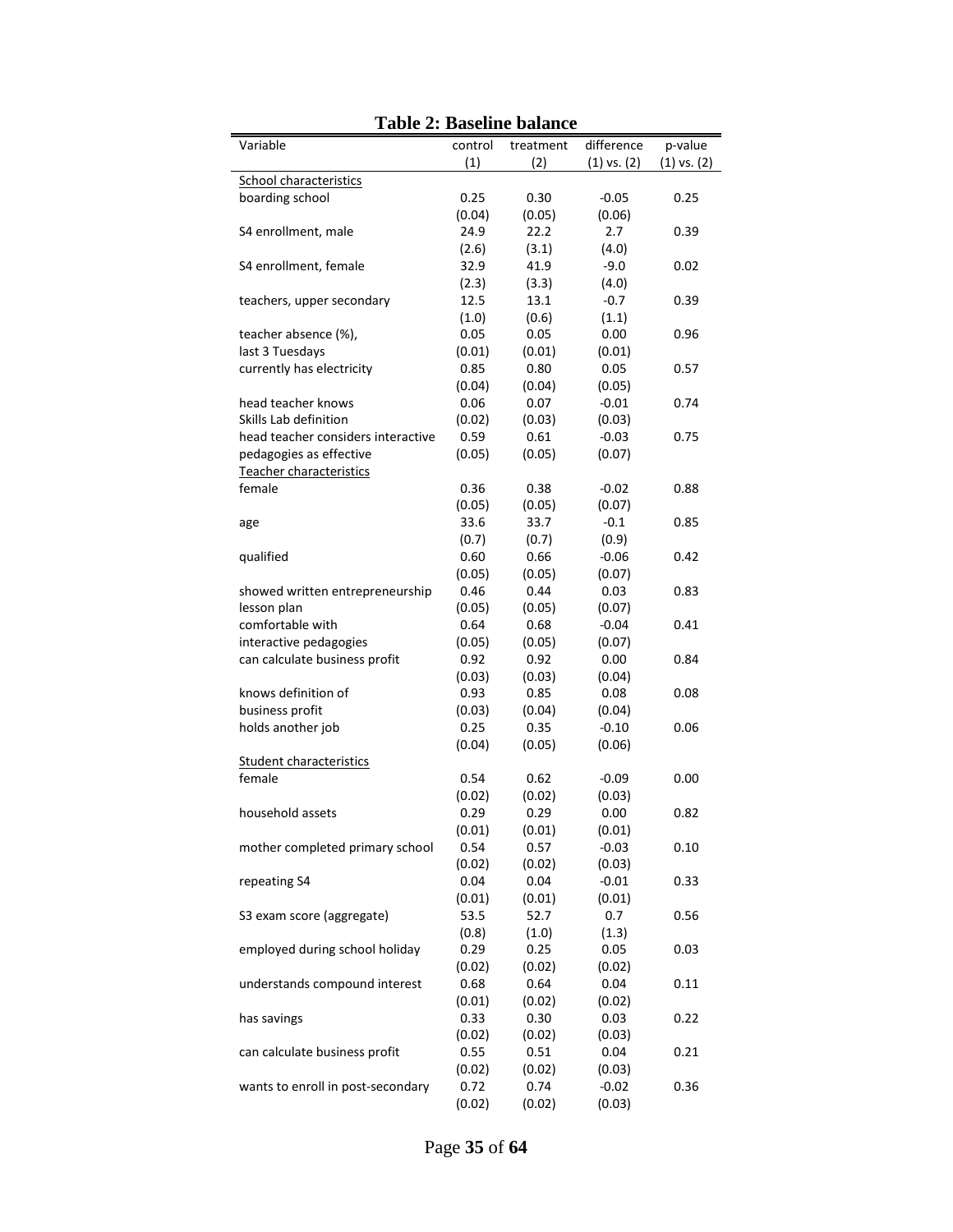| plans to start a business    | 0.76   | 0.78   | $-0.01$ | 0.28 |
|------------------------------|--------|--------|---------|------|
|                              | (0.01) | (0.01) | (0.02)  |      |
| grit index                   | 2.88   | 3.01   | $-0.12$ | 0.01 |
|                              | (0.03) | (0.03) | (0.05)  |      |
| <b>Schools</b>               | 104    | 103    |         |      |
| <b>Teachers</b>              | 104    | 103    |         |      |
| <b>Students</b>              | 1,554  | 1,541  |         |      |
| p-values from omnibus tests: |        |        |         |      |
| all school characteristics   |        |        |         | 0.62 |
| all teacher characteristics  |        |        |         | 0.28 |
| all student characteristics  |        |        |         | 0.00 |
| all variables                |        |        |         | 0.07 |

Sample is baseline survey, conducted February-March 2016. Columns (1)-(2) show means by treatment status. Column (3) shows difference between (1) and (2). Column (4) shows p-value of difference, adjusted for stratification by district and public/nonpublic school. Standard errors in parentheses. Head teacher coded as considering interactive pedagogies to be effective if he/she lists two interactive methods (question and answer; group work; games; activities outside classroom; experiment; portfolio) as among three most effective. Teacher coded as comfortable with interactive pedagogies if he/she lists two interactive methods as among three most with which he/she is most comfortable. Household asset index is proportion of items owned among radio, television, telephone, refrigerator, bicycle, motorcycle, and automobile. Grit index is mean response on 1-5 scale (1=least, 5=most) to four items about passion and perseverance in pursuit of goals. Omnibus tests regress treatment on all baseline characteristics within indicated group. Omnibus test for all characteristics conducted at school level, with school-level means used for student characteristics. Missing values imputed to control group mean and dummies for missing included in all omnibus tests.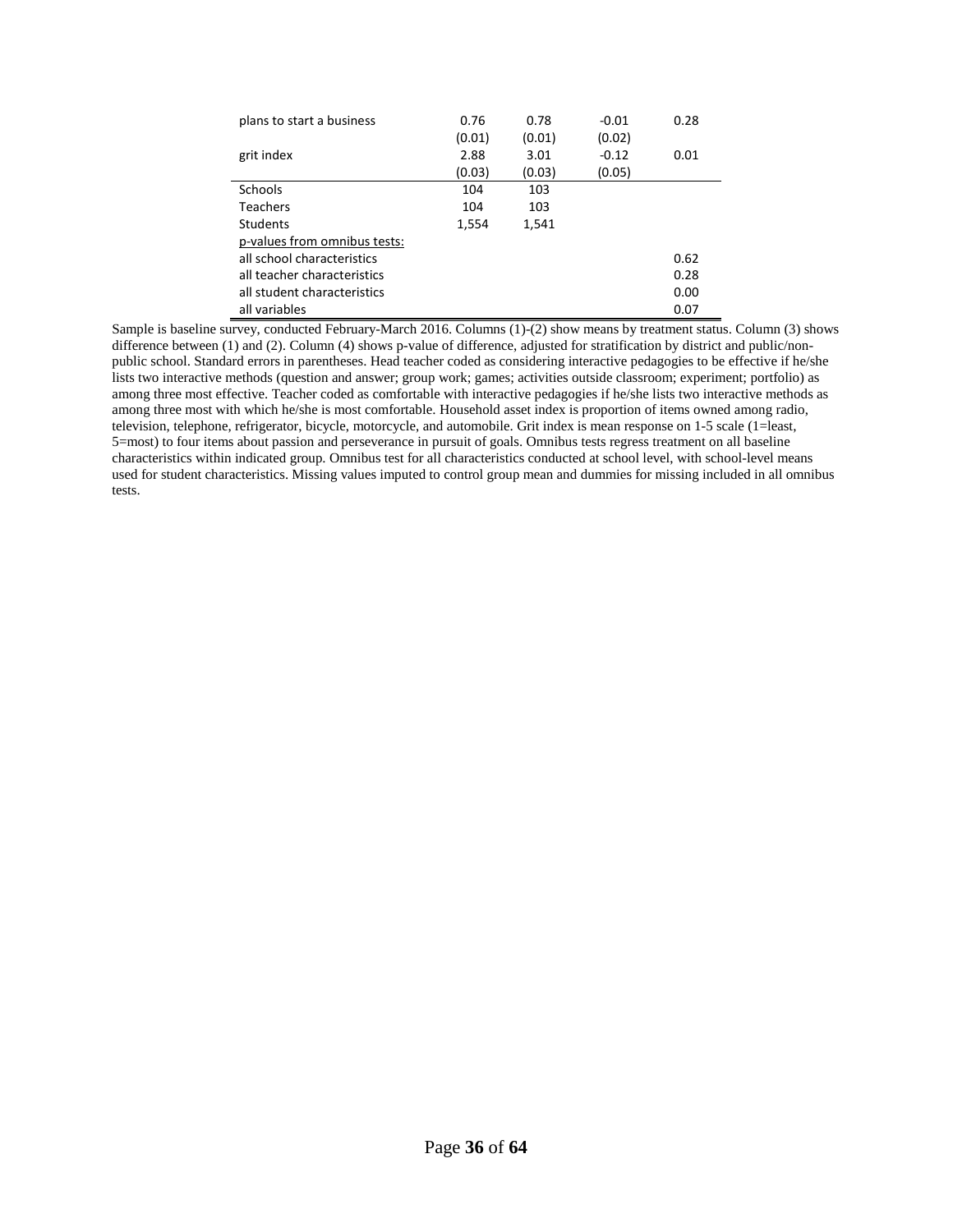|               |              | take-up      |               | teacher curricular implementation |                  | administrator perceptions |              |
|---------------|--------------|--------------|---------------|-----------------------------------|------------------|---------------------------|--------------|
|               | training     | exchange     | <b>Skills</b> | lesson                            | entrepreneurship | student-                  | skill-       |
|               | attendance   | visit        | <u>Lab</u>    | plans                             | knowledge        | centered                  | based        |
|               |              | attendance   | scheduled     |                                   |                  | teaching                  | learning     |
|               | (1)          | (2)          | (3)           | (4)                               | (5)              | (6)                       | (7)          |
| treatment     | 0.85         | 0.79         | 0.52          | $-0.04$                           | 0.08             | 0.16                      | 0.03         |
|               | $(0.03)$ *** | $(0.03)$ *** | $(0.06)$ ***  | (0.05)                            | $(0.02)$ ***     | (0.15)                    | (0.03)       |
| N             | 207          | 207          | 235           | 333                               | 333              | 204                       | 204          |
| R-squared     | 0.86         | 0.85         | 0.39          | 0.07                              | 0.14             | 0.16                      | 0.07         |
| Control mean  | 0.02         | 0.02         | 0.08          | 0.61                              | 0.58             | 3.63                      | 0.93         |
| Baseline mean | N/A          | N/A          | N/A           | 0.59                              | N/A              | 3.25                      | N/A          |
| q-value       | 0.00         | 0.00         | 0.00          | 0.22                              | 0.00             | 0.22                      | 0.22         |
| Lee bounds    | N/A          | N/A          | [0.47, 0.50]  | $[-0.05,-0.03]$                   | [0.06, 0.08]     | [0.10, 0.19]              | [0.02, 0.03] |

### **Table 3: Program take-up and curricular implementation**

<span id="page-38-0"></span>Table shows estimates of equation (4), including baseline outcome where indicated. Robust standard errors in parenthesis. \* significant at 10%; \*\* significant at 5%; \*\*\* significant at 1%, based on conventional p-values. q-value reports sharpened q-value (Benjamini et al 2006). Lee bounds calculated by regressing outcome on baseline outcome and randomization strata dummies, then calculating bounds for residuals. Training and exchange visit attendance (columns 1-2) measure proportion of teacher training or exchange visits attended by any teacher from school (of 6 total), 2016-2018. Skills Lab scheduled (column 3) is an indicator for whether the teacher reports Skills Lab in its weekly schedule when enumerators called to plan their endline school visit. Baseline outcome for Skills Lab scheduled is knowledge of Skills Lab definition. Lesson plans (column 4) is mean of indicators for showing entrepreneurship lesson plan and notes. Entrepreneurship knowledge (column 5) is mean of questions about entrepreneurship curriculum (baseline outcome included in analysis, but baseline mean not reported because question set differs). Column 6 is index of head teacher support for student-centered teaching methods (0=least supporting, 6=most supportive). Student-centered pedagogical tools include question and answer; group work; games; activities outside classroom; experiment; portfolio. Column 7 is indicator for whether head teacher agrees that teachers' primary goal should be to develop student skills. Baseline outcome for column 7 is mean of questions on support for skill-based learning (BHQ606/608/610).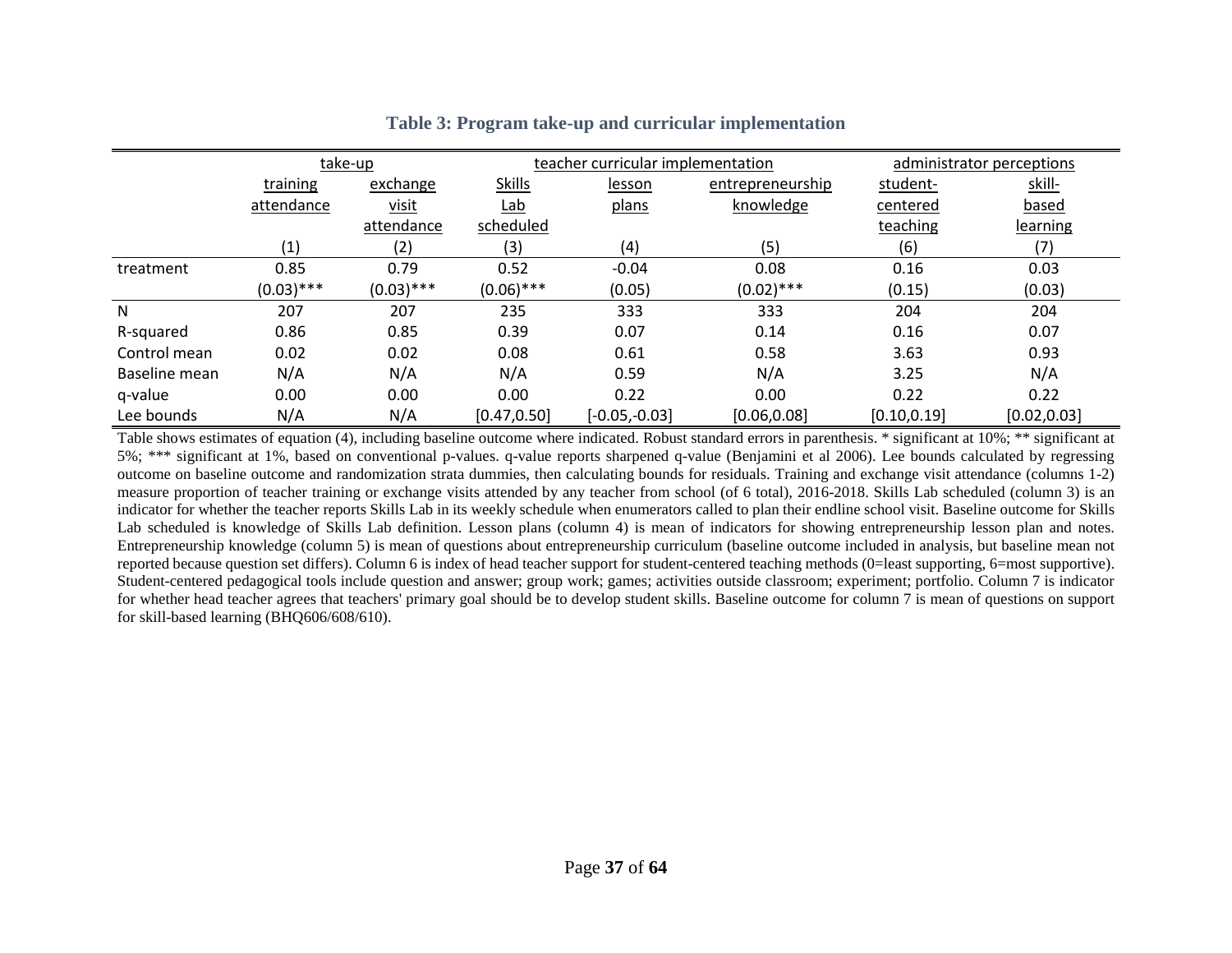|              |                                |                      | active instruction time | active instructional techniques |                  |                            |              |                 |              |              |  |
|--------------|--------------------------------|----------------------|-------------------------|---------------------------------|------------------|----------------------------|--------------|-----------------|--------------|--------------|--|
|              |                                | all observed classes |                         |                                 | Skills Labs only |                            |              | observed        |              | student      |  |
|              | <u>full</u><br>first<br>second |                      | full                    | <u>first</u>                    | second           | $\underline{\mathsf{all}}$ | Skills Labs  |                 | reports      |              |  |
|              | observation                    | <u>half</u>          | half                    | observation                     | <u>half</u>      | half                       | classes      | only            | narrow       | <u>broad</u> |  |
|              | $\left( 1\right)$              | (2)                  | (3)                     | (4)                             | (5)              | (6)                        | (7)          | (8)             | (9)          | (10)         |  |
| treatment    | 0.01                           | $-0.06$              | 0.10                    | $-0.18$                         | $-0.07$          | $-0.32$                    | 0.06         | $-0.03$         | 0.03         | 0.07         |  |
|              | (0.03)                         | $(0.03)*$            | $(0.04)$ **             | $(0.08)$ **                     | (0.09)           | $(0.14)$ **                | $(0.02)$ **  | (0.11)          | $(0.01)$ *** | $(0.01)$ *** |  |
| N            | 235                            | 235                  | 235                     | 70                              | 70               | 70                         | 235          | 70              | 2,611        | 2,611        |  |
| R-squared    | 0.12                           | 0.11                 | 0.12                    | 0.41                            | 0.40             | 0.24                       | 0.13         | 0.32            | 0.02         | 0.06         |  |
| Control mean | 0.48                           | 0.45                 | 0.52                    | 0.64                            | 0.52             | 0.78                       | 0.31         | 0.31            | 0.95         | 0.62         |  |
| q-value      | 0.30                           | 0.05                 | 0.04                    | 0.04                            | 0.19             | 0.04                       | 0.03         | 0.31            | 0.00         | 0.00         |  |
| Lee bounds   | [0.01, 0.02]                   | $[-0.06, 0.05]$      | [0.09, 0.10]            | $[-0.13,-0.08]$                 | $[-0.07, 0.01]$  | $[-0.23,-0.13]$            | [0.05, 0.06] | $[-0.05, 0.01]$ | [0.02, 0.03] | [0.07, 0.07] |  |

## **Table 4: Pedagogical change**

<span id="page-39-0"></span>Table shows estimates of equation (4), including baseline outcome where indicated. Standard errors in parenthesis (robust for columns 1-8, clustered by school for columns 9-10). \* significant at 10%; \*\* significant at 5%; \*\*\* significant at 1%, based on conventional p-values. q-value reports sharpened q-value (Benjamini et al 2006). Lee bounds calculated by regressing outcome on baseline outcome and randomization strata dummies, then calculating bounds for residuals. Active instruction time is the proportion of classroom time in Q&A/discussion, student presentation, and project/interactive activity. The baseline outcome for columns (1)-(6) is an index of support for interactive teaching. Defined as index =  $BTQ300 + (3-BTQ301) + BTQ302$ .  $BTQ301$  enters negatively because it is number of interactive techniques among least comfortable for teacher. Scale of raw index is 0-12 (least to most interactive). Active instructional techniques observed (columns 7-8) include group discussion, research, case study, role play, debate, finance/practice activity. Active instructional techniques from student reports: "narrow" measure in column 8 is mean of indicators for at least one use of small group work, presentation to class, and small group presentation to class. "Broad" measure in column 10 is mean of all indicators from narrow measure, plus outside class activity, group discussion, research, case study, role play, financial calculations, computer work, and career planning.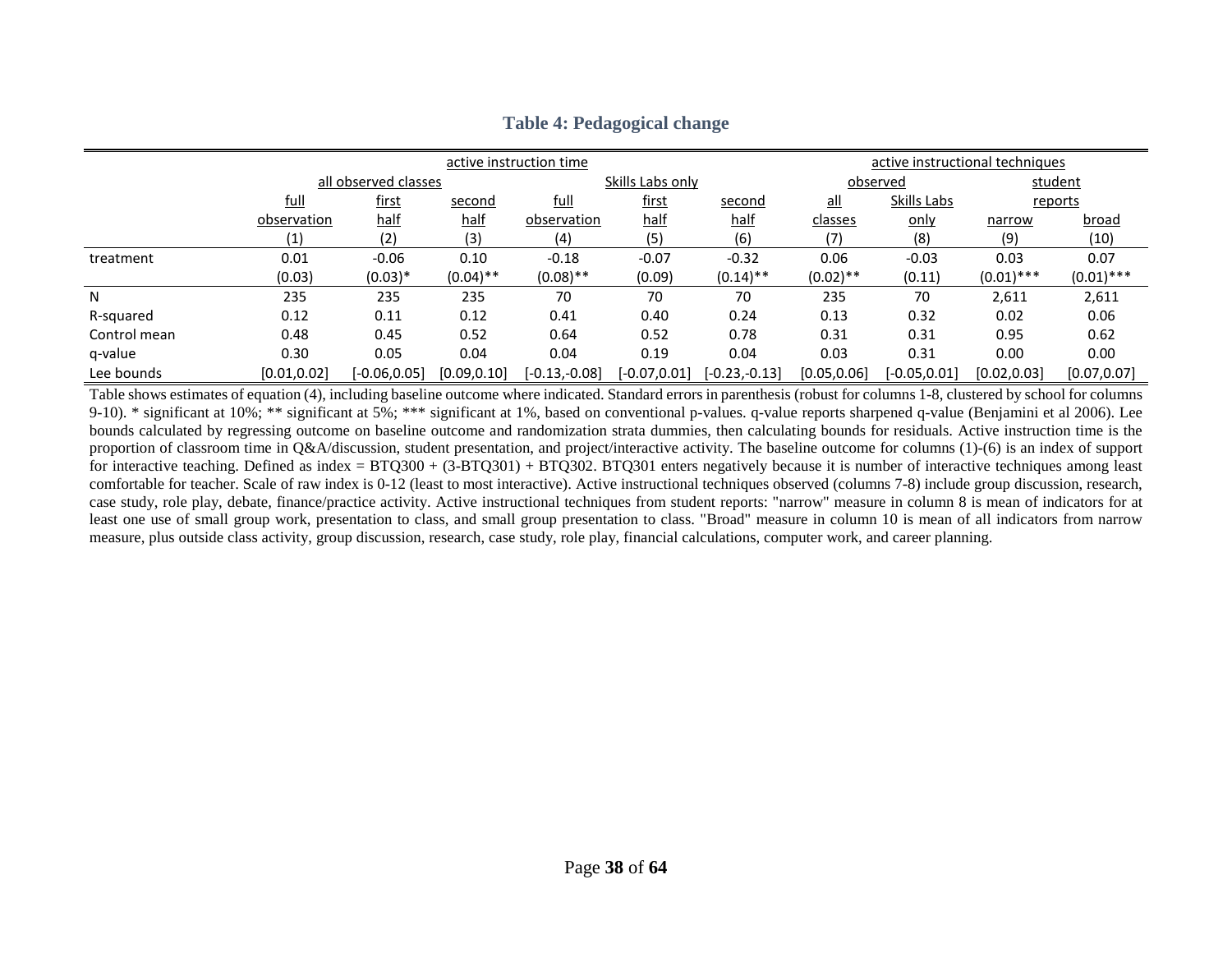|               |         | <b>Academic skills</b>    |                 |                | <b>Entrepreneurship skills</b>    |                   |                  |                 |                   |  |
|---------------|---------|---------------------------|-----------------|----------------|-----------------------------------|-------------------|------------------|-----------------|-------------------|--|
|               |         | exam scores               |                 |                | monthly<br>understands<br>savings |                   |                  |                 |                   |  |
|               |         | $\underline{\mathsf{S6}}$ | S4/S5           |                | discount rate                     | compound          | any              | amount          | knowledge         |  |
|               | overall | entrepreneurship          | promotional     | $<$ 100%       | <300%                             | interest          |                  | (if > 0)        |                   |  |
|               | (1)     | (2)                       | (3)             | (4)            | (5)                               | (6)               | (7)              | (8)             | (9)               |  |
| treatment     | N/A     | $-0.01$                   | $-0.3$          | 0.01           | 0.05                              | 0.00              | 0.02             | $-5.4$          | 0.00              |  |
|               |         | (0.05)                    | (0.5)           | (0.02)         | $(0.02)$ **                       | (0.02)            | (0.02)           | $(1.6)$ ***     | (0.01)            |  |
| N             |         | 2,361                     | 2,607           | 2,879          | 2,877                             | 2,880             | 2,880            | 1,828           | 2,880             |  |
| R-squared     |         | 0.44                      | 0.27            | 0.03           | 0.04                              | 0.02              | 0.05             | 0.10            | 0.04              |  |
| Control mean  |         | 0.00                      | 61.6            | 0.14           | 0.32                              | 0.81              | 0.63             | 27.6            | 0.69              |  |
| Baseline mean |         | $-0.13$                   | 52.5            | 0.24           | 0.40                              | 0.65              | 0.32             | N/A             | 0.66              |  |
| q-value       |         | 1.00                      | 1.00            | 1.00           | 0.11                              | 1.00              | 1.00             | 0.02            | 1.00              |  |
| Lee bounds    |         | $[-0.017,-0.002]$         | $[-0.33,-0.19]$ | [-0.003.0.001] | [-0.001,0.001]                    | $[-0.001, 0.000]$ | $[-0.001.0.001]$ | $[-0.04, 0.11]$ | $[-0.001, 0.001]$ |  |

### **Table 5: Student academic outcomes and entrepreneurship skills**

<span id="page-40-0"></span>Table shows estimates of equation (4), including baseline outcome where indicated. Standard errors in parentheses, clustered by school. \* significant at 10%; \*\* significant at 5%; \*\*\* significant at 1%, based on conventional p-values. q-value reports sharpened q-value (Benjamini et al 2006). Lee bounds calculated by regressing outcome on baseline outcome and randomization strata dummies, then calculating bounds for residuals. Exam scores normalized to control mean and standard deviation. Baseline outcome for academic outcomes (columns 1-3) is S3 exam score. Baseline outcome for column (8) is dummies for savings between RWF1-4,999, RWF5,000-10,000, or more than RWF10,000 (not reported in table because this is a vector). Monthly discount rate based on stated preference for 5,000RWF today versus larger amount one month from now. Savings in column (8) reported in USD using exchange rate on July 1, 2018, winsorized at 99th percentile. Entrepreneurship knowledge is proportion correct on 7-item test.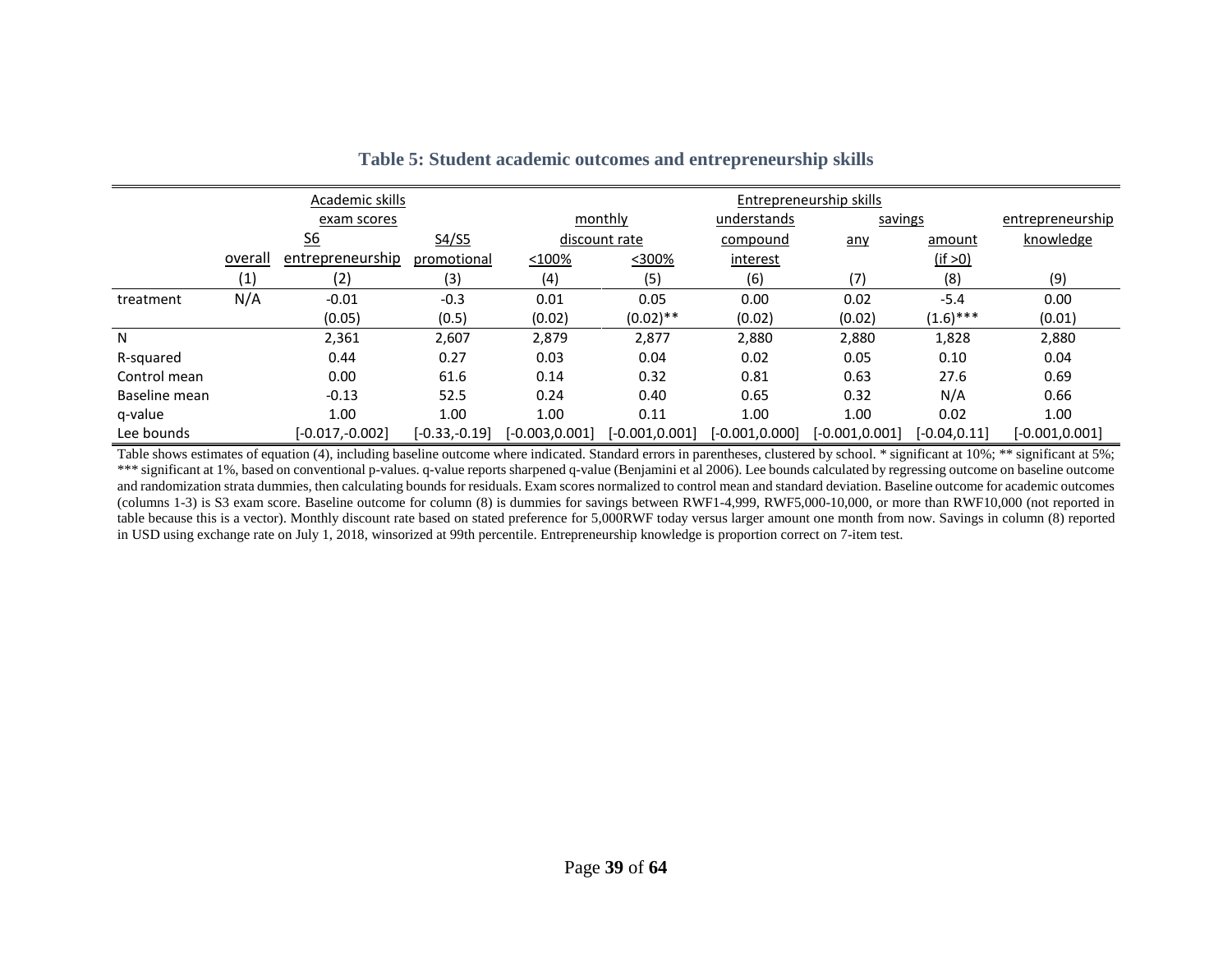|               |                   | Aspirations    |                  | Locus            | Grit              |
|---------------|-------------------|----------------|------------------|------------------|-------------------|
|               | university        | business or    | business         | <u>of</u>        |                   |
|               | or beyond         | professional   | creation         | control          |                   |
|               | $\left( 1\right)$ | (2)            | (3)              | (4)              | (5)               |
| treatment     | 0.01              | 0.02           | $-0.01$          | $-0.03$          | $-0.03$           |
|               | (0.02)            | (0.02)         | (0.01)           | (0.06)           | (0.04)            |
| N             | 2,880             | 2,880          | 2,880            | 2,880            | 2,880             |
| R-squared     | 0.05              | 0.03           | 0.02             | 0.04             | 0.05              |
| Control mean  | 0.80              | 0.66           | 0.98             | 6.39             | 3.37              |
| Baseline mean | 0.73              | 0.60           | 0.77             | 5.33             | 2.94              |
| q-value       | 1.00              | 1.00           | 0.71             | 1.00             | 1.00              |
| Lee bounds    | [0.004, 0.007]    | [0.013, 0.015] | $[-0.01,-0.009]$ | $[-0.04,-0.027]$ | $[-0.029,-0.024]$ |

### **Table 6: Student non-cognitive skills**

<span id="page-41-0"></span>Table shows estimates of equation (4), including baseline outcome where indicated. Standard errors in parentheses, clustered by school. \* significant at 10%; \*\* significant at 5%; \*\*\* significant at 1%, based on conventional p-values. q-value reports sharpened q-value (Benjamini et al 2006). Lee bounds calculated by regressing outcome on baseline outcome and randomization strata dummies, then calculating bounds for residuals. Locus of control is mean of 5 items about personal control over outcomes, with each item scaled from 1 (no control) to 10 (total control). Grit is mean of 4 items about personal persistence, scaled from 1 (not true) to 5 (very true).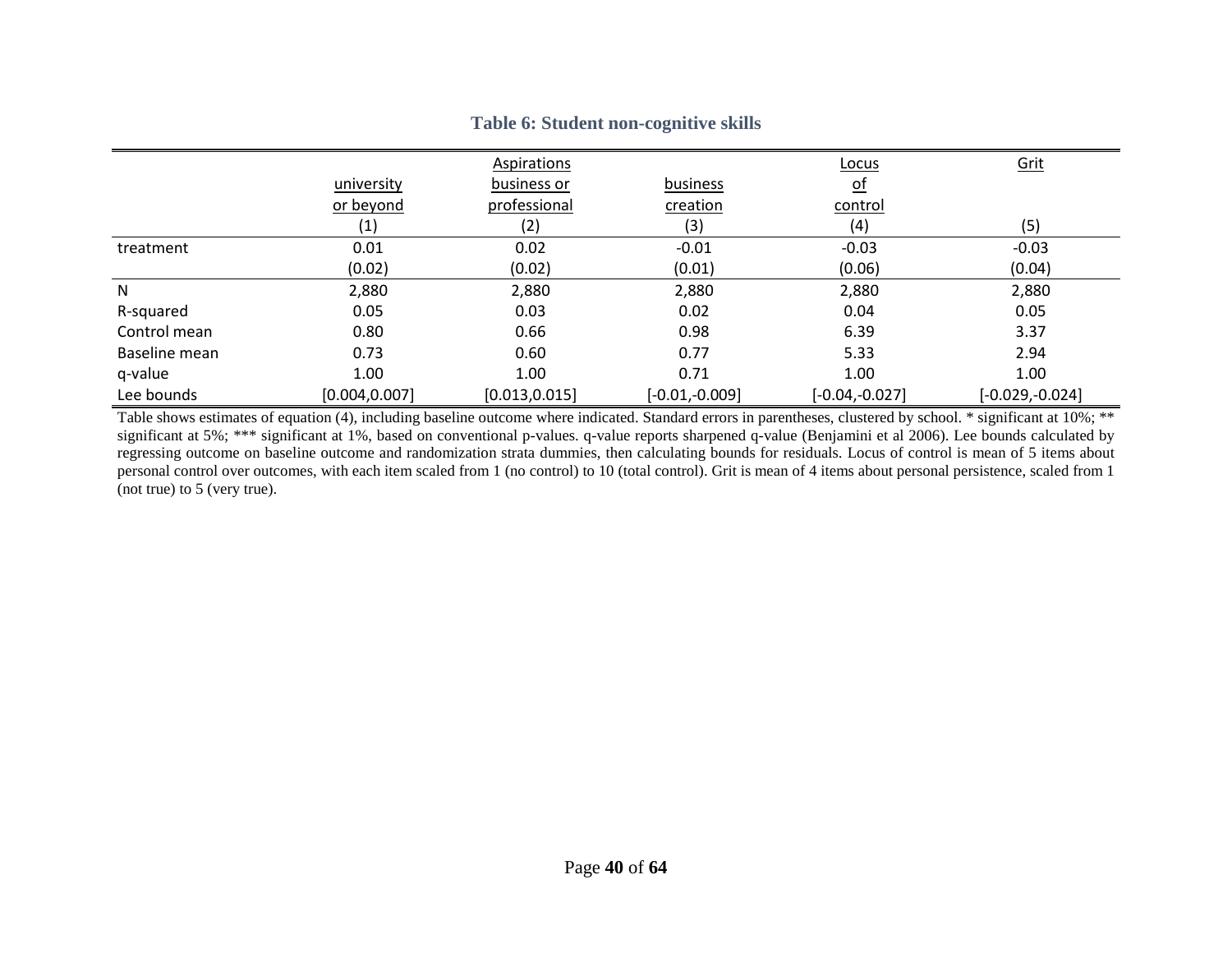|               | dropped       |               | business participation |               |                | business characteristics<br>employment |                |                 | income          |                 |
|---------------|---------------|---------------|------------------------|---------------|----------------|----------------------------------------|----------------|-----------------|-----------------|-----------------|
|               | <u>out</u>    | $all$         | own                    | student       | family/        | non-                                   | has paid       |                 | total           | business        |
|               |               |               |                        | <u>club</u>   | peers          | agricultural                           | employees      |                 |                 | profit          |
|               | (1)           | (2)           | (3)                    | (4)           | (5)            | (6)                                    |                | (8)             | (9)             | (10)            |
| treatment     | 0.00          | 0.05          | 0.03                   | 0.03          | 0.00           | $-0.01$                                | 0.01           | $-0.05$         | $-0.8$          | $-15.8$         |
|               | (0.01)        | $(0.02)$ **   | (0.02)                 | $(0.01)$ ***  | (0.01)         | (0.01)                                 | (0.01)         | $(0.02)$ ***    | (0.7)           | $(6.1)$ **      |
| N             | 2,880         | 2,880         | 2,880                  | 2,880         | 2,880          | 2,880                                  | 2,880          | 2,880           | 2,869           | 789             |
| R-squared     | 0.02          | 0.06          | 0.06                   | 0.02          | 0.01           | 0.03                                   | 0.02           | 0.02            | 0.07            | 0.05            |
| Control mean  | 0.09          | 0.30          | 0.27                   | 0.01          | 0.04           | 0.09                                   | 0.07           | 0.19            | 8.7             | 38.2            |
| Baseline mean | 0.00          | 0.22          | 0.22                   | 0.00          | 0.09           | 0.04                                   | 0.22           | 0.13            | 1.5             | 4.7             |
| g-value       | 0.68          | 0.09          | 0.28                   | 0.00          | 0.63           | 0.63                                   | 0.63           | 0.03            | 0.35            | 0.03            |
| Lee bounds    | [0.003.0.004] | [0.043.0.045] | [0.026, 0.028]         | [0.029, 0.03] | [0.003, 0.005] | $[-0.007,-0.005]$                      | [0.005, 0.006] | [-0.049,-0.047] | $[-0.80,-0.59]$ | $[-20.9,-13.5]$ |

**Table 7: Student economic activity**

<span id="page-42-0"></span>Table shows estimates of equation (4), including baseline outcome where indicated. Standard errors in parentheses, clustered by school. \* significant at 10%; \*\* significant at 5%; \*\*\* significant at 1%, based on conventional p-values. q-value reports sharpened q-value (Benjamini et al 2006). Lee bounds calculated by regressing outcome on baseline outcome and randomization strata dummies, then calculating bounds for residuals. Business involvement (all) is indicator for choice (a) or (c) in item ESQ401. Business characteristics refer to main business only. Baseline outcome for "business has employees" is indicator for involvement in any business. Employment is indicator for choice (b) or © in item BSQ401. Income measured in USD (using exchange rate from July 1, 2018), previous two months. Total income (column 9) uses self-reported total. Business profit (column 10) conditions on business involvement. Business profit adjusted by reported frequency of business earnings to estimate profits over two months. Alternative measure of total income is sum of reported employment income and business, adjusted by reported frequencies to estimate income for two months. All financial variables winsorized at 99th percentile.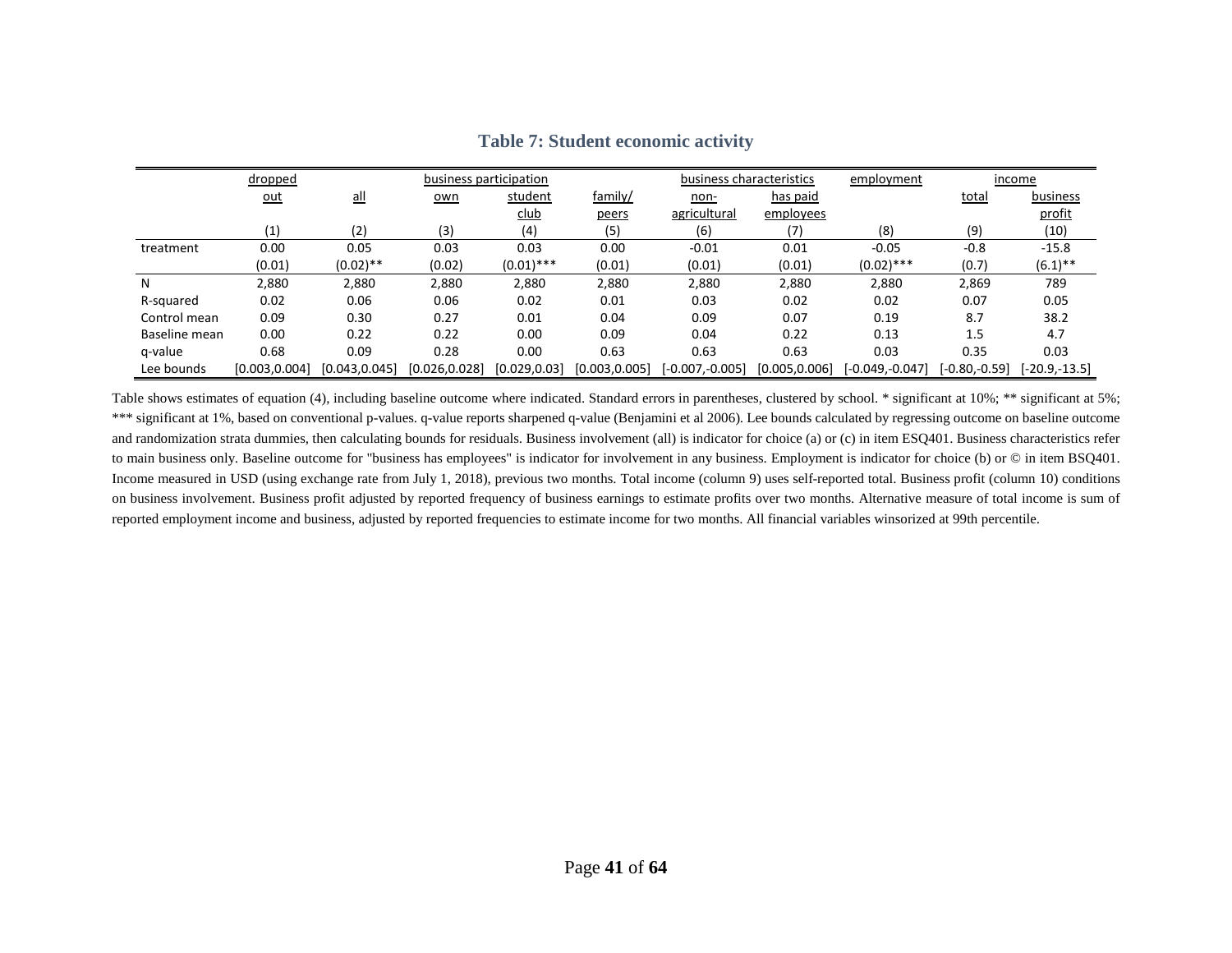<span id="page-43-0"></span>

|                                                         |           |              |             | Interaction term |              |              |
|---------------------------------------------------------|-----------|--------------|-------------|------------------|--------------|--------------|
|                                                         | female    | baseline     | above       | female           | teacher      | qualified    |
|                                                         | student   | exam         | median      | teacher          | experience   | teacher      |
|                                                         |           | score        | <b>SES</b>  |                  |              |              |
|                                                         | (1)       | (2)          | (3)         | (4)              | (5)          | (6)          |
| Panel A: Outcome = business involvement [ESQ401/BSQ600] |           |              |             |                  |              |              |
| treatment                                               | 0.06      | 0.05         | 0.06        | 0.05             | 0.02         | 0.11         |
|                                                         | $(0.03)*$ | $(0.02)$ **  | $(0.03)$ ** | $(0.03)*$        | (0.04)       | $(0.04)$ *** |
| treatment x interaction                                 | $-0.02$   | 0.02         | $-0.03$     | $-0.06$          | 0.00         | $-0.13$      |
|                                                         | (0.04)    | (0.02)       | (0.04)      | (0.05)           | (0.00)       | $(0.05)$ **  |
| N                                                       | 2,880     | 2,779        | 2,880       | 2,487            | 2,487        | 2,487        |
| R-squared                                               | 0.07      | 0.07         | 0.06        | 0.06             | 0.06         | 0.07         |
| Control mean                                            | 0.30      | 0.30         | 0.30        | 0.30             | 0.30         | 0.30         |
| q value (treatment)                                     | 0.22      | 0.11         | 0.13        | 0.28             | 0.73         | 0.06         |
| q value (interaction)                                   | 0.73      | 0.41         | 0.59        | 0.41             | 0.77         | 0.11         |
| Panel B: Outcome = employment [ESQ401/BSQ500]           |           |              |             |                  |              |              |
| treatment                                               | $-0.04$   | $-0.05$      | $-0.03$     | $-0.07$          | $-0.07$      | $-0.04$      |
|                                                         | (0.03)    | $(0.02)$ *** | (0.02)      | $(0.02)$ ***     | $(0.03)$ *** | (0.03)       |
| treatment x interaction                                 | 0.01      | 0.04         | $-0.04$     | 0.02             | 0.00         | $-0.04$      |
|                                                         | (0.03)    | $(0.01)$ *** | (0.03)      | (0.04)           | (0.00)       | (0.04)       |
| N                                                       | 2,880     | 2,779        | 2,880       | 2,487            | 2,487        | 2,487        |
| R-squared                                               | 0.04      | 0.03         | 0.03        | 0.03             | 0.03         | 0.03         |
| Control mean                                            | 0.19      | 0.19         | 0.19        | 0.19             | 0.19         | 0.19         |
| q value (treatment)                                     | 0.37      | 0.06         | 0.37        | 0.06             | 0.06         | 0.41         |
| q value (interaction)                                   | 0.80      | 0.06         | 0.41        | 0.73             | 0.59         | 0.60         |
| Panel C: Outcome = income [ESQ401a/BSQ503]              |           |              |             |                  |              |              |
| treatment                                               | 0.13      | $-0.74$      | 0.28        | $-1.55$          | $-1.73$      | $-0.23$      |
|                                                         | (1.37)    | (0.70)       | (0.89)      | (1.03)           | (1.22)       | (1.19)       |
| treatment x interaction                                 | $-0.59$   | 0.04         | $-2.14$     | 1.48             | 0.11         | $-1.21$      |
|                                                         | (1.42)    | (0.64)       | $(1.16)^*$  | (1.57)           | (0.13)       | (1.54)       |
| N                                                       | 2,869     | 2,768        | 2,869       | 2,480            | 2,480        | 2,480        |
| R-squared                                               | 0.10      | 0.07         | 0.07        | 0.07             | 0.07         | 0.07         |
| Control mean                                            | 8.7       | 8.6          | 8.7         | 8.5              | 8.5          | 8.5          |
| q value (treatment)                                     | 0.81      | 0.59         | 0.73        | 0.37             | 0.37         | 0.77         |
| q value (interaction)                                   | 0.73      | 0.81         | 0.22        | 0.59             | 0.60         | 0.60         |

**Table 8: Heterogeneous treatment effects**

Table shows estimates of equation (4), including baseline outcome and main effect of term interacted with treatment. Standard errors in parentheses, clustered by school. \* significant at 10%; \*\* significant at 5%; \*\*\* significant at 1%, based on conventional p-values. q-value reports sharpened q-value (Benjamini et al 2006). Income measured in USD (using exchange rate from July 1, 2018), previous two months. All financial variables winsorized at 99th percentile. Baseline exam score normalized to mean zero and standard deviation one. SES is first principal component of household assets, parents' education, and indicator for parents in business or professional occupation. All interaction terms measured at baseline.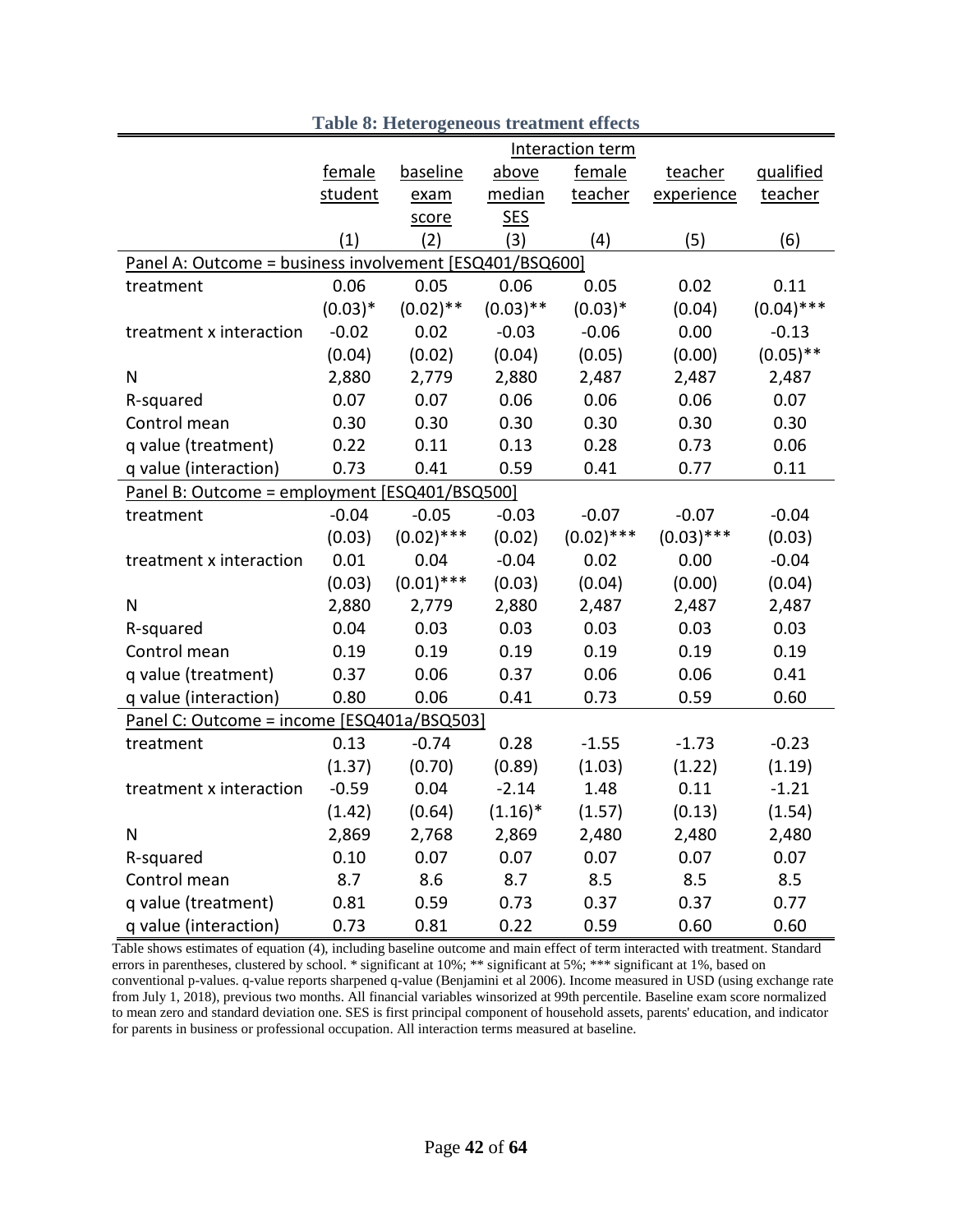|  |  | <b>Table 9: Mechanisms</b> |
|--|--|----------------------------|
|--|--|----------------------------|

|                                                         |              |             | Interaction term |               |                   |
|---------------------------------------------------------|--------------|-------------|------------------|---------------|-------------------|
|                                                         | proportion   | proportion  | active           | active        | active            |
|                                                         | trainings    | exchange    | instruction      | instructional | instructional     |
|                                                         | attended     | visits      | time             | techniques    | techniques        |
|                                                         |              | attended    |                  | (observed)    | (student reports) |
|                                                         | (1)          | (2)         | (3)              | (4)           | (5)               |
| Panel A: Outcome = business involvement [ESQ401/BSQ600] |              |             |                  |               |                   |
| treatment                                               | 0.10         | 0.10        | 0.13             | 0.13          | 0.16              |
|                                                         | (0.07)       | (0.07)      | $(0.07)*$        | $(0.07)*$     | (0.13)            |
| treatment x interaction                                 | $-0.03$      | $-0.01$     | $-0.12$          | $-0.15$       | $-0.12$           |
|                                                         | (0.09)       | (0.11)      | (0.15)           | (0.18)        | (0.14)            |
| N                                                       | 2,880        | 2,880       | 1,926            | 1,926         | 2,611             |
| R-squared                                               | 0.06         | 0.06        | 0.08             | 0.08          | 0.07              |
| Control mean                                            | 0.30         | 0.30        | 0.30             | 0.30          | 0.30              |
| q value (treatment)                                     | 0.83         | 0.83        | 0.70             | 0.70          | 0.96              |
| q value (interaction)                                   | 1.00         | 1.00        | 1.00             | 1.00          | 1.00              |
| Panel B: Outcome = employment                           |              |             |                  |               |                   |
| [ESQ401/BSQ500]                                         |              |             |                  |               |                   |
| treatment                                               | $-0.12$      | $-0.09$     | $-0.12$          | $-0.08$       | $-0.17$           |
|                                                         | $(0.03)$ *** | $(0.04)$ ** | $(0.06)$ **      | (0.06)        | (0.10)            |
| treatment x interaction                                 | 0.16         | 0.15        | 0.11             | 0.03          | 0.12              |
|                                                         | (0.11)       | (0.11)      | (0.11)           | (0.16)        | (0.11)            |
| Ν                                                       | 2,880        | 2,880       | 1,926            | 1,926         | 2,611             |
| R-squared                                               | 0.03         | 0.03        | 0.04             | 0.04          | 0.03              |
| Control mean                                            | 0.19         | 0.19        | 0.19             | 0.19          | 0.19              |
| q value (treatment)                                     | 0.00         | 0.46        | 0.48             | 0.83          | 0.83              |
| q value (interaction)                                   | 0.83         | 0.83        | 1.00             | 1.00          | 1.00              |
| Panel C: Outcome = income [ESQ401a/BSQ503]              |              |             |                  |               |                   |
| treatment                                               | $-2.2$       | $-0.4$      | 0.8              | $-1.3$        | 2.9               |
|                                                         | (1.7)        | (1.8)       | (2.2)            | (1.8)         | (3.6)             |
| treatment x interaction                                 | 2.8          | 1.9         | $-1.9$           | 2.0           | $-3.3$            |
|                                                         | (5.0)        | (5.2)       | (4.1)            | (5.1)         | (3.7)             |
| N                                                       | 2,869        | 2,869       | 1,918            | 1,918         | 2,600             |
| R-squared                                               | 0.07         | 0.07        | 0.09             | 0.09          | 0.07              |
| Control mean                                            | 8.7          | 8.7         | 8.7              | 8.7           | 8.7               |
| q value (treatment)                                     | 0.9          | $1.0$       | $1.0\,$          | 1.0           | $1.0\,$           |
| g value (interaction)                                   | 1.0          | 1.0         | 1.0              | 1.0           | 1.0               |

Table shows estimates of equation (4), including potential mechanism and main effect of term interacted with treatment. Standard errors in parentheses, clustered by school. \* significant at 10%; \*\* significant at 5%; \*\*\* significant at 1%, based on conventional p-values. Income measured in USD (using exchange rate from July 1, 2018), previous two months. Proportion trainings/exchange visits attended measured at school level. Active instruction time (column 3) is the proportion of classroom time in Q&A/discussion, student presentation, and project/interactive activity. Active instructional techniques observed (column 4) include group discussion, research, case study, role play, debate, finance/practice activity. Interaction terms in columns 3-4 are from teacher endline survey, using matched student-teacher pairs only. Active instructional techniques from student reports is mean of indicators for at least one use of small group work, presentation to class, and small group presentation to class.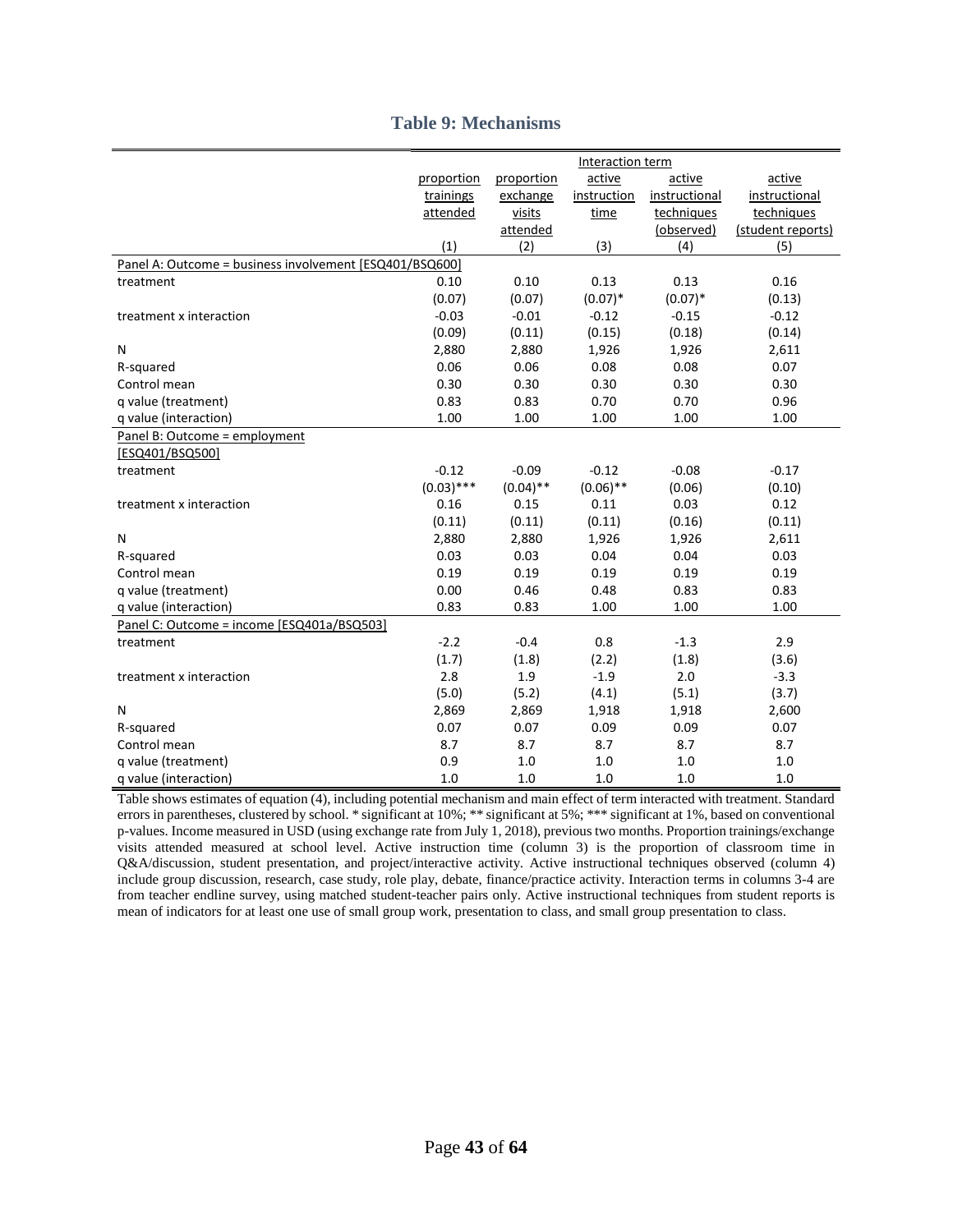| Sample                      | National  |           |           | Sample Districts |           |           | Non-sample districts |           | Non-sample districts<br>(excluding Kigali) |           |           |           |
|-----------------------------|-----------|-----------|-----------|------------------|-----------|-----------|----------------------|-----------|--------------------------------------------|-----------|-----------|-----------|
|                             | $15 - 19$ | $20 - 24$ | $15 - 24$ | 15-19            | $20 - 24$ |           | 15-19                | $20 - 24$ |                                            | $15 - 19$ | $20 - 24$ |           |
| Age group                   |           |           |           |                  |           | $15 - 24$ |                      |           | $15 - 24$                                  |           |           | $15 - 24$ |
| Education                   |           |           |           |                  |           |           |                      |           |                                            |           |           |           |
| never attended school       | 6%        | 11%       | 8%        | 6%               | 12%       | 9%        | 5%                   | 11%       | 8%                                         | 6%        | 12%       | 9%        |
| attended primary school     | 62%       | 55%       | 59%       | 64%              | 59%       | 61%       | 61%                  | 53%       | 57%                                        | 64%       | 56%       | 60%       |
| attended secondary school   | 32%       | 29%       | 31%       | 30%              | 27%       | 28%       | 33%                  | 31%       | 32%                                        | 30%       | 29%       | 29%       |
| attended university         | 0.2%      | 3.8%      | 1.9%      | 0.1%             | 2.1%      | 1.0%      | 0.2%                 | 4.7%      | 2.4%                                       | 0.1%      | 2.8%      | 1.3%      |
| currently attending school  | 63%       | 24%       | 44%       | 61%              | 21%       | 42%       | 63%                  | 26%       | 45%                                        | 64%       | 25%       | 46%       |
| literacy                    | 86%       | 82%       | 84%       | 85%              | 80%       | 83%       | 86%                  | 82%       | 84%                                        | 85%       | 80%       | 82%       |
| Economic activity           |           |           |           |                  |           |           |                      |           |                                            |           |           |           |
| employed                    | 25%       | 54%       | 39%       | 27%              | 59%       | 42%       | 23%                  | 52%       | 37%                                        | 23%       | 53%       | 37%       |
| self-employed/family worker | 73%       | 75%       | 74%       | 81%              | 83%       | 82%       | 68%                  | 70%       | 69%                                        | 77%       | 79%       | 79%       |
| agriculture sector          | 67%       | 67%       | 67%       | 76%              | 77%       | 77%       | 61%                  | 60%       | 61%                                        | 73%       | 73%       | 73%       |

### **Table A1: Youth education and economic activity, 2012 Rwanda Census**

Data from 2012 Rwanda Census. Employed refers to those who answered "Yes" when asked "Aside from your own housework, did you work at least 1 hour during the last 7 days preceding the census night?" Self-employed and employed in agriculture condition on employment. Literacy refers to the ability to read and write with understanding at least one language.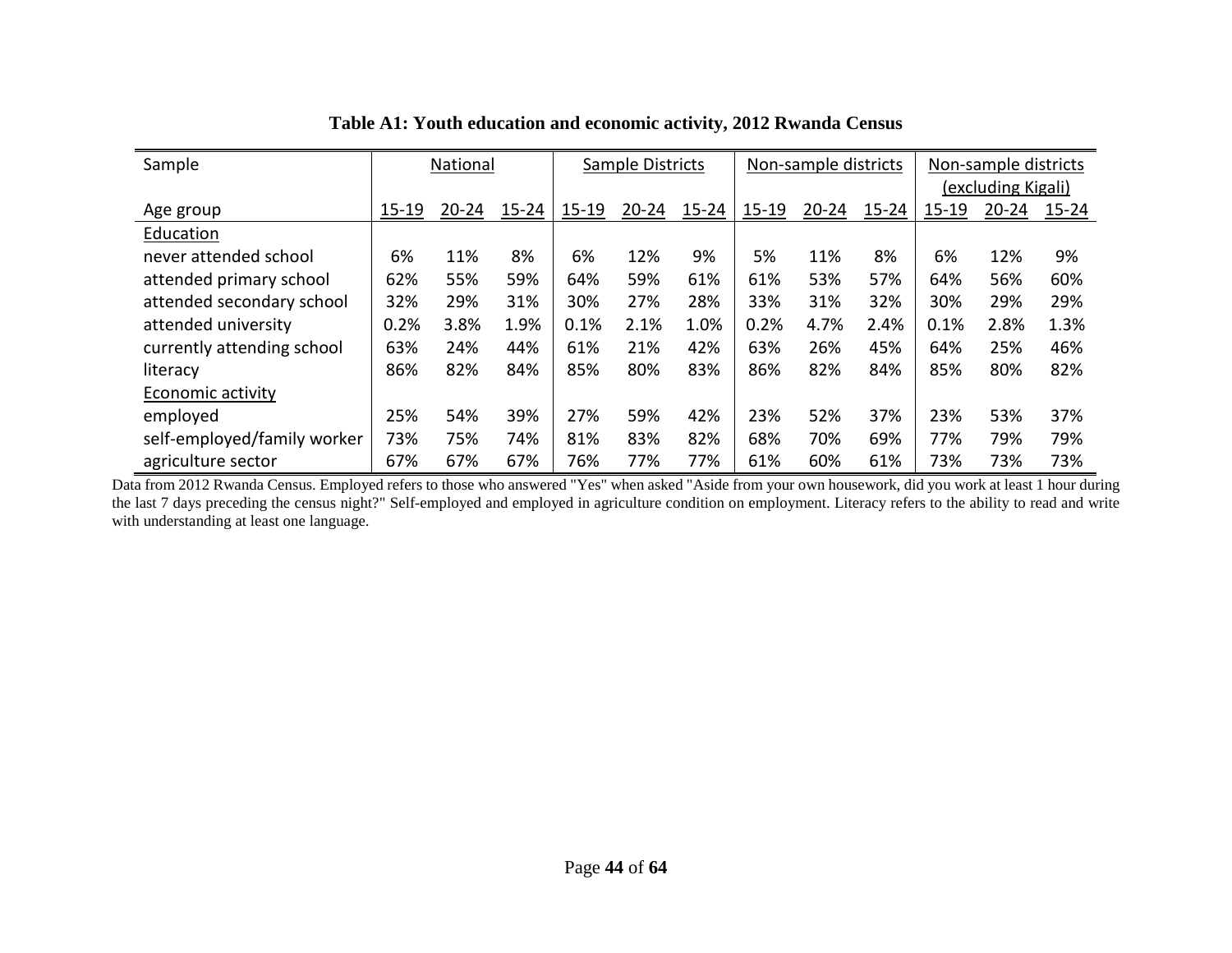|                          |         | Academic skills           |                 |                 | Entrepreneurship skills |                   |                 |                |                  |  |  |
|--------------------------|---------|---------------------------|-----------------|-----------------|-------------------------|-------------------|-----------------|----------------|------------------|--|--|
|                          |         | exam scores               |                 |                 | monthly                 | understands       | savings         |                | entrepreneurship |  |  |
|                          |         | $\underline{\mathsf{S6}}$ | S4/S5           |                 | discount rate           | compound          | any             | amount         | knowledge        |  |  |
|                          | overall | entrepreneurship          | promotional     | $<$ 100%        | <300%                   | interest          |                 | (if > 0)       |                  |  |  |
|                          | (1)     | (2)                       | (3)             | (4)             | (5)                     | (6)               | (7)             | (8)            | (9)              |  |  |
| Panel A: male students   |         |                           |                 |                 |                         |                   |                 |                |                  |  |  |
| treatment                | N/A     | $-0.10$                   | $-0.07$         | 0.03            | 0.07                    | $-0.03$           | $-0.02$         | $-4.9$         | $-0.01$          |  |  |
|                          |         | $(0.06)*$                 | (0.07)          | (0.02)          | $(0.03)$ **             | (0.03)            | (0.03)          | (3.1)          | (0.01)           |  |  |
| N                        |         | 1,052                     | 1,159           | 1,225           | 1,223                   | 1,226             | 1,226           | 795            | 1,226            |  |  |
| R-squared                |         | 0.42                      | 0.26            | 0.03            | 0.04                    | 0.02              | 0.06            | 0.10           | 0.05             |  |  |
| Control mean             |         | 0.19                      | 0.14            | 0.12            | 0.30                    | 0.80              | 0.66            | 34.0           | 0.72             |  |  |
| Baseline mean            |         | $-0.29$                   | $-0.26$         | 0.20            | 0.39                    | 0.65              | 0.38            |                | 0.68             |  |  |
| g-value                  |         | 1.00                      | 1.00            | 1.00            | 0.65                    | 1.00              | 1.00            |                | 1.00             |  |  |
| Lee bounds               |         | $[-0.15,-0.01]$           | $[-0.14, 0.02]$ | $[-0.01, 0.03]$ | $[-0.02, 0.03]$         | $[-0.03, 0.01]$   | $[-0.03, 0.02]$ | $[-3.1, 10.2]$ | $[-0.02, 0.01]$  |  |  |
| Panel B: female students |         |                           |                 |                 |                         |                   |                 |                |                  |  |  |
| treatment                | N/A     | 0.08                      | 0.02            | $-0.01$         | 0.02                    | 0.01              | 0.05            | $-4.3$         | 0.01             |  |  |
|                          |         | (0.07)                    | (0.06)          | (0.02)          | (0.03)                  | (0.02)            | $(0.03)*$       | $(2.0)$ **     | (0.01)           |  |  |
| N                        |         | 1,309                     | 1,533           | 1,654           | 1,654                   | 1,654             | 1,654           | 1,033          | 1,654            |  |  |
| R-squared                |         | 0.47                      | 0.28            | 0.04            | 0.05                    | 0.02              | 0.08            | 0.11           | 0.05             |  |  |
| Control mean             |         | $-0.19$                   | $-0.13$         | 0.16            | 0.34                    | 0.81              | 0.60            | 21.3           | 0.66             |  |  |
| Baseline mean            |         | $-0.01$                   | 0.07            | 0.27            | 0.42                    | 0.66              | 0.27            | 0.3            | 0.64             |  |  |
| q-value                  |         | 1.00                      | 1.00            | 1.00            | 1.00                    | 1.00              | 0.83            | 0.7            | 1.00             |  |  |
| Lee bounds               |         | [0.03, 0.12]              | $[-0.02, 0.06]$ | $[-0.02, 0.01]$ | $[-0.01, 0.01]$         | $[-0.013, 0.015]$ | $[-0.01, 0.01]$ | $[-3.5, 1.3]$  | $[-0.01, 0.009]$ |  |  |

Table shows estimates of equation (4), including baseline outcome where indicated. Standard errors in parentheses, clustered by school. q-value reports sharpened q-value (Benjamini et al 2006). \* significant at 10%; \*\* significant at 5%; \*\*\* significant at 1%, based on conventional p-values. Lee bounds calculated by regressing outcome on baseline outcome and randomization strata dummies, then calculating bounds for residuals. Exam scores normalized by control group mean and standard deviation. Baseline outcome for academic outcomes (columns 1-3) is S3 exam score. Baseline outcome for column (8) is dummies for savings between RWF1-4,999, RWF5,000-10,000, or more than RWF10,000 (not reported in table because this is a vector). Monthly discount rate based on stated preference for 5,000RWF today versus larger amount one month from now. Savings in column (8) reported in USD using exchange rate on July 1, 2018, winsorized at 99th percentile. Entrepreneurship knowledge is proportion correct on 7-item test.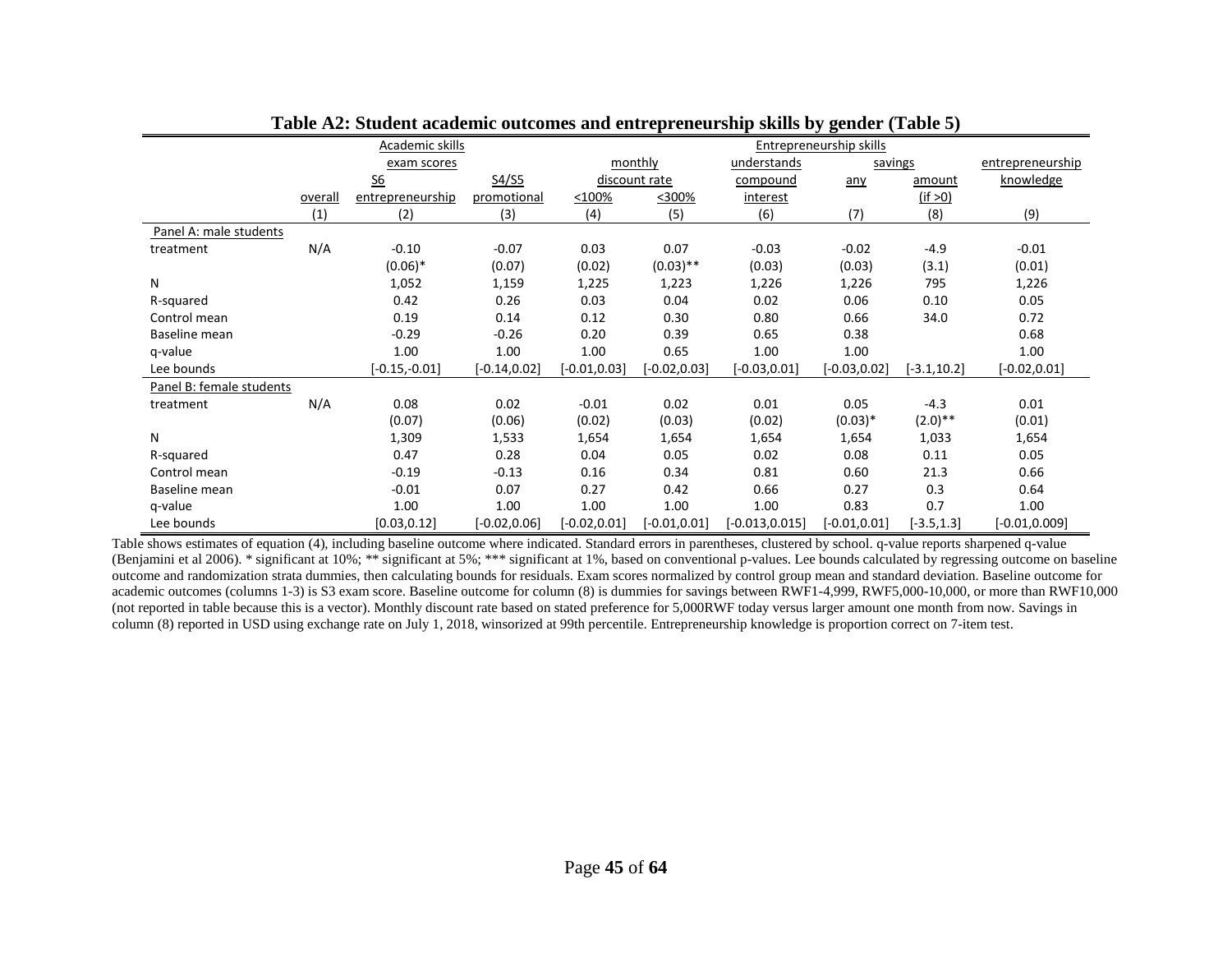|                          |                 | <b>Aspirations</b> |                   | <b>Locus</b>              | <u>Grit</u>     |
|--------------------------|-----------------|--------------------|-------------------|---------------------------|-----------------|
|                          | university      | business or        | <b>business</b>   | $\underline{\mathsf{of}}$ |                 |
|                          | or beyond       | professional       | creation          | control                   |                 |
|                          | (1)             | (2)                | (3)               | (4)                       | (5)             |
| Panel A: male students   |                 |                    |                   |                           |                 |
| treatment                | 0.01            | 0.00               | $-0.01$           | $-0.02$                   | $-0.03$         |
|                          | (0.02)          | (0.03)             | (0.01)            | (0.08)                    | (0.05)          |
| N                        | 1,226           | 1,226              | 1,226             | 1,226                     | 1,226           |
| R-squared                | 0.06            | 0.04               | 0.01              | 0.04                      | 0.05            |
| Control mean             | 0.82            | 0.66               | 0.98              | 6.50                      | 3.37            |
| Baseline mean            | 0.71            | 0.56               | 0.80              | 5.46                      | 2.93            |
| q-value                  | 1.00            | 1.00               | 1.00              | 1.00                      | 1.00            |
| Lee bounds               | $[-0.03, 0.02]$ | $[-0.03, 0.02]$    | $[-0.03,-0.007]$  | $[-0.14, 0.09]$           | $[-0.09, 0.03]$ |
| Panel B: female students |                 |                    |                   |                           |                 |
| treatment                | 0.01            | 0.02               | $-0.01$           | $-0.01$                   | $-0.03$         |
|                          | (0.03)          | (0.03)             | (0.01)            | (0.08)                    | (0.04)          |
| N                        | 1,654           | 1,654              | 1,654             | 1,654                     | 1,654           |
| R-squared                | 0.06            | 0.03               | 0.03              | 0.05                      | 0.07            |
| Control mean             | 0.77            | 0.65               | 0.98              | 6.29                      | 3.38            |
| Baseline mean            | 0.74            | 0.62               | 0.75              | 5.24                      | 2.95            |
| q-value                  | 1.00            | 1.00               | 1.00              | 1.00                      | 1.00            |
| Lee bounds               | [0.004, 0.03]   | [0.016, 0.036]     | $[-0.011, 0.008]$ | $[-0.06, 0.05]$           | $[-0.06, 0.01]$ |

**Table A3: Student non-cognitive skills, by gender**

Table shows estimates of equation (4), including baseline outcome where indicated. Standard errors in parentheses, clustered by school. q-value reports sharpened q-value (Benjamini et al 2006). \* significant at 10%; \*\* significant at 5%; \*\*\* significant at 1%, based on conventional p-values. Lee bounds calculated by regressing outcome on baseline outcome and randomization strata dummies, then calculating bounds for residuals. Locus of control is mean of 5 items about personal control over outcomes, with each item scaled from 1 (no control) to 10 (total control). Grit is mean of 4 items about personal persistence, scaled from 1 (not true) to 5 (very true).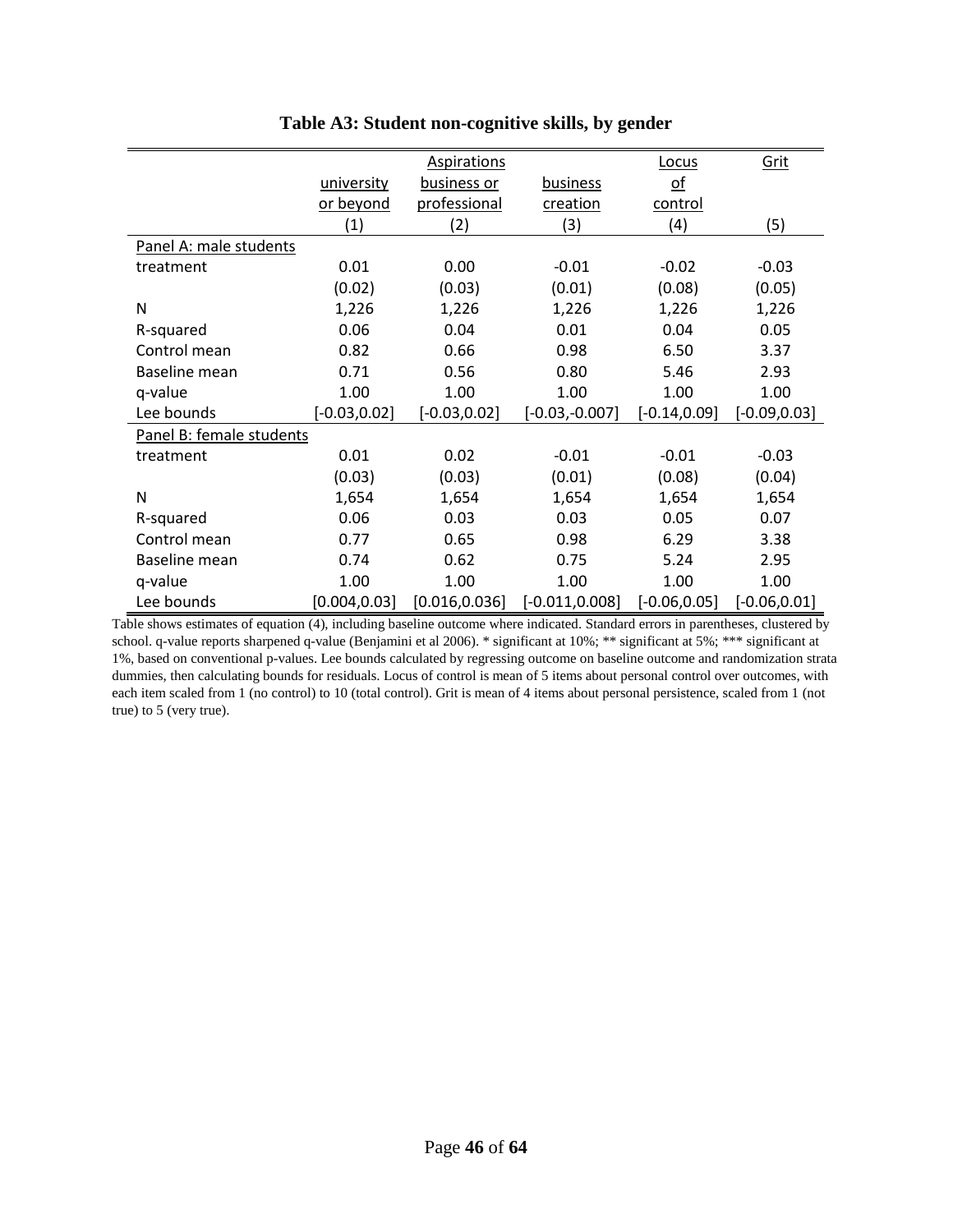|                          | dropped          |              |                | business participation |                 | business characteristics |                 | employment      |                | income         |
|--------------------------|------------------|--------------|----------------|------------------------|-----------------|--------------------------|-----------------|-----------------|----------------|----------------|
|                          | out              | $all$        | own            | student                | family/         | non-                     | has paid        |                 | total          | business       |
|                          |                  |              |                | <u>club</u>            | peers           | agricultural             | employees       |                 |                | profit         |
|                          | (1)              | (2)          | (3)            | (4)                    | (5)             | (6)                      | (7)             | (8)             | (9)            | (10)           |
| Panel A: male students   |                  |              |                |                        |                 |                          |                 |                 |                |                |
| treatment                | 0.00             | 0.06         | 0.05           | 0.03                   | 0.00            | $-0.03$                  | 0.01            | $-0.04$         | 0.5            | $-20.0$        |
|                          | (0.02)           | $(0.03)*$    | (0.03)         | $(0.01)$ ***           | (0.01)          | $(0.02)*$                | (0.02)          | (0.03)          | (1.4)          | $(7.9)$ **     |
| N                        | 1,226            | 1,226        | 1,226          | 1,226                  | 1,226           | 1,226                    | 1,226           | 1,226           | 1,225          | 404            |
| R-squared                | 0.02             | 0.07         | 0.07           | 0.02                   | 0.01            | 0.04                     | 0.03            | 0.04            | 0.11           | 0.10           |
| Control mean             | 0.06             | 0.34         | 0.30           | 0.01                   | 0.05            | 0.11                     | 0.09            | 0.25            | 12.5           | 43.7           |
| Baseline mean            | 0.00             | 0.29         | 0.29           | 0.00                   | 0.11            | 0.06                     | 0.29            | 0.19            | 2.5            | 6.6            |
| g-value                  | 0.78             | 0.26         | 0.31           | 0.08                   | 0.78            | 0.26                     | 0.57            | 0.31            | 0.7            | 0.1            |
| Lee bounds               | $[-0.01, 0.04]$  | [0.04, 0.09] | [0.03, 0.08]   | [0.02, 0.04]           | $[-0.01, 0.03]$ | $-0.04, 0.003$           | [0.002, 0.05]   | $[-0.06,-0.01]$ | $[-0.49, 3.2]$ | $[-21.4,-3.4]$ |
| Panel B: female students |                  |              |                |                        |                 |                          |                 |                 |                |                |
| treatment                | 0.00             | 0.04         | 0.02           | 0.04                   | 0.01            | 0.01                     | 0.01            | $-0.04$         | $-0.7$         | $-12.0$        |
|                          | (0.02)           | (0.03)       | (0.03)         | $(0.01)$ ***           | (0.01)          | (0.01)                   | (0.01)          | $(0.02)$ **     | (0.6)          | (8.2)          |
| N                        | 1,654            | 1,654        | 1,654          | 1,654                  | 1,654           | 1,654                    | 1,654           | 1,654           | 1,644          | 385            |
| R-squared                | 0.03             | 0.06         | 0.06           | 0.03                   | 0.02            | 0.04                     | 0.03            | 0.04            | 0.02           | 0.05           |
| Control mean             | 0.12             | 0.26         | 0.23           | 0.01                   | 0.04            | 0.08                     | 0.05            | 0.15            | 5.2            | 31.1           |
| Baseline mean            | 0.00             | 0.17         | 0.17           | 0.00                   | 0.08            | 0.03                     | 0.17            | 0.09            | 0.8            | 2.8            |
| q-value                  | 0.78             | 0.31         | 0.57           | 0.00                   | 0.57            | 0.41                     | 0.59            | 0.17            | 0.4            | 0.3            |
| Lee bounds               | $[-0.02, 0.000]$ | [0.03, 0.05] | [0.001, 0.024] | [0.02, 0.033]          | $[-0.01, 0.01]$ | $[-0.004, 0.02]$         | $[-0.01, 0.01]$ | $[-0.05,-0.03]$ | $[-1.8,-0.5]$  | $[-22.3,-6.5]$ |

#### **Table A4: Student economic activity by gender**

Table shows estimates of equation (4), including baseline outcome where indicated. Standard errors in parentheses, clustered by school. \* significant at 10%; \*\* significant at 5%; \*\*\* significant at 1%, based on conventional p-values. q-value reports sharpened q-value (Benjamini et al 2006). Lee bounds calculated by regressing outcome on baseline outcome and randomization strata dummies, then calculating bounds for residuals. Business involvement (all) is indicator for choice (a) or (c) in item ESQ401. Business characteristics refer to main business only. Baseline outcome for "business has employees" is indicator for involvement in any business. Employment is indicator for choice (b) or © in item BSQ401. Income measured in USD (using exchange rate from July 1, 2018), previous two months. Total income (column 9) uses self-reported total. Business profit (column 10) conditions on business involvement. Business profit adjusted by reported frequency of business earnings to estimate profits over two months. Alternative measure of total income is sum of reported employment income and business, adjusted by reported frequencies to estimate income for two months. All financial variables winsorized at 99th percentile.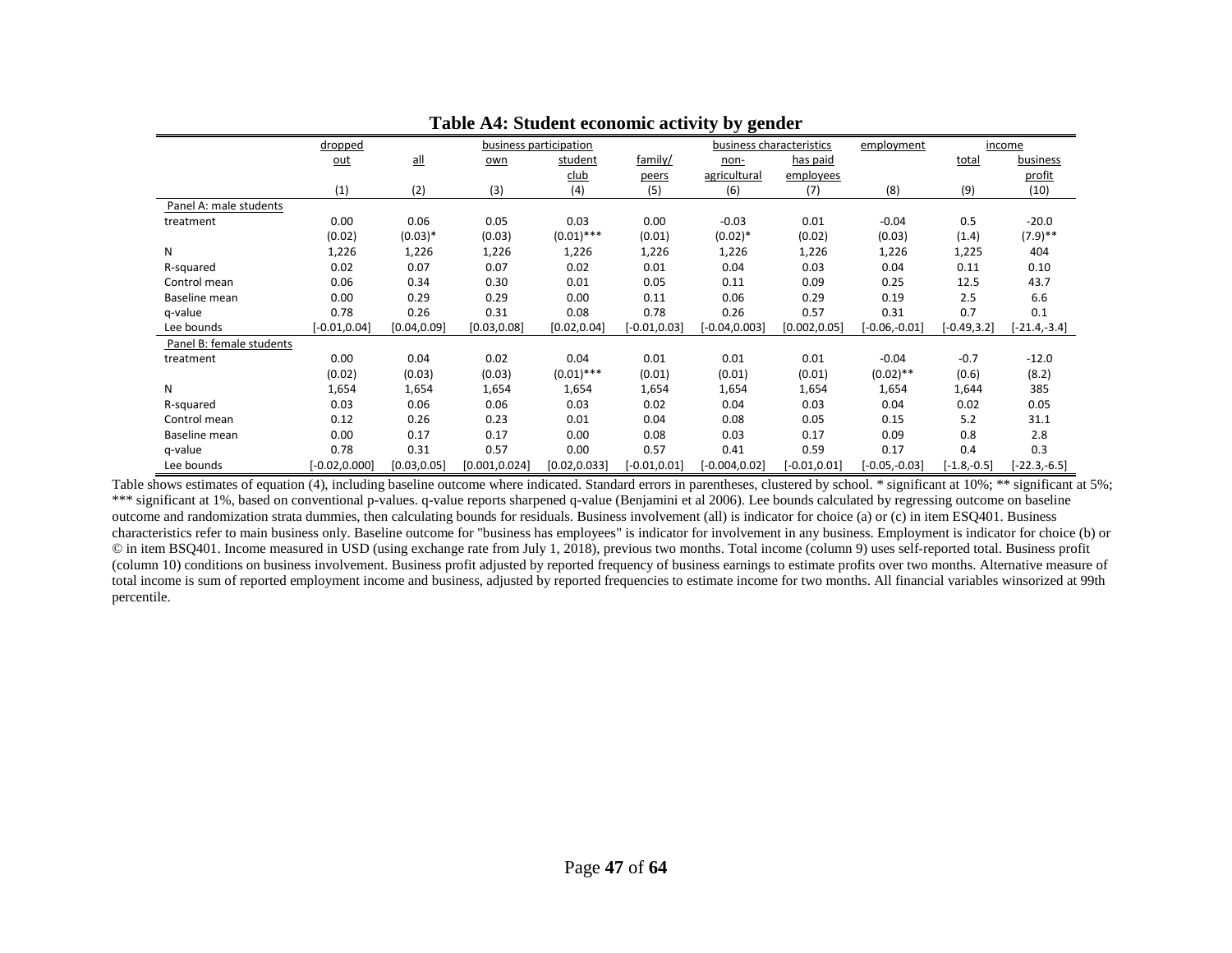|               |                                    | Academic skills  |                 |                   |                   |                   | Entrepreneurship skills |                 |                    |
|---------------|------------------------------------|------------------|-----------------|-------------------|-------------------|-------------------|-------------------------|-----------------|--------------------|
|               |                                    | exam scores      |                 |                   | monthly           | understands       | savings                 |                 | entrepreneurship   |
|               | S4/S5<br>$\underline{\mathsf{S6}}$ |                  |                 | discount rate     | compound          | any               | amount                  | knowledge       |                    |
|               | overall                            | entrepreneurship | promotional     | $< 100\%$         | $<300\%$          | interest          |                         | (if > 0)        |                    |
|               | (1)                                | (2)              | (3)             | (4)               | (5)               | (6)               | (7)                     | (8)             | (9)                |
| treatment     | N/A                                | $-0.01$          | $-0.03$         | 0.01              | 0.04              | $-0.01$           | 0.02                    | $-4.4$          | 0.00               |
|               |                                    | (0.05)           | (0.06)          | (0.02)            | $(0.02)$ **       | (0.02)            | (0.02)                  | $(1.6)$ ***     | (0.01)             |
| N             |                                    | 2,361            | 2,692           | 2,879             | 2,877             | 2,880             | 2,880                   | 1,828           | 2,880              |
| R-squared     |                                    | 0.45             | 0.27            | 0.03              | 0.04              | 0.02              | 0.06                    | 0.12            | 0.05               |
| Control mean  |                                    | 0.00             | 0.00            | 0.14              | 0.32              | 0.81              | 0.63                    | 27.6            | 0.69               |
| Baseline mean |                                    | $-0.13$          | $-0.07$         | 0.24              | 0.40              | 0.65              | 0.32                    | N/A             | 0.66               |
| q-value       |                                    | 1.00             | 1.00            | 1.00              | 0.17              | 1.00              | 1.00                    | 0.12            | 1.00               |
| Lee bounds    |                                    | $[-0.02,-0.007]$ | $[-0.03,-0.02]$ | $[-0.001, 0.001]$ | $[-0.001, 0.001]$ | $[-0.001, 0.001]$ | $[-0.001, 0.001]$       | $[-0.04, 0.11]$ | $[-0.001, 0.0003]$ |

**Table A5: Student academic outcomes and entrepreneurship skills, controlling for baseline imbalance**

Table shows estimates of equation (4), including baseline outcome where indicated. All regressions include controls for variables imbalanced at baseline (female, employed during school holiday, grit). Standard errors in parentheses, clustered by school. \* significant at 10%; \*\* significant at 5%; \*\*\* significant at 1%, based on conventional p-values. q-value reports sharpened q-value (Benjamini et al 2006). Lee bounds calculated by regressing outcome on baseline outcome and randomization strata dummies, then calculating bounds for residuals. Exam scores normalized to control mean and standard deviation. Baseline outcome for academic outcomes (columns 1-3) is S3 exam score. Baseline outcome for column (8) is dummies for savings between RWF1-4,999, RWF5,000-10,000, or more than RWF10,000 (not reported in table because this is a vector). Monthly discount rate based on stated preference for 5,000RWF today versus larger amount one month from now. Savings in column (8) reported in USD using exchange rate on July 1, 2018, winsorized at 99th percentile. Entrepreneurship knowledge is proportion correct on 7-item test. Results using administrative data will be omitted if data unavailable.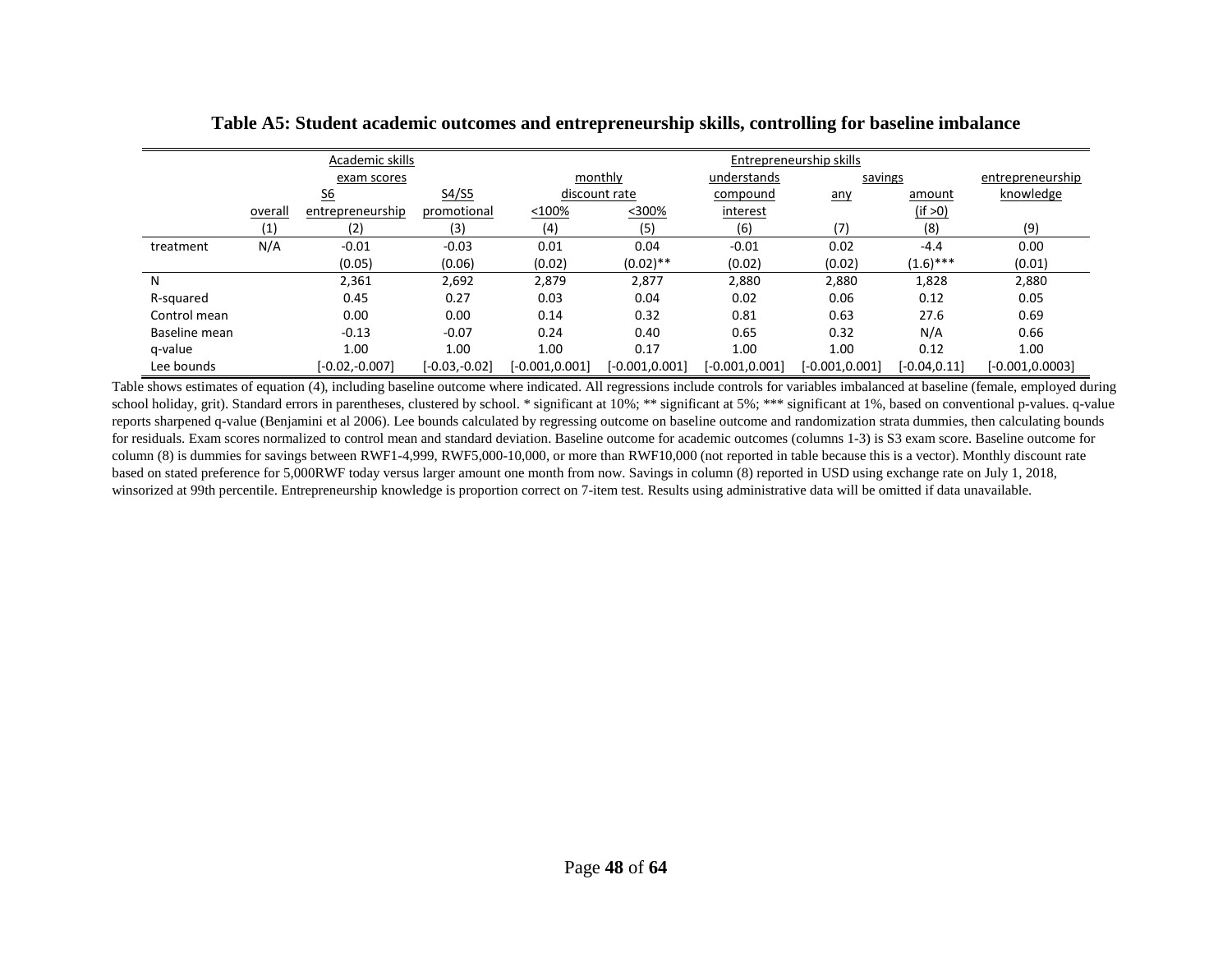|               |                | Aspirations    |                 | Locus            | Grit            |
|---------------|----------------|----------------|-----------------|------------------|-----------------|
|               | university     | business or    | business        | <u>of</u>        |                 |
|               | or beyond      | professional   | creation        | control          |                 |
|               | (1)            | (2)            | 3)              | (4)              | (5)             |
| treatment     | 0.01           | 0.01           | $-0.01$         | $-0.02$          | $-0.03$         |
|               | (0.02)         | (0.02)         | (0.01)          | (0.06)           | (0.04)          |
| N             | 2,880          | 2,880          | 2,880           | 2,880            | 2,880           |
| R-squared     | 0.06           | 0.03           | 0.02            | 0.04             | 0.05            |
| Control mean  | 0.80           | 0.66           | 0.98            | 6.39             | 3.37            |
| Baseline mean | 0.73           | 0.60           | 0.77            | 5.33             | 2.94            |
| q-value       | 1.00           | 1.00           | 0.90            | 1.00             | 1.00            |
| Lee bounds    | [0.006, 0.008] | [0.012, 0.014] | $[-0.01,-0.01]$ | $[-0.022,-0.01]$ | $[-0.03,-0.02]$ |

**Table A6: Student non-cognitive skills, controlling for baseline imbalances**

Table shows estimates of equation (4), including baseline outcome where indicated. All regressions include controls for variables imbalanced at baseline (female, employed during school holiday, grit). Standard errors in parentheses, clustered by school. \* significant at 10%; \*\* significant at 5%; \*\*\* significant at 1%, based on conventional p-values. q-value reports sharpened qvalue (Benjamini et al 2006). Lee bounds calculated by regressing outcome on baseline outcome and randomization strata dummies, then calculating bounds for residuals. Locus of control is mean of 5 items about personal control over outcomes, with each item scaled from 1 (no control) to 10 (total control). Grit is mean of 4 items about personal persistence, scaled from 1 (not true) to 5 (very true).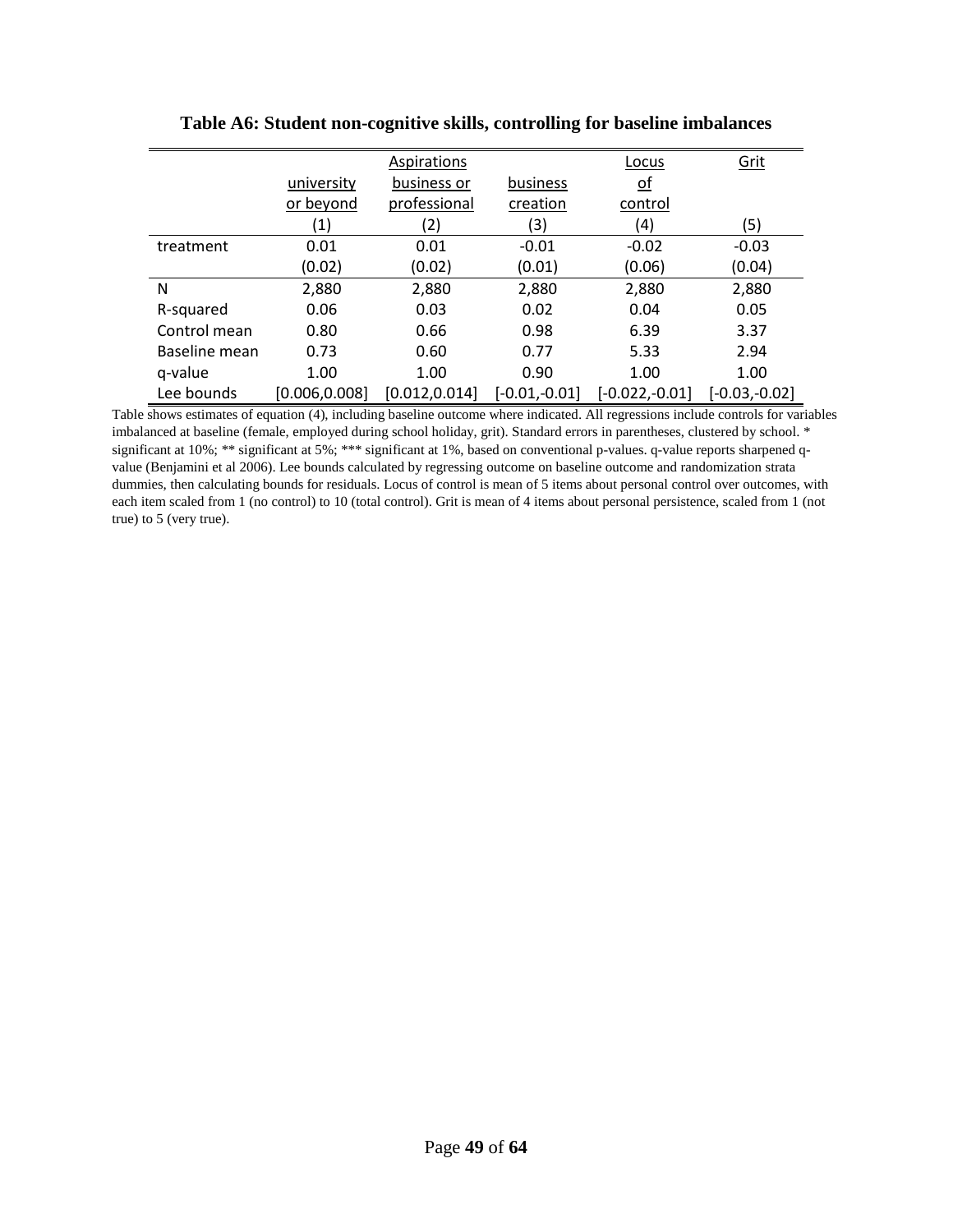|               | dropped        |               |                | business participation |                | business characteristics |               | employment      |                | income        |
|---------------|----------------|---------------|----------------|------------------------|----------------|--------------------------|---------------|-----------------|----------------|---------------|
|               | <u>out</u>     | $all$         | own            | student                | family/        | non-                     | has paid      |                 | total          | business      |
|               |                |               |                | <u>club</u>            | peers          | agricultural             | employees     |                 |                | profit        |
|               | (1)            | (2)           | (3)            | (4)                    | (5)            | (6)                      | (7)           | (8)             | (9)            | (10)          |
| treatment     | 0.00           | 0.05          | 0.04           | 0.03                   | 0.01           | $-0.01$                  | 0.01          | $-0.04$         | $-0.1$         | $-15.2$       |
|               | (0.01)         | $(0.02)$ **   | (0.02)         | $(0.01)$ ***           | (0.01)         | (0.01)                   | (0.01)        | $(0.02)$ **     | (0.7)          | $(5.9)$ **    |
| N             | 2,880          | 2,880         | 2,880          | 2,880                  | 2,880          | 2,880                    | 2,880         | 2,880           | 2,869          | 789           |
| R-squared     | 0.03           | 0.07          | 0.07           | 0.02                   | 0.01           | 0.03                     | 0.03          | 0.05            | 0.11           | 0.05          |
| Control mean  | 0.09           | 0.30          | 0.27           | 0.01                   | 0.04           | 0.09                     | 0.07          | 0.19            | 8.7            | 38.2          |
| Baseline mean | 0.00           | 0.22          | 0.22           | 0.00                   | 0.09           | 0.04                     | 0.22          | 0.13            | 1.5            | 4.7           |
| q-value       | 0.77           | 0.05          | 0.19           | 0.00                   | 0.50           | 0.59                     | 0.40          | 0.08            | 0.74           | 0.05          |
| Lee bounds    | [0.001, 0.002] | [0.05, 0.052] | [0.033, 0.035] | [0.028, 0.03]          | [0.004, 0.006] | $[-0.005,-0.003]$        | [0.009, 0.01] | [-0.036,-0.034] | $[-0.2, 0.02]$ | [-20.1,-12.8] |

**Table A7: Student economic activity, controlling for baseline imbalances**

Table shows estimates of equation (4), including baseline outcome where indicated. All regressions include controls for variables imbalanced at baseline (female, employed during school holiday, grit). Standard errors in parentheses, clustered by school. \* significant at 10%; \*\* significant at 5%; \*\*\* significant at 1%, based on conventional p-values. q-value reports sharpened q-value (Benjamini et al 2006). Lee bounds calculated by regressing outcome on baseline outcome and randomization strata dummies, then calculating bounds for residuals. Business involvement (all) is indicator for choice (a) or (c) in item ESQ401. Business characteristics refer to main business only. Baseline outcome for "business has employees" is indicator for involvement in any business. Employment is indicator for choice (b) or  $\heartsuit$  in item BSQ401. Income measured in USD (using exchange rate from July 1, 2018), previous two months. Total income (column 9) uses self-reported total. Business profit (column 10) conditions on business involvement. Business profit adjusted by reported frequency of business earnings to estimate profits over two months. Alternative measure of total income is sum of reported employment income and business, adjusted by reported frequencies to estimate income for two months. All financial variables winsorized at 99th percentile.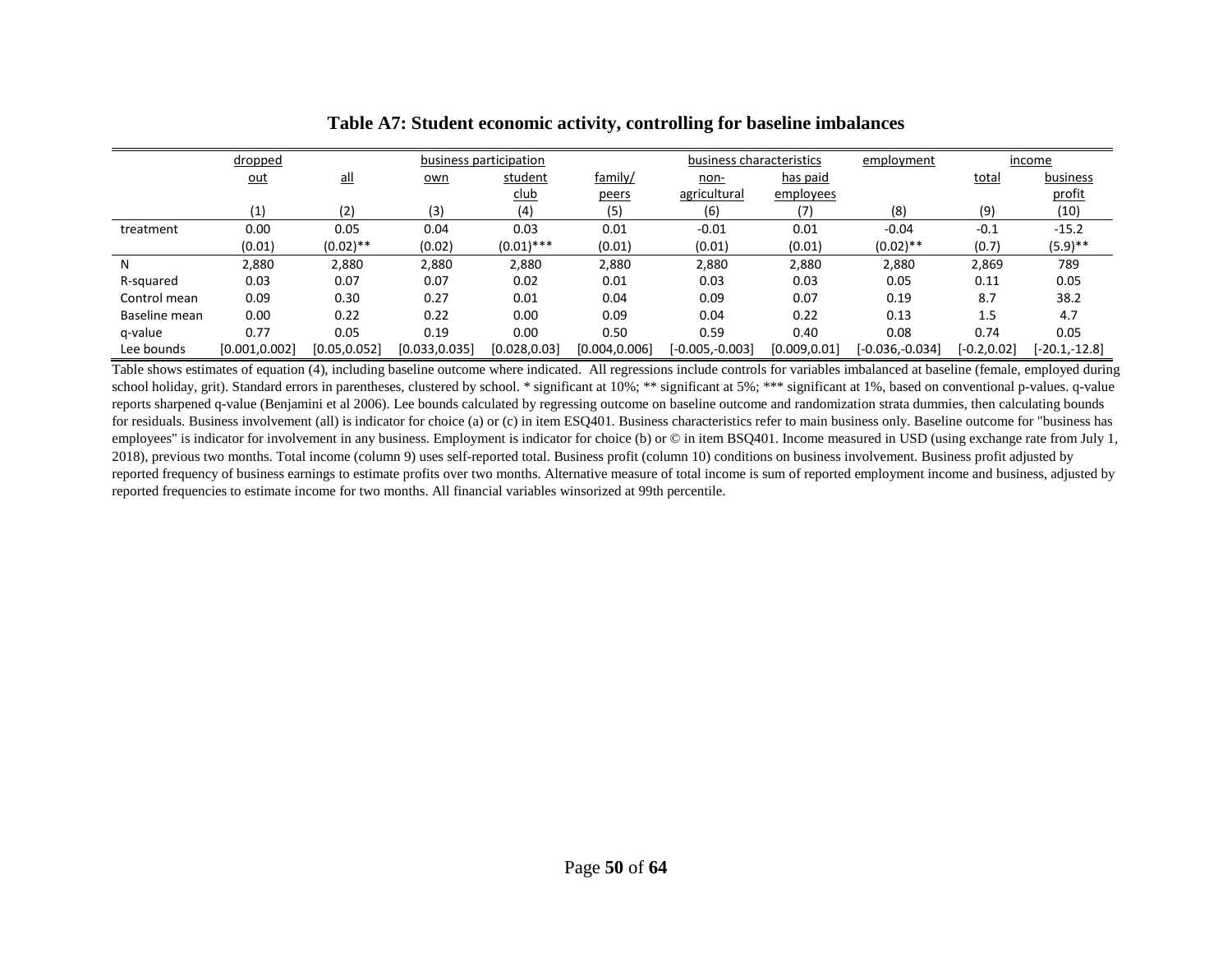|                           | teacher curricular implementation |         | administrator perceptions |          |          |
|---------------------------|-----------------------------------|---------|---------------------------|----------|----------|
|                           | <b>Skills</b>                     | lesson  | student-                  | skill-   |          |
|                           | Lab                               | plans   | knowledge                 | centered | based    |
|                           | scheduled                         |         |                           | teaching | learning |
|                           | (1)                               | (2)     | (3)                       | (4)      | (5)      |
| exchange visit attendance | 0.69                              | $-0.05$ | 0.10                      | 0.19     | 0.03     |
|                           | $(0.07)$ ***                      | (0.06)  | $(0.03)$ ***              | (0.17)   | (0.04)   |
| N                         | 235                               | 333     | 333                       | 204      | 204      |
| 1st stage F-stat          | 646.6                             | 824.9   | 830.8                     | 992.5    | 1081.3   |
| Control mean              | 0.08                              | 0.61    | 0.58                      | 3.63     | 0.93     |
| Baseline mean             | 0.10                              | 0.59    | 0.82                      | 3.25     | 0.54     |
| q-value                   | 0.00                              | 0.32    | 0.00                      | 0.32     | 0.32     |

### **Table A8: Program take-up and curricular implementation – IV estimates counterpart of Table 3**

Table shows estimates of equation (6), including baseline outcome where indicated. Exchange visit attendance (proportion) instrumented by treatment assignment. Robust standard errors in parenthesis. \* significant at 10%; \*\* significant at 5%; \*\*\* significant at 1%, based on conventional p-values. q-value reports sharpened q-value (Benjamini et al 2006). Training and exchange visit attendance (columns 1-2) measure proportion of teacher training or exchange visits attended by any teacher from school (of 6 total), 2016-2018. Skills Lab scheduled (column 3) is an indicator for whether the teacher reports Skills Lab in its weekly schedule when enumerators called to plan their endline school visit. Baseline outcome for Skills Lab scheduled is knowledge of Skills Lab definition. Lesson plans (column 4) is mean of indicators for showing entrepreneurship lesson plan and notes. Entrepreneurship knowledge (column 5) is mean of questions about entrepreneurship curriculum. Column 6 is index of head teacher support for student-centered teaching methods (0=least supporting, 6=most supportive). Student-centered pedagogical tools include question and answer; group work; games; activities outside classroom; experiment; portfolio. Column 7 is indicator for whether head teacher agrees that teachers' primary goal should be to develop student skills. Baseline outcome for column 7 is mean of questions on support for skill-based learning (BHQ606/608/610).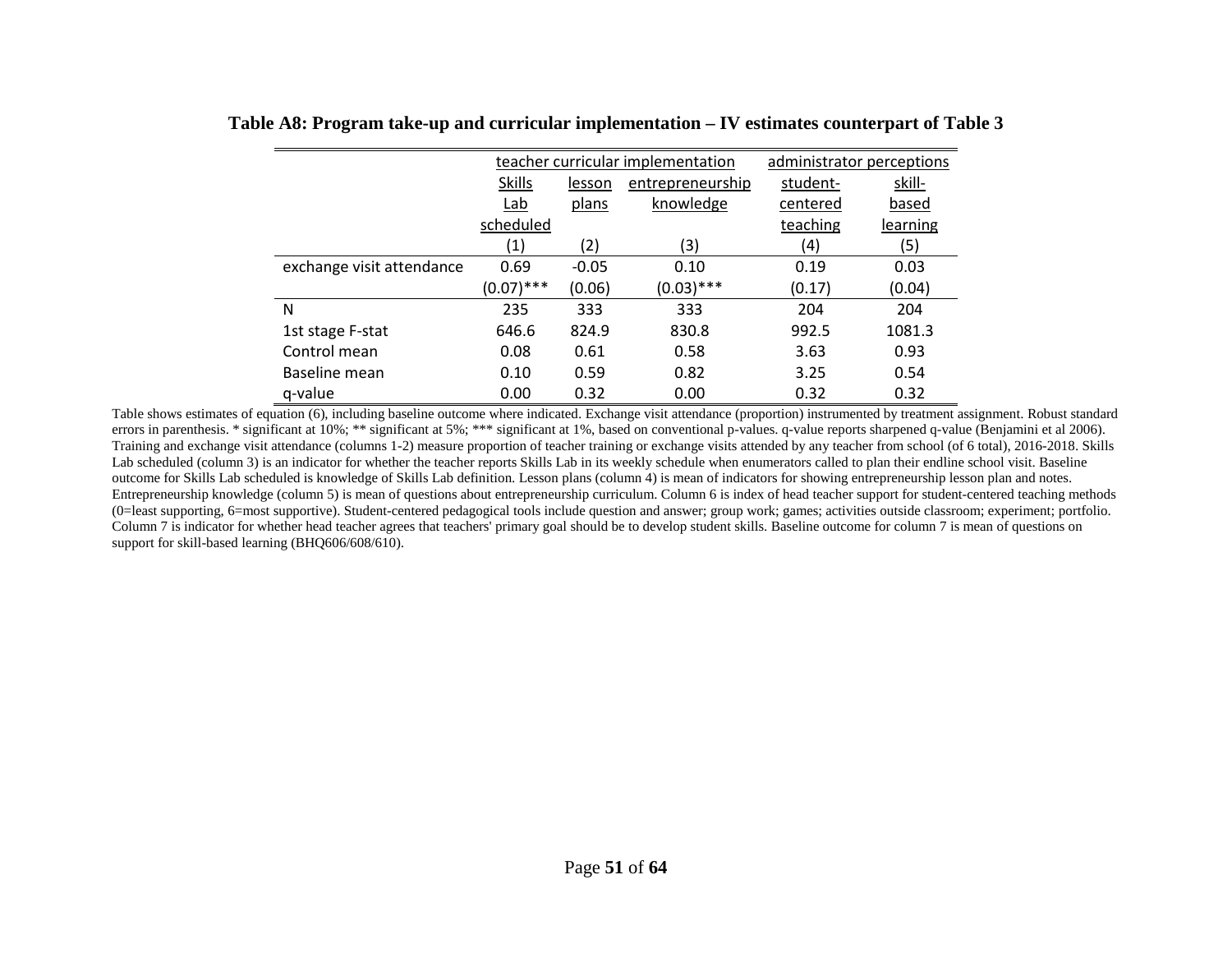|                           |                             |                      | active instruction time | active instructional techniques |                  |                |              |          |              |              |
|---------------------------|-----------------------------|----------------------|-------------------------|---------------------------------|------------------|----------------|--------------|----------|--------------|--------------|
|                           |                             | all observed classes |                         |                                 | Skills Labs only |                |              | observed |              | student      |
|                           | full<br>first<br>second     |                      | full                    | first                           | second           | <u>all</u>     | Skills Labs  |          | reports      |              |
|                           | half<br>half<br>observation |                      | observation             | half                            | half             | <u>classes</u> | <u>only</u>  | narrow   | <u>broad</u> |              |
|                           | (1)                         | (2)<br>(3)           |                         | (4)                             | (5)              | (6)            | (7)          | (8)      | (9)          | (10)         |
| exchange visit attendance | 0.02                        | $-0.09$              | 0.13                    | $-0.35$                         | $-0.14$          | $-0.61$        | 0.08         | $-0.06$  | 0.03         | 0.09         |
|                           | (0.04)                      | $(0.04)$ **          | $(0.05)$ **             | $(0.19)*$                       | (0.15)           | $(0.31)$ **    | $(0.03)$ *** | (0.17)   | $(0.01)$ *** | $(0.01)$ *** |
| N                         | 235                         | 235                  | 235                     | 70                              | 70               | 70             | 235          | 70       | 2,611        | 2,611        |
| 1st stage F-stat          | 599.9                       | 599.9                | 599.9                   | 9.0                             | 9.0              | 9.0            | 644.2        | 9.5      | 1083.9       | 1083.9       |
| Control mean              | 0.48                        | 0.45                 | 0.52                    | 0.64                            | 0.52             | 0.78           | 0.31         | 0.31     | 0.95         | 0.62         |
| q-value                   | 0.28                        | 0.05                 | 0.03                    | 0.06                            | 0.17             | 0.05           | 0.02         | 0.28     | 0.00         | 0.00         |

### **Table A9: Pedagogical change – IV estimates counterpart of Table 4**

Table shows estimates of equation (6), including baseline outcome where indicated. Exchange visit attendance (proportion, by school) instrumented by treatment assignment. Standard errors in parenthesis (robust for columns 1-8, clustered by school for columns 9-10). \* significant at 10%; \*\* significant at 5%; \*\*\* significant at 1%, based on conventional p-values. q-value reports sharpened q-value (Benjamini et al 2006). Active instruction time is the proportion of classroom time in Q&A/discussion, student presentation, and project/interactive activity. The baseline outcome for columns (1)-(6) is an index of support for interactive teaching. Defined as index = BTQ300 + (3-BTQ301) + BTQ302. BTQ301 enters negatively because it is number of interactive techniques among least comfortable for teacher. Scale of raw index is 0-12 (least to most interactive). Active instructional techniques observed (columns 7-8) include group discussion, research, case study, role play, debate, finance/practice activity. Active instructional techniques from student reports: "narrow" measure in column 8 is mean of indicators for at least one use of small group work, presentation to class, and small group presentation to class. "Broad" measure in column 10 is mean of all indicators from narrow measure, plus outside class activity, group discussion, research, case study, role play, financial calculations, computer work, and career planning.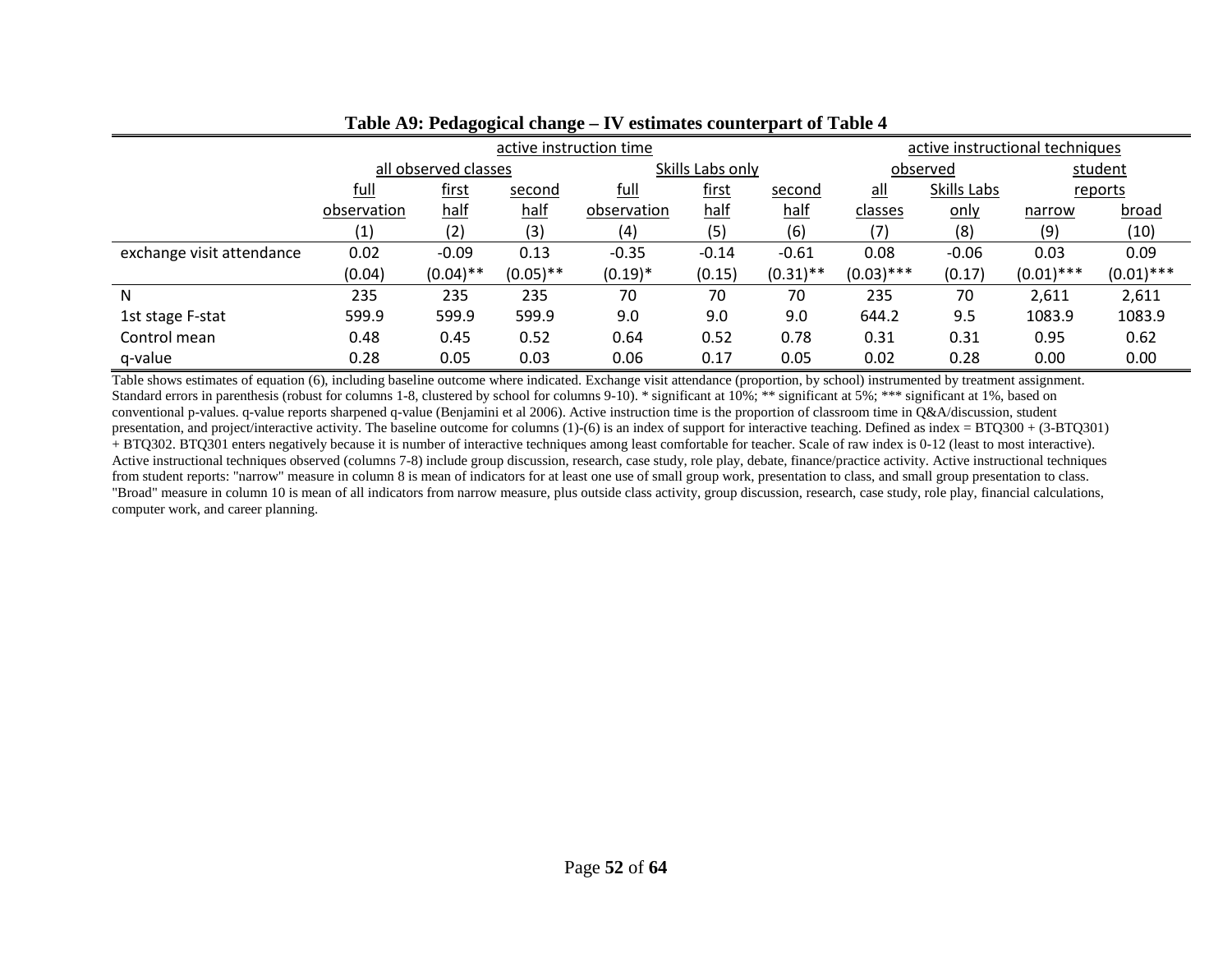|                           |         | Academic skills           |             | Entrepreneurship skills |               |             |         |             |                  |  |
|---------------------------|---------|---------------------------|-------------|-------------------------|---------------|-------------|---------|-------------|------------------|--|
|                           |         | exam scores               |             |                         | monthly       | understands |         | savings     | entrepreneurship |  |
|                           |         | $\underline{\mathsf{S6}}$ | S4/S5       |                         | discount rate | compound    | any     | amount      | knowledge        |  |
|                           | overall | entrepreneurship          | promotional | <100%                   | <300%         | interest    |         | (if > 0)    |                  |  |
|                           | (1)     | (2)                       | (3)         | (4)                     | (5)           | (6)         | (7)     | (8)         | (9)              |  |
| exchange visit attendance | N/A     | $-0.01$                   | $-0.04$     | 0.02                    | 0.06          | $-0.01$     | 0.03    | $-6.8$      | 0.00             |  |
|                           |         | (0.07)                    | (0.07)      | (0.02)                  | $(0.02)$ **   | (0.02)      | (0.03)  | $(2.0)$ *** | (0.01)           |  |
| N                         |         | 2,361                     | 2,692       | 2,879                   | 2,877         | 2,880       | 2,880   | 1,828       | 2,880            |  |
| 1st stage F-stat          |         | 1,008.6                   | 1,021.5     | 1,048.8                 | 1,044.4       | 1,044.6     | 1,054.8 | 1,079.2     | 1,043.5          |  |
| Control mean              |         | 0.00                      | 0.00        | 0.14                    | 0.32          | 0.81        | 0.63    | 27.6        | 0.69             |  |
| Baseline mean             |         | $-0.13$                   | $-0.07$     | 0.24                    | 0.40          | 0.65        | 0.32    | 0.32        | 0.66             |  |
| q-value                   |         | 1.00                      | 1.00        | 1.00                    | 0.09          | 1.00        | 1.00    | 0.01        | 1.00             |  |

**Table A10: Student academic and entrepreneurial skills – IV estimates counterpart of Table 5**

Table shows estimates of equation (6), including baseline outcome where indicated. Exchange visit attendance (proportion, by school) instrumented by treatment assignment. Standard errors in parentheses, clustered by school. \* significant at 10%; \*\*\* significant at 5%; \*\*\* significant at 1%, based on conventional p-values. q-value reports sharpened qvalue (Benjamini et al 2006). Lee bounds calculated by regressing outcome on baseline outcome and randomization strata dummies, then calculating bounds for residuals. Exam scores normalized to control mean and standard deviation. Baseline outcome for academic outcomes (columns 1-3) is S3 exam score. Baseline outcome for column (8) is dummies for savings between RWF1-4,999, RWF5,000-10,000, or more than RWF10,000 (not reported in table because this is a vector). Monthly discount rate based on stated preference for 5,000RWF today versus larger amount one month from now. Savings in column (8) reported in USD using exchange rate on July 1, 2018, winsorized at 99th percentile. Entrepreneurship knowledge is proportion correct on 7-item test. Results using administrative data will be omitted if data unavailable.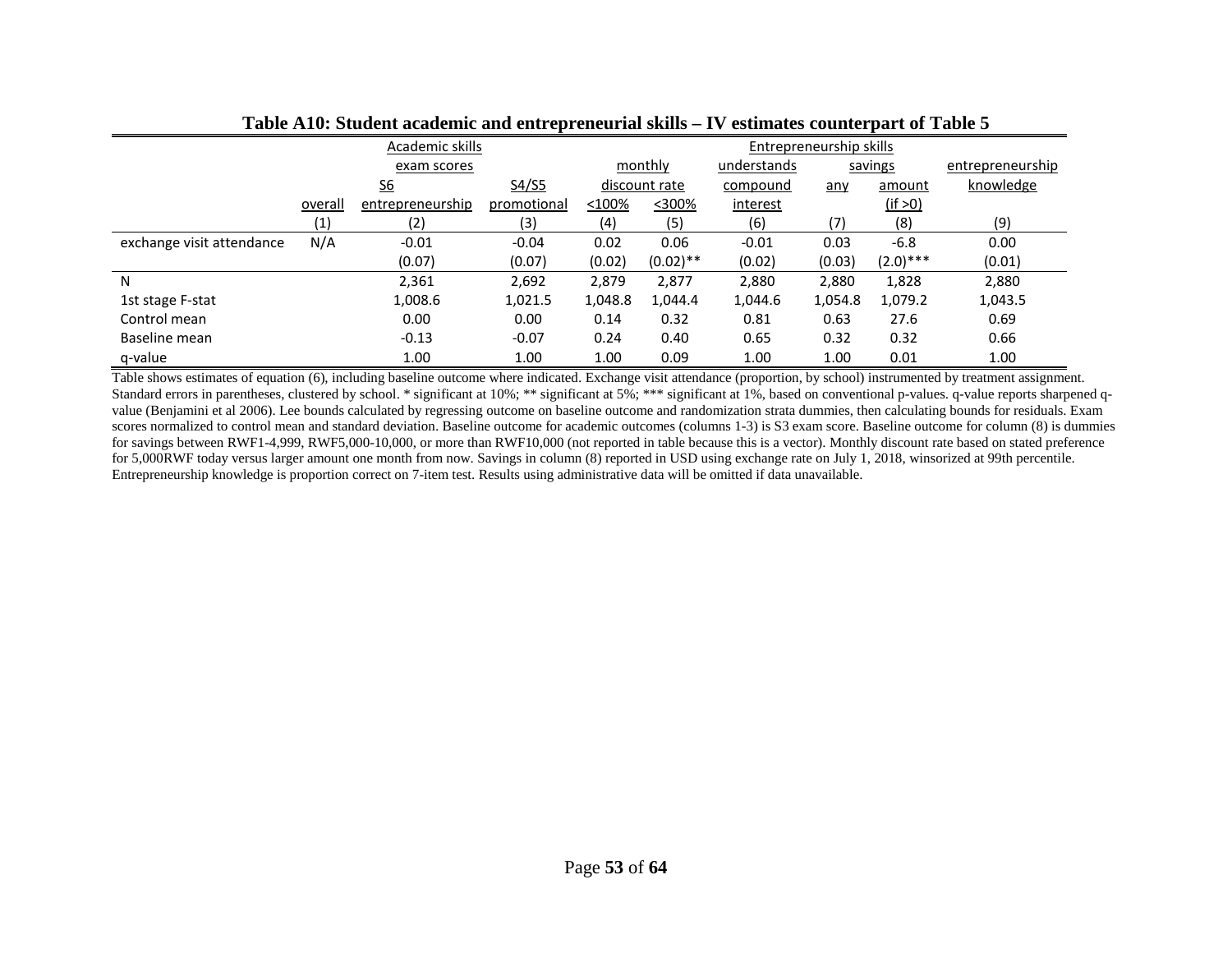|                           |            | Locus        | Grit     |           |         |
|---------------------------|------------|--------------|----------|-----------|---------|
|                           | university | business or  | business | <u>of</u> |         |
|                           | or beyond  | professional | creation | control   |         |
|                           | (1)        | (2)          | (3)      | (4)       | (5)     |
| exchange visit attendance | 0.01       | 0.02         | $-0.01$  | $-0.04$   | $-0.03$ |
|                           | (0.02)     | (0.03)       | (0.01)   | (0.08)    | (0.05)  |
| N                         | 2,880      | 2,880        | 2,880    | 2,880     | 2,880   |
| 1st stage F-stat          | 1,055.6    | 1,054.0      | 1,053.9  | 1,045.8   | 1,022.6 |
| Control mean              | 0.80       | 0.66         | 0.98     | 6.39      | 3.37    |
| Baseline mean             | 0.73       | 0.60         | 0.77     | 5.33      | 2.94    |
| g-value                   | 1.00       | 1.00         | 1.00     | 1.00      | 1.00    |

### **Table A11: Student non-cognitive skills – IV estimates counterpart of Table 6**

Table shows estimates of equation (6), including baseline outcome where indicated. Exchange visit attendance (proportion, by school) instrumented by treatment assignment. Standard errors in parentheses, clustered by school. \* significant at 10%; \*\* significant at 5%; \*\*\* significant at 1%, based on conventional p-values. q-value reports sharpened q-value (Benjamini et al 2006). Lee bounds calculated by regressing outcome on baseline outcome and randomization strata dummies, then calculating bounds for residuals. Locus of control is mean of 5 items about personal control over outcomes, with each item scaled from 1 (no control) to 10 (total control). Grit is mean of 4 items about personal persistence, scaled from 1 (not true) to 5 (very true).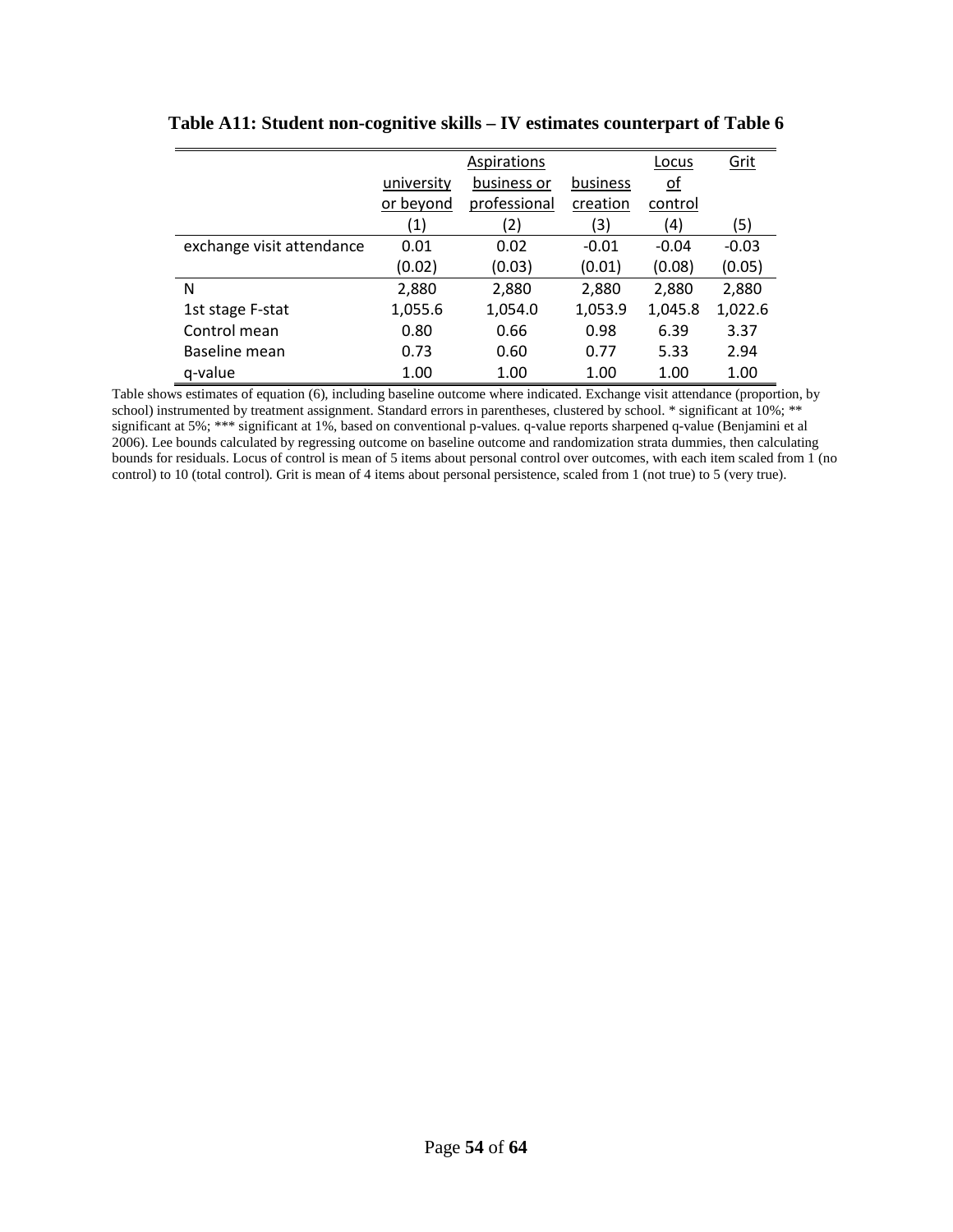|                           | dropped    |             |        | business participation |         | business characteristics |           | employment   |              | income      |
|---------------------------|------------|-------------|--------|------------------------|---------|--------------------------|-----------|--------------|--------------|-------------|
|                           | <u>out</u> | <u>all</u>  | own    | student                | family/ | <u>non-</u>              | has paid  |              | <b>total</b> | business    |
|                           |            |             |        | <u>club</u>            | peers   | <u>agricultural</u>      | employees |              |              | profit      |
|                           | (1)        | (2)         | (3)    | (4)                    | (5)     | (6)                      | (7)       | (8)          | (9)          | (10)        |
| exchange visit attendance | 0.00       | 0.06        | 0.03   | 0.04                   | 0.00    | $-0.01$                  | 0.01      | $-0.06$      | $-1.0$       | $-19.9$     |
|                           | (0.02)     | $(0.03)$ ** | (0.03) | $(0.01)$ ***           | (0.01)  | (0.01)                   | (0.01)    | $(0.02)$ *** | (0.9)        | $(7.7)$ *** |
| N                         | 2,880      | 2,880       | 2,880  | 2,880                  | 2,880   | 2,880                    | 2,880     | 2,880        | 2,869        | 789         |
| 1st stage F-stat          | 1045.9     | 1066.1      | 1066.1 | 1046.5                 | 1046.0  | 1052.8                   | 1066.1    | 1073.2       | 1100.7       | 581.6       |
| Control mean              | 0.09       | 0.30        | 0.27   | 0.01                   | 0.04    | 0.09                     | 0.07      | 0.19         | 8.7          | 38.2        |
| Baseline mean             | 0.00       | 0.22        | 0.22   | 0.00                   | 0.09    | 0.04                     | 0.22      | 0.13         | 1.5          | 4.7         |
| g-value                   | 0.67       | 0.09        | 0.28   | 0.00                   | 0.62    | 0.62                     | 0.62      | 0.02         | 0.34         | 0.03        |

Table shows estimates of equation (6), including baseline outcome where indicated. Exchange visit attendance (proportion, by school) instrumented by treatment assignment. Standard errors in parentheses, clustered by school. \* significant at 10%; \*\* significant at 5%; \*\*\* significant at 1%, based on conventional p-values. q-value reports sharpened qvalue (Benjamini et al 2006). Business involvement (all) is indicator for choice (a) or (c) in item ESQ401. Business characteristics refer to main business only. Baseline outcome for "business has employees" is indicator for involvement in any business. Employment is indicator for choice (b) or  $\heartsuit$  in item BSQ401. Income measured in USD (using exchange rate from July 1, 2018), previous two months. Total income (column 9) uses self-reported total. Business profit (column 10) conditions on business involvement. Business profit adjusted by reported frequency of business earnings to estimate profits over two months. Alternative measure of total income is sum of reported employment income and business, adjusted by reported frequencies to estimate income for two months. All financial variables winsorized at 99th percentile.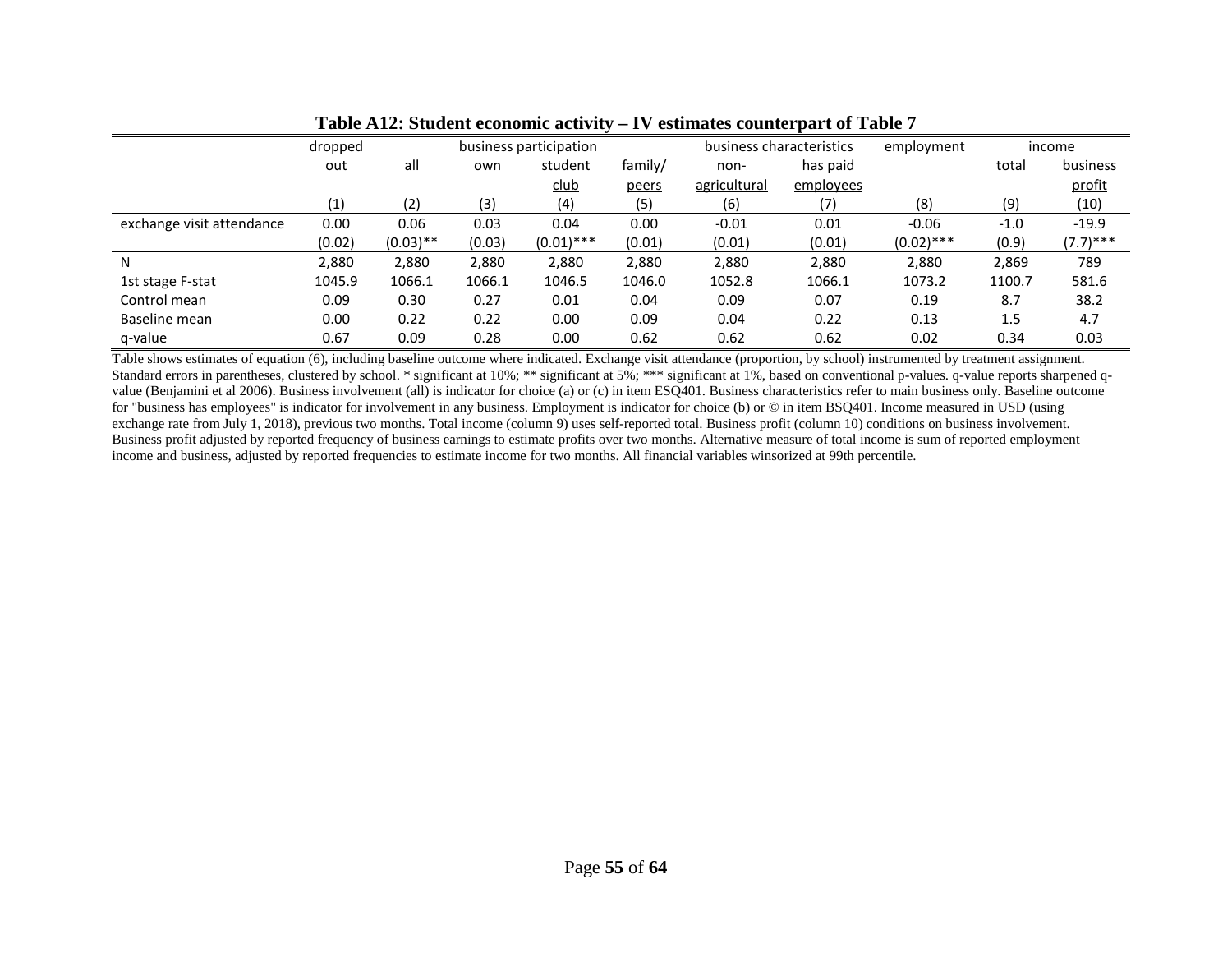|                                                         |            |              |             | Interaction term |              |              |
|---------------------------------------------------------|------------|--------------|-------------|------------------|--------------|--------------|
|                                                         | female     | baseline     | above       | female           | teacher      | qualified    |
|                                                         | student    | exam         | median      | teacher          | experience   | teacher      |
|                                                         |            | score        | <b>SES</b>  |                  |              |              |
|                                                         | (1)        | (2)          | (3)         | (4)              | (5)          | (6)          |
| Panel A: Outcome = business involvement [ESQ401/BSQ600] |            |              |             |                  |              |              |
| exchange visit attendance                               | 0.07       | 0.06         | 0.08        | 0.06             | 0.02         | 0.13         |
|                                                         | $(0.04)^*$ | $(0.03)$ **  | $(0.04)$ ** | $(0.03)*$        | (0.04)       | $(0.05)$ *** |
| exchange visits x interaction                           | $-0.02$    | 0.03         | $-0.04$     | $-0.07$          | 0.00         | $-0.15$      |
|                                                         | (0.05)     | (0.02)       | (0.04)      | (0.06)           | (0.00)       | $(0.06)$ **  |
| N                                                       | 2,880      | 2,779        | 2,880       | 2,487            | 2,487        | 2,487        |
| Control mean                                            | 0.30       | 0.30         | 0.30        | 0.30             | 0.30         | 0.30         |
| q-value (treatment)                                     | 0.22       | 0.11         | 0.12        | 0.26             | 0.69         | 0.05         |
| q-value (interaction)                                   | 0.69       | 0.40         | 0.56        | 0.40             | 0.75         | 0.10         |
| Panel B: Outcome = employment [ESQ401/BSQ500]           |            |              |             |                  |              |              |
| exchange visit attendance                               | $-0.06$    | $-0.06$      | $-0.04$     | $-0.08$          | $-0.08$      | $-0.04$      |
|                                                         | (0.04)     | $(0.02)$ *** | (0.03)      | $(0.03)$ ***     | $(0.03)$ *** | (0.04)       |
| exchange visits x interaction                           | 0.01       | 0.05         | $-0.05$     | 0.03             | 0.00         | $-0.04$      |
|                                                         | (0.04)     | $(0.02)$ *** | (0.04)      | (0.05)           | (0.00)       | (0.05)       |
| N                                                       | 2,880      | 2,779        | 2,880       | 2,487            | 2,487        | 2,487        |
| Control mean                                            | 0.19       | 0.19         | 0.19        | 0.19             | 0.19         | 0.19         |
| q-value (treatment)                                     | 0.35       | 0.05         | 0.36        | 0.05             | 0.05         | 0.40         |
| q-value (interaction)                                   | 0.79       | 0.05         | 0.40        | 0.69             | 0.56         | 0.58         |
| Panel C: Outcome = income [ESQ401a/BSQ503]              |            |              |             |                  |              |              |
| exchange visit attendance                               | 0.16       | $-0.93$      | 0.34        | $-1.87$          | $-2.14$      | $-0.30$      |
|                                                         | (1.69)     | (0.88)       | (1.12)      | (1.23)           | (1.50)       | (1.41)       |
| exchange visits x interaction                           | $-0.74$    | 0.07         | $-2.69$     | 1.76             | 0.13         | $-1.48$      |
|                                                         | (1.77)     | (0.81)       | $(1.45)^*$  | (1.90)           | (0.16)       | (1.83)       |
| N                                                       | 2,869      | 2,768        | 2,869       | 2,480            | 2,480        | 2,480        |
| Control mean                                            | 8.7        | 8.6          | 8.7         | 8.5              | 8.5          | 8.5          |
| q-value (treatment)                                     | 0.79       | 0.56         | 0.71        | 0.35             | 0.36         | 0.75         |
| q-value (interaction)                                   | 0.69       | 0.79         | 0.22        | 0.56             | 0.58         | 0.58         |

**Table A13: Heterogeneous treatment effects – IV estimates counterpart of Table 8**

Table shows estimates of equation (6), including baseline outcome and main effect of term interacted with treatment. Exchange visit attendance (proportion, by school) and its interaction instrumented by treatment assignment and its interaction. Standard errors in parentheses, clustered by school. \* significant at 10%; \*\* significant at 5%; \*\*\* significant at 1%, based on conventional p-values. q-value reports sharpened q-value (Benjamini et al 2006). Income measured in USD (using exchange rate from July 1, 2018), previous two months. All financial variables winsorized at 99th percentile. Baseline exam score normalized to mean zero and standard deviation one. SES is first principal component of household assets, parents' education, and indicator for parents in business or professional occupation. All interaction terms measured at baseline.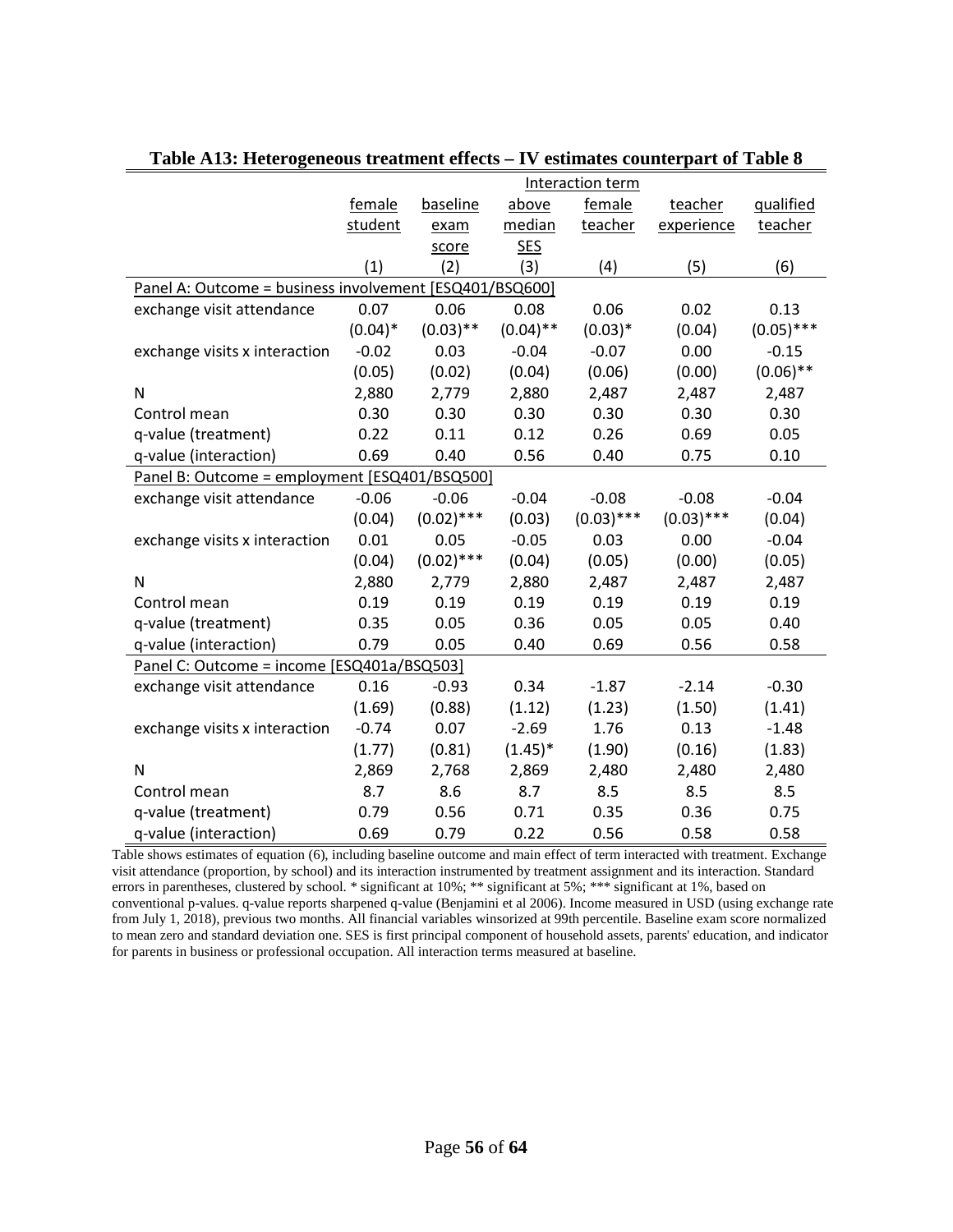|                                                         |             | Interaction term |                   |
|---------------------------------------------------------|-------------|------------------|-------------------|
|                                                         | active      | active           | active            |
|                                                         | instruction | instructional    | instructional     |
|                                                         | time        | techniques       | techniques        |
|                                                         |             | (observed)       | (student reports) |
|                                                         | (1)         | (2)              | (3)               |
| Panel A: Outcome = business involvement [ESQ401/BSQ600] |             |                  |                   |
| exchange visit attendance                               | 0.18        | 0.17             | 0.23              |
|                                                         | (0.11)      | $(0.09)*$        | (0.21)            |
| exchange visits x interaction                           | $-0.17$     | $-0.20$          | $-0.17$           |
|                                                         | (0.23)      | (0.22)           | (0.22)            |
| N                                                       | 1,926       | 1,926            | 2,611             |
| Control mean                                            | 0.30        | 0.30             | 0.28              |
| q-value (treatment)                                     | 0.98        | 0.98             | 0.98              |
| q-value (interaction)                                   | 0.98        | 0.98             | 0.98              |
| Panel B: Outcome = employment [ESQ401/BSQ500]           |             |                  |                   |
| exchange visit attendance                               | $-0.16$     | $-0.11$          | $-0.24$           |
|                                                         | $(0.09)*$   | (0.07)           | (0.16)            |
| exchange visits x interaction                           | 0.16        | 0.05             | 0.18              |
|                                                         | (0.17)      | (0.19)           | (0.16)            |
| N                                                       | 1,926       | 1,926            | 2,611             |
| Control mean                                            | 0.20        | 0.20             | 0.18              |
| q-value (treatment)                                     | 0.98        | 0.98             | 0.98              |
| q-value (interaction)                                   | 0.98        | 1.00             | 0.98              |
| Panel C: Outcome = income [ESQ401a/BSQ503]              |             |                  |                   |
| exchange visit attendance                               | 1.3         | $-1.7$           | 4.2               |
|                                                         | (3.1)       | (2.2)            | (5.2)             |
| exchange visits x interaction                           | $-2.9$      | 2.6              | $-4.7$            |
|                                                         | (6.0)       | (6.1)            | (5.4)             |
| N                                                       | 1,918       | 1,918            | 2,600             |
| Control mean                                            | 7.0         | 7.0              | 6.8               |
| q-value (treatment)                                     | 1.00        | 0.98             | 0.98              |
| q-value (interaction)                                   | 1.00        | 1.00             | 0.98              |

| Table A14: Mechanisms – IV estimates counterpart of Table 9 |  |  |  |  |  |
|-------------------------------------------------------------|--|--|--|--|--|
|-------------------------------------------------------------|--|--|--|--|--|

Table shows estimates of equation (6), including potential mechanism and main effect of term interacted with treatment. Exchange visit attendance (proportion, by school) and its interaction instrumented by treatment assignment and its interaction. Standard errors in parentheses, clustered by school. \* significant at 10%; \*\* significant at 5%; \*\*\* significant at 1%, based on conventional p-values. q-value reports sharpened q-value (Benjamini et al 2006). Income measured in USD (using exchange rate from July 1, 2018), previous two months. Proportion trainings/exchange visits attended measured at school level. Active instruction time (column 3) is the proportion of classroom time in Q&A/discussion, student presentation, and project/interactive activity. Active instructional techniques observed (column 4) include group discussion, research, case study, role play, debate, finance/practice activity. Interaction terms in columns 3-4 are from teacher endline survey, using matched student-teacher pairs only. Active instructional techniques from student reports is mean of indicators for at least one use of small group work, presentation to class, and small group presentation to class.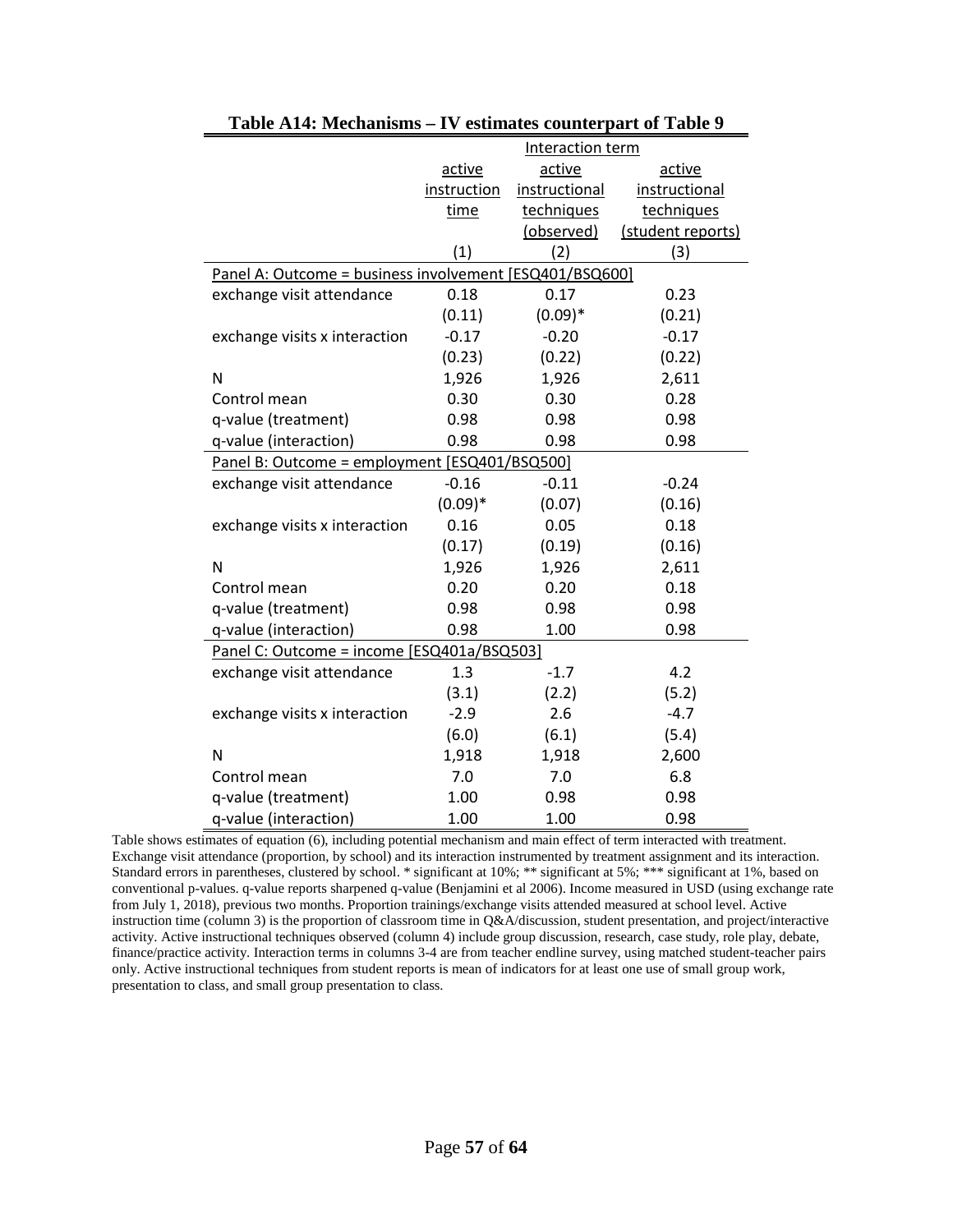|                                    | Outcome: proportion of teacher time spent in activity |             |              |           |             |        |              |              |            |             |        |
|------------------------------------|-------------------------------------------------------|-------------|--------------|-----------|-------------|--------|--------------|--------------|------------|-------------|--------|
|                                    | demonstration/                                        | Q&A/        | student      | practice/ | project/    | silent | copying      | instructions | uninvolved | classroom   | out    |
|                                    | lecture                                               | discussion  | presentation | drill     | interactive | seat   |              | for          |            | management  | of     |
|                                    |                                                       |             |              |           | activity    | work   |              | assignments  |            |             | room   |
|                                    | (1)                                                   | (2)         | (3)          | (4)       | (5)         | (6)    | (7)          | (8)          | (9)        | (10)        | (11)   |
| Panel A: full observation          |                                                       |             |              |           |             |        |              |              |            |             |        |
| treatment                          | 0.01                                                  | 0.02        | 0.00         | $-0.02$   | $-0.01$     | 0.01   | $-0.04$      | $-0.01$      | 0.01       | 0.01        | 0.00   |
|                                    | (0.02)                                                | (0.03)      | (0.02)       | (0.01)    | (0.01)      | (0.01) | $(0.01)$ *** | (0.02)       | $(0.01)^*$ | $(0.01)$ ** | (0.00) |
| N                                  | 235                                                   | 235         | 235          | 235       | 235         | 235    | 235          | 235          | 235        | 235         | 235    |
| R-squared                          | 0.12                                                  | 0.10        | 0.13         | 0.08      | 0.11        | 0.09   | 0.13         | 0.07         | 0.13       | 0.13        | 0.07   |
| Control mean                       | 0.21                                                  | 0.28        | 0.17         | 0.06      | 0.02        | 0.03   | 0.09         | 0.08         | 0.02       | 0.03        | 0.01   |
| q-value                            | 0.84                                                  | 0.62        | 0.95         | 0.45      | 0.50        | 0.66   | 0.14         | 0.70         | 0.36       | 0.30        | 0.94   |
| Panel B: first half of observation |                                                       |             |              |           |             |        |              |              |            |             |        |
| treatment                          | 0.05                                                  | $-0.03$     | $-0.02$      | 0.00      | $-0.01$     | 0.02   | $-0.03$      | 0.01         | 0.00       | 0.01        | 0.00   |
|                                    | $(0.03)*$                                             | (0.03)      | (0.02)       | (0.02)    | (0.01)      | (0.01) | (0.02)       | (0.02)       | (0.01)     | (0.01)      | (0.01) |
| N                                  | 235                                                   | 235         | 235          | 235       | 235         | 235    | 235          | 235          | 235        | 235         | 235    |
| R-squared                          | 0.11                                                  | 0.08        | 0.09         | 0.09      | 0.10        | 0.10   | 0.11         | 0.09         | 0.14       | 0.12        | 0.07   |
| Control mean                       | 0.25                                                  | 0.32        | 0.10         | 0.07      | 0.01        | 0.02   | 0.09         | 0.08         | 0.01       | 0.03        | 0.01   |
| q-value                            | 0.36                                                  | 0.50        | 0.66         | 0.95      | 0.66        | 0.36   | 0.36         | 0.86         | 0.66       | 0.44        | 0.95   |
|                                    | Panel C: second half of observation                   |             |              |           |             |        |              |              |            |             |        |
| treatment                          | $-0.05$                                               | 0.10        | 0.03         | $-0.03$   | $-0.01$     | 0.00   | $-0.05$      | $-0.03$      | 0.02       | 0.02        | 0.00   |
|                                    | $(0.03)*$                                             | $(0.04)$ ** | (0.04)       | $(0.02)*$ | (0.01)      | (0.02) | $(0.02)$ *** | (0.02)       | (0.01)     | $(0.01)^*$  | (0.01) |
| N                                  | 235                                                   | 235         | 235          | 235       | 235         | 235    | 235          | 235          | 235        | 235         | 235    |
| R-squared                          | 0.14                                                  | 0.13        | 0.15         | 0.10      | 0.12        | 0.12   | 0.13         | 0.12         | 0.12       | 0.08        | 0.08   |
| Control mean                       | 0.17                                                  | 0.25        | 0.25         | 0.04      | 0.02        | 0.04   | 0.09         | 0.08         | 0.03       | 0.04        | 0.01   |
| q-value                            | 0.36                                                  | 0.17        | 0.66         | 0.36      | 0.44        | 0.95   | 0.14         | 0.44         | 0.36       | 0.36        | 0.95   |

### **Table A15: Pedagogical change, detail (hypothesis H2, exploratory)**

Table shows estimates of equation (4), including baseline outcome where indicated. Robust standard errors in parenthesis. \* significant at 10%; \*\* significant at 5%; \*\*\* significant at 1%, based on conventional p-values. Outcome is the proportion of classroom time in listed activity, based on 52-minute observation. The baseline outcome is an index of support for interactive teaching. Defined as index =  $BTQ300 + (3-BTQ301) + BTQ302$ . BTQ301 enters negatively because it is number of interactive techniques among least comfortable for teacher. Scale of raw index is 0-12 (least to most interactive).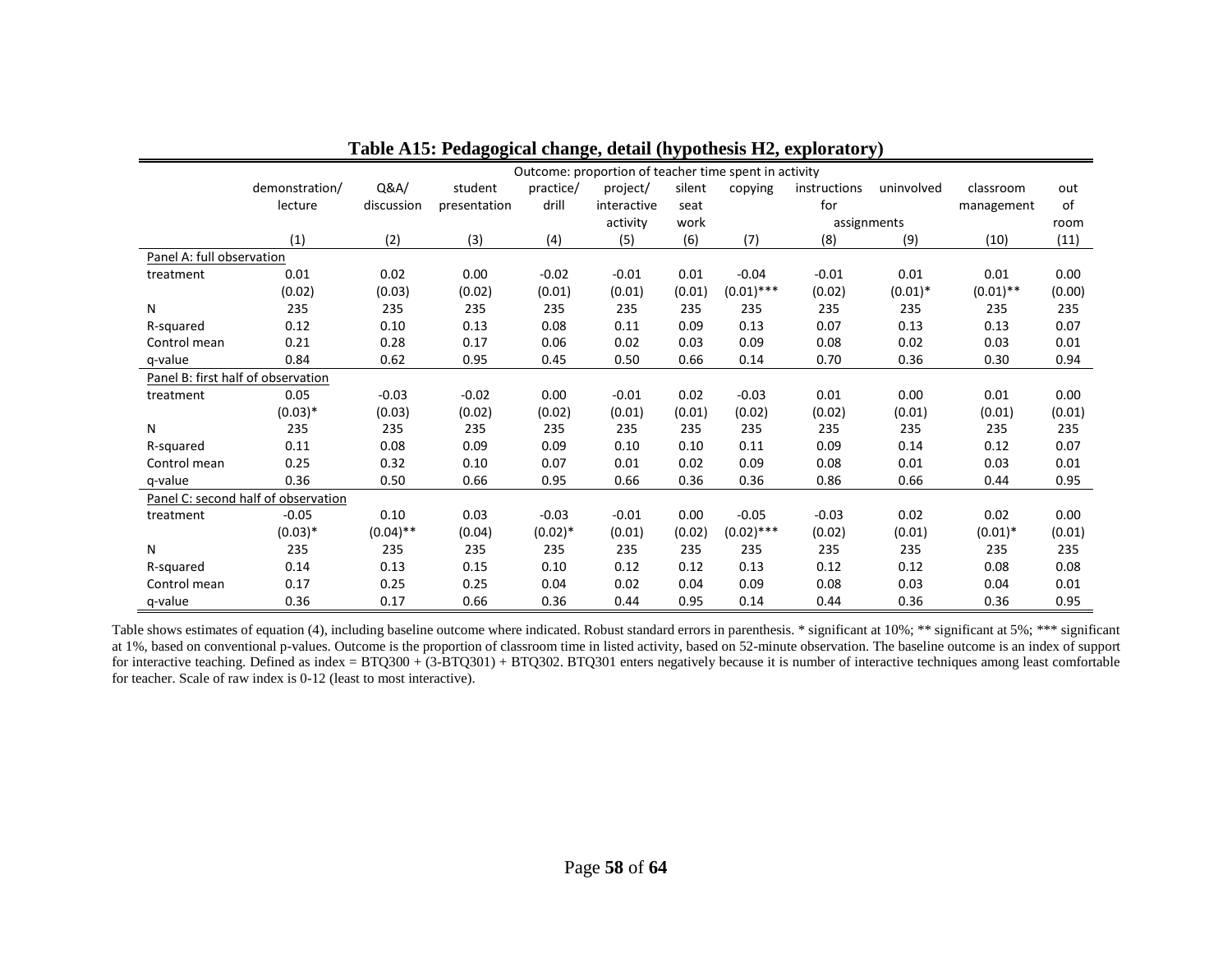| outcome       |                   | savings       |                            | profits       | expenses    |               |  |
|---------------|-------------------|---------------|----------------------------|---------------|-------------|---------------|--|
| units         | level (USD)       | level (USD)   | level (USD)<br>level (USD) |               | level (USD) | level (USD)   |  |
|               | conditional       | unconditional | conditional                | unconditional | conditional | unconditional |  |
|               | $\left( 1\right)$ | (2)           | (3)                        | (4)           | (5)         | (6)           |  |
| treatment     | $-5.4$            | $-2.7$        | $-15.8$                    | $-2.7$        | $-7.8$      | 1.8           |  |
|               | $(1.6)$ ***       | $(1.2)$ **    | $(6.1)$ **                 | (1.7)         | (25.3)      | (7.0)         |  |
| N             | 1,828             | 2,880         | 789                        | 2,770         | 776         | 2,757         |  |
| R-squared     | 0.1               | 0.09          | 0.05                       | 0.02          | 0.07        | 0.02          |  |
| Control mean  | 27.6              | 17.4          | 38.2                       | 10.4          | 83.5        | 22.3          |  |
| Baseline mean | N/A               | N/A           | 4.4                        | 2.4           | N/A         | N/A           |  |
| q-value       | 0.03              | 0.11          | 0.10                       | 0.29          | 0.10        | 0.29          |  |

**Table A16: Student economic activity, savings/profits/expenses (hypothesis H4, exploratory)**

Table shows estimates of equation (4), including baseline outcome where indicated. Standard errors in parentheses, clustered by school. \* significant at 10%; \*\* significant at 5%; \*\*\* significant at 1%, based on conventional p-values. Conditional estimates for savings condition on any savings. Conditional estimates for profits and expenses condition on business involvement. All outcomes winsorized at 99th percentile.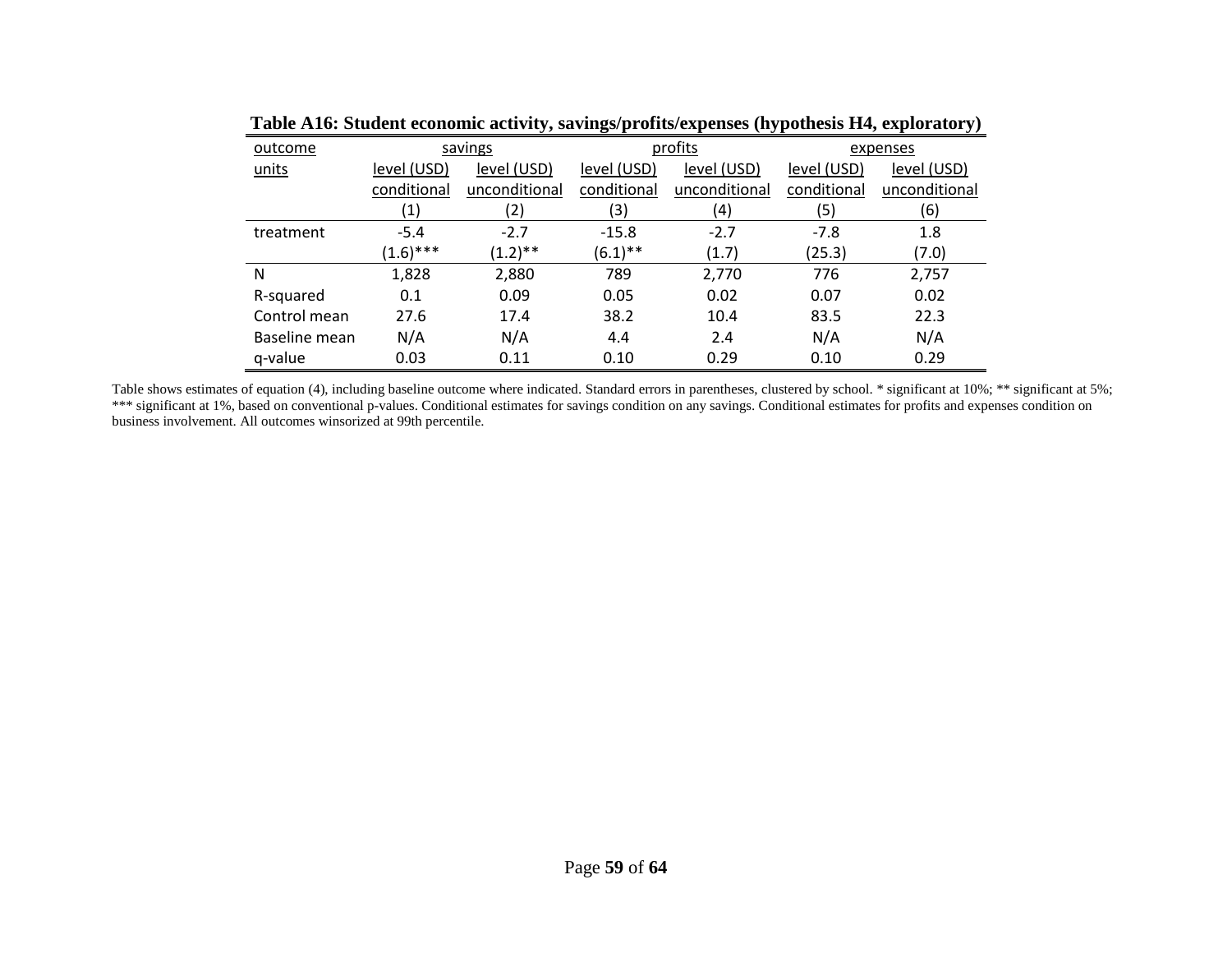|              | radic Art , Diddeni economic activity, uctaned dusiness activity (hypothesis 11-1, exploratory) |         |                |            |            |                                       |         |                |            |            |  |
|--------------|-------------------------------------------------------------------------------------------------|---------|----------------|------------|------------|---------------------------------------|---------|----------------|------------|------------|--|
| sample       |                                                                                                 |         | unconditional  |            |            | conditional on business participation |         |                |            |            |  |
| activity     | written                                                                                         | create  | kept financial | paid       | registered | written                               | create  | kept financial | paid       | registered |  |
|              | ideas                                                                                           | product | records        | <u>tax</u> |            | ideas                                 | product | records        | <u>tax</u> |            |  |
|              | (1)                                                                                             | (2)     | (3)            | (4)        | (5)        | (6)                                   | (7)     | (8)            | (9)        | (10)       |  |
| treatment    | 0.02                                                                                            | 0.01    | 0.02           | $-0.01$    | $-0.01$    | 0.04                                  | $-0.02$ | 0.03           | $-0.03$    | $-0.02$    |  |
|              | $(0.01)^*$                                                                                      | (0.01)  | $(0.01)^*$     | (0.01)     | (0.00)     | (0.03)                                | (0.04)  | (0.03)         | $(0.02)*$  | $(0.01)^*$ |  |
| Ν            | 2,880                                                                                           | 2,880   | 2,880          | 2,880      | 2,880      | 899                                   | 899     | 899            | 899        | 899        |  |
| R-squared    | 0.03                                                                                            | 0.02    | 0.01           | 0.01       | 0.01       | 0.03                                  | 0.02    | 0.02           | 0.03       | 0.02       |  |
| Control mean | 0.09                                                                                            | 0.10    | 0.05           | 0.02       | 0.01       | 0.29                                  | 0.32    | 0.18           | 0.07       | 0.04       |  |
| q-value      | 0.22                                                                                            | 0.53    | 0.22           | 0.39       | 0.35       | 0.35                                  | 0.53    | 0.48           | 0.22       | 0.25       |  |

**Table A17: Student economic activity, detailed business activity (hypothesis H4, exploratory)**

Table shows estimates of equation (4). Standard errors in parentheses, clustered by school. \* significant at 10%; \*\* significant at 5%; \*\*\* significant at 1%, based on conventional p-values. All regressions include baseline business ownership as baseline outcome.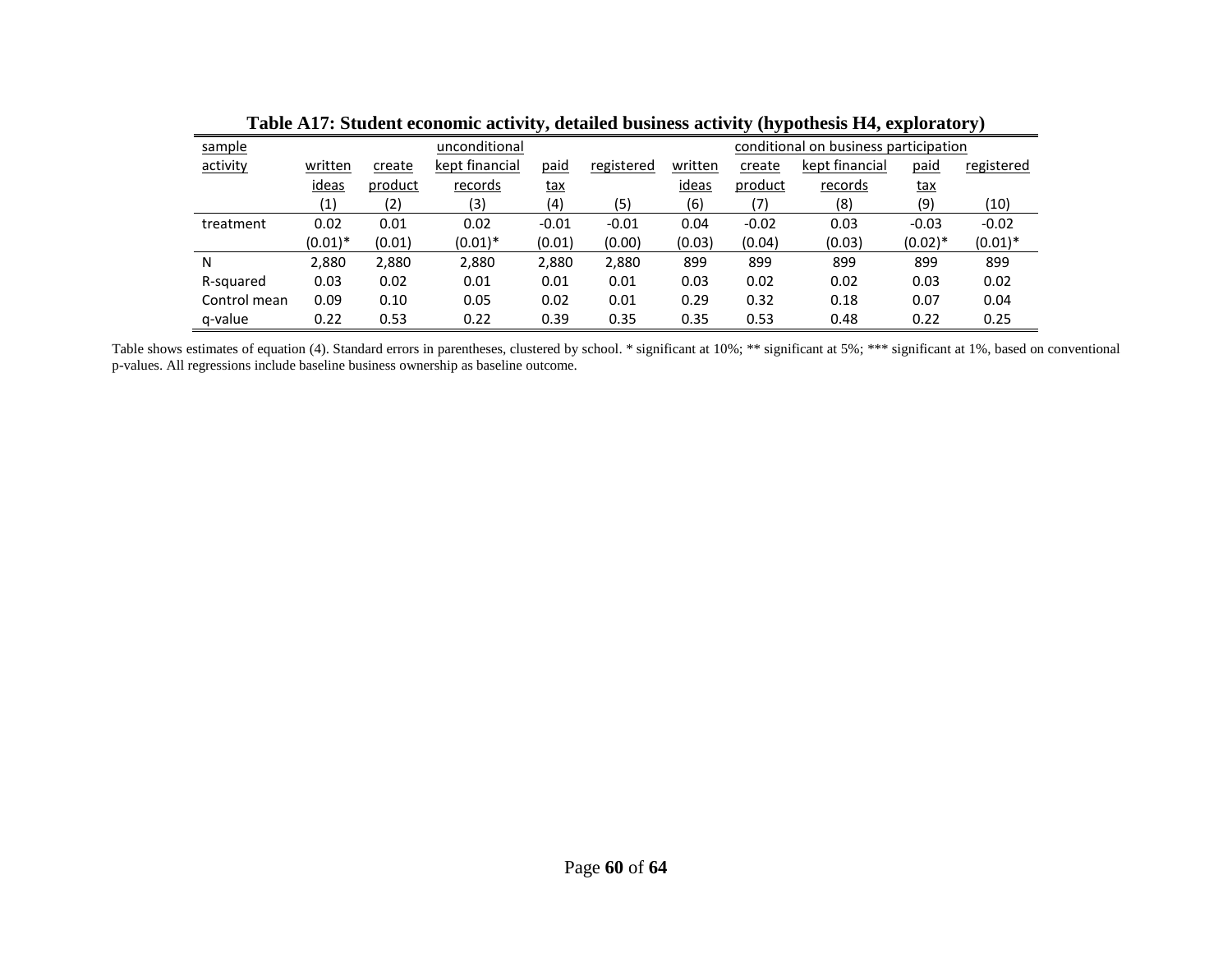|                      | dropped    |         | business participation |             |         | business characteristics |           |            | income | income          |                     |
|----------------------|------------|---------|------------------------|-------------|---------|--------------------------|-----------|------------|--------|-----------------|---------------------|
|                      | <u>out</u> | $all$   | own                    | student     | family/ | non-                     | has paid  |            | total  | <b>business</b> | <u>(alternative</u> |
|                      |            |         |                        | <u>club</u> | peers   | agricultural             | employees |            |        | profit          | measure)            |
|                      | (1)        | (2)     | (3)                    | (4)         | (5)     | (6)                      | (7)       | (8)        | (9)    | (10)            | (11)                |
| treatment            | 0.01       | 0.05    | 0.01                   | 0.02        | 0.01    | 0.02                     | 0.01      | 0.01       | 0.1    | $-3.7$          | 0.2                 |
|                      | (0.03)     | (0.03)  | (0.03)                 | $(0.01)$ ** | (0.01)  | (0.02)                   | (0.01)    | (0.02)     | (0.8)  | (14.3)          | (1.6)               |
| treatment*quartile 2 | 0.02       | 0.06    | 0.08                   | 0.02        | 0.00    | 0.00                     | $-0.01$   | $-0.05$    | 2.2    | $-19.2$         | $-1.6$              |
|                      | (0.04)     | (0.04)  | $(0.04)*$              | (0.02)      | (0.02)  | (0.03)                   | (0.02)    | (0.03)     | (1.5)  | (19.0)          | (2.5)               |
| treatment*quartile 3 | 0.02       | $-0.03$ | $-0.01$                | 0.01        | $-0.01$ | $-0.04$                  | $-0.01$   | $-0.08$    | $-1.7$ | $-7.5$          | $-2.5$              |
|                      | (0.04)     | (0.05)  | (0.05)                 | (0.01)      | (0.02)  | (0.03)                   | (0.03)    | $(0.04)*$  | (1.7)  | (17.7)          | (3.1)               |
| treatment*quartile 4 | $-0.06$    | $-0.02$ | 0.01                   | 0.00        | 0.00    | $-0.06$                  | 0.00      | $-0.08$    | $-2.8$ | $-15.3$         | $-3.6$              |
|                      | $(0.03)*$  | (0.05)  | (0.05)                 | (0.02)      | (0.02)  | $(0.03)*$                | (0.03)    | $(0.04)^*$ | (1.7)  | (16.9)          | (2.8)               |
| N                    | 2,880      | 2,880   | 2,880                  | 2,880       | 2,880   | 2,880                    | 2,880     | 2,880      | 2,869  | 789             | 2,880               |
| R-squared            | 0.02       | 0.11    | 0.11                   | 0.02        | 0.01    | 0.04                     | 0.03      | 0.05       | 0.10   | 0.05            | 0.05                |
| Control mean         | 0.09       | 0.30    | 0.26                   | 0.01        | 0.04    | 0.09                     | 0.07      | 0.19       | 8.7    | 38.2            | 10.6                |
| Baseline mean        | 0.00       | 0.22    | 0.22                   | 0.00        | 0.09    | 0.04                     | 0.22      | 0.13       | 1.5    | 4.7             | 1.5                 |
| q-value              | 1.00       | 1.00    | 1.00                   | 0.33        | 1.00    | 1.00                     | 1.00      | 1.00       | 1.00   | 1.00            | 1.00                |
| q-value (Quartile 2) | 0.60       | 0.55    | 0.12                   | 0.15        | 1.00    | 1.00                     | 1.00      | 0.15       | 0.15   | 0.55            | 0.60                |
| q-value (Quartile 3) | 1.00       | 1.00    | 1.00                   | 1.00        | 1.00    | 0.48                     | 1.00      | 0.13       | 0.48   | 1.00            | 0.82                |
| q-value (Quartile 4) | 0.12       | 1.00    | 1.00                   | 1.00        | 1.00    | 0.12                     | 1.00      | 0.12       | 0.12   | 0.40            | 0.28                |

**Table A18: Student economic activity, by quartile of likely business participation (hypothesis H4, exploratory)**

Table shows estimates of equation (4), including baseline outcome where indicated. Standard errors in parentheses, clustered by school. \* significant at 10%; \*\* significant at 5%; \*\*\* significant at 1%, based on conventional p-values. Quartiles based on propensity to start business at endline, calculated by logit regression of endline business participation on all school, teacher, and student baseline characteristics in pre-specified balance tests, baseline business ownership, and randomization strata. Quartile 4 is highest; quartile 1 is omitted category. Main effects also included in outcomes regression. Business involvement (all) is indicator for choice (a) or (c) in item ESQ401. Business characteristics refer to main business only. Baseline outcome for "business has employees" is indicator for involvement in any business. Employment is indicator for choice (b) or (c) in item BSQ401. Income measured in USD (using exchange rate from July 1, 2018), previous two months. Total income (column 9) uses self-reported total. Business profit (column 10) conditions on business involvement. Business profit adjusted by reported frequency of business earnings to estimate profits over two months. Alternative measure of total income is sum of reported employment income and business, adjusted by reported frequencies to estimate income for two months. All financial variables winsorized at 99th percentile.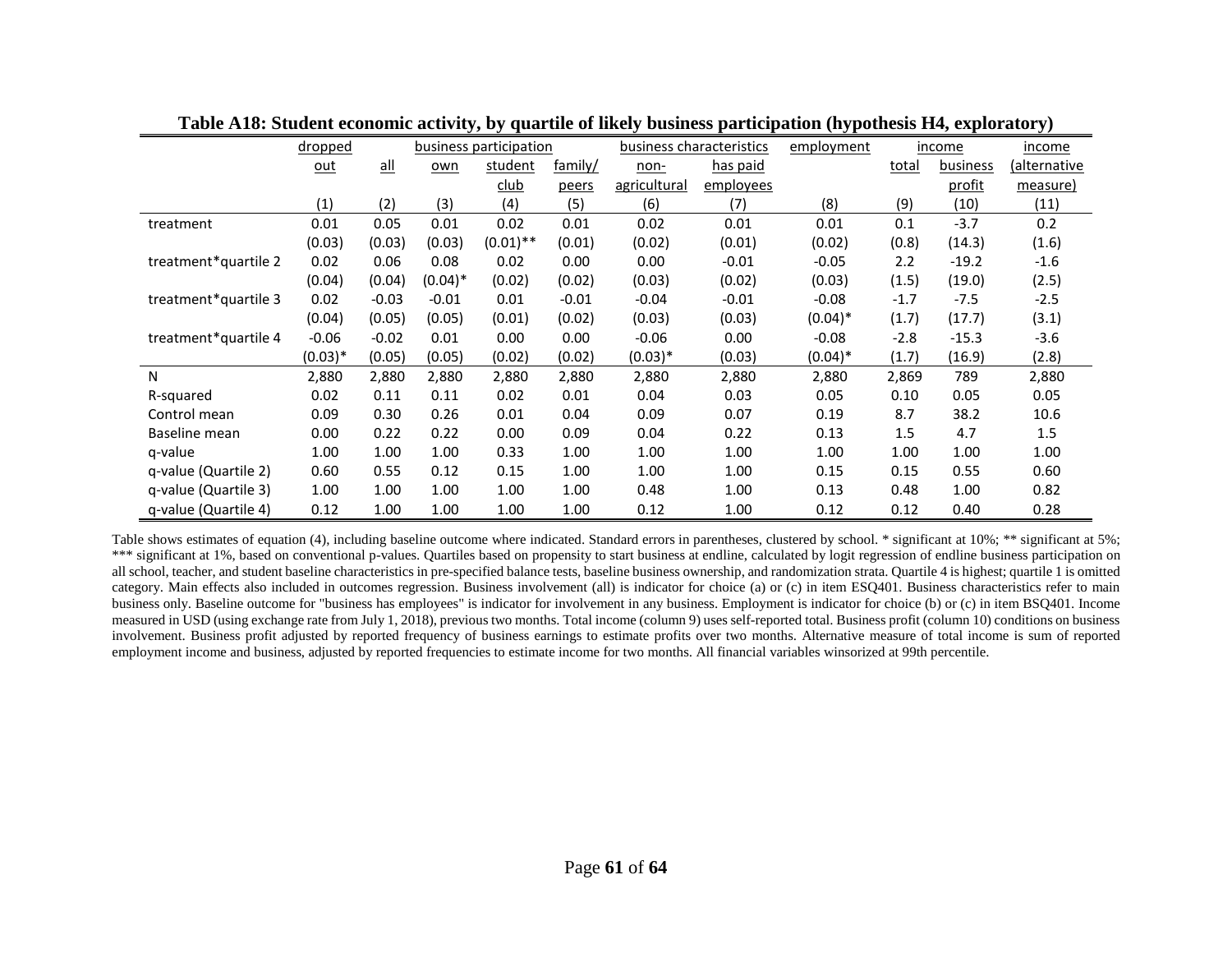# **Figures**

<span id="page-63-0"></span>

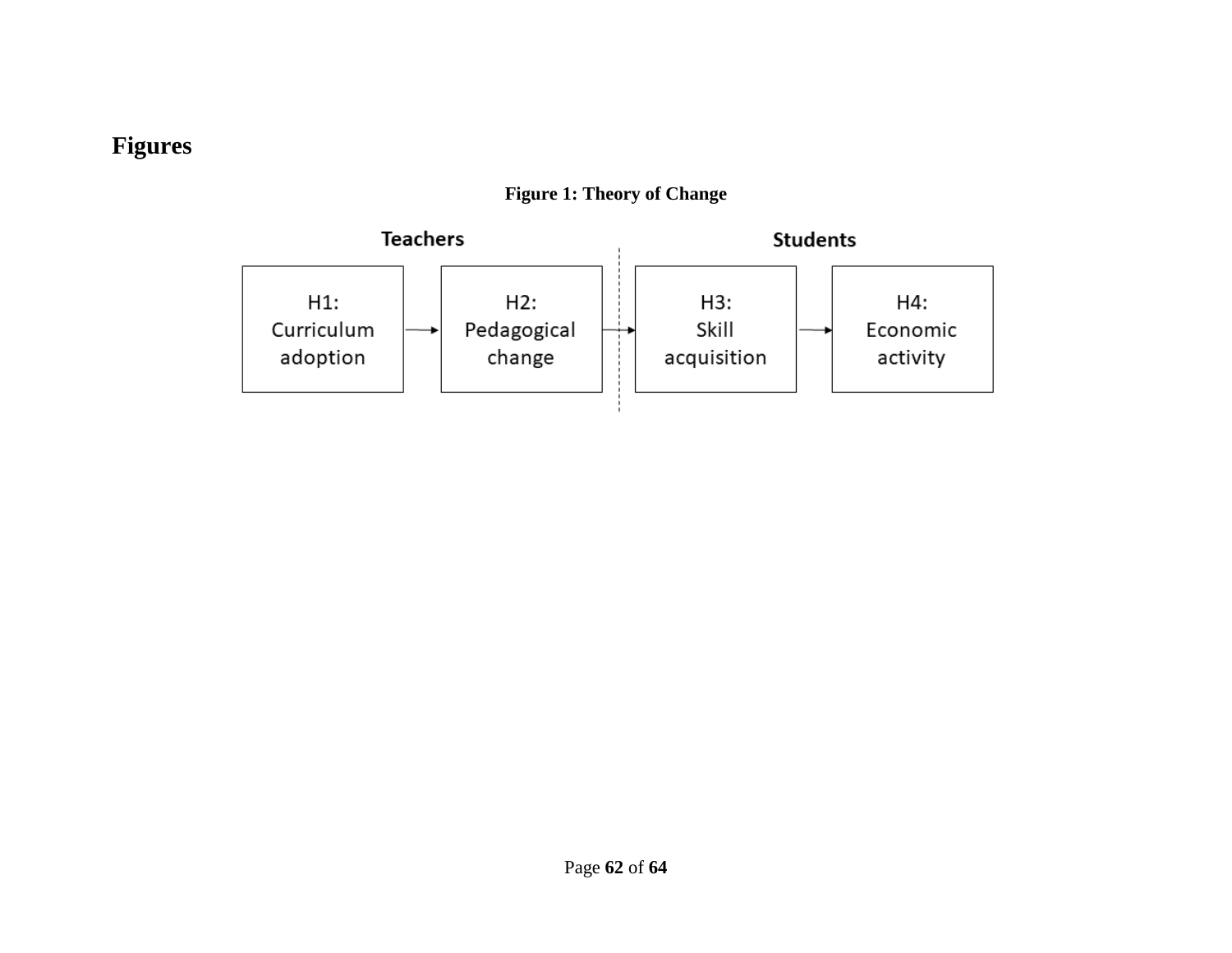

**Figure 2: Schools in sample**